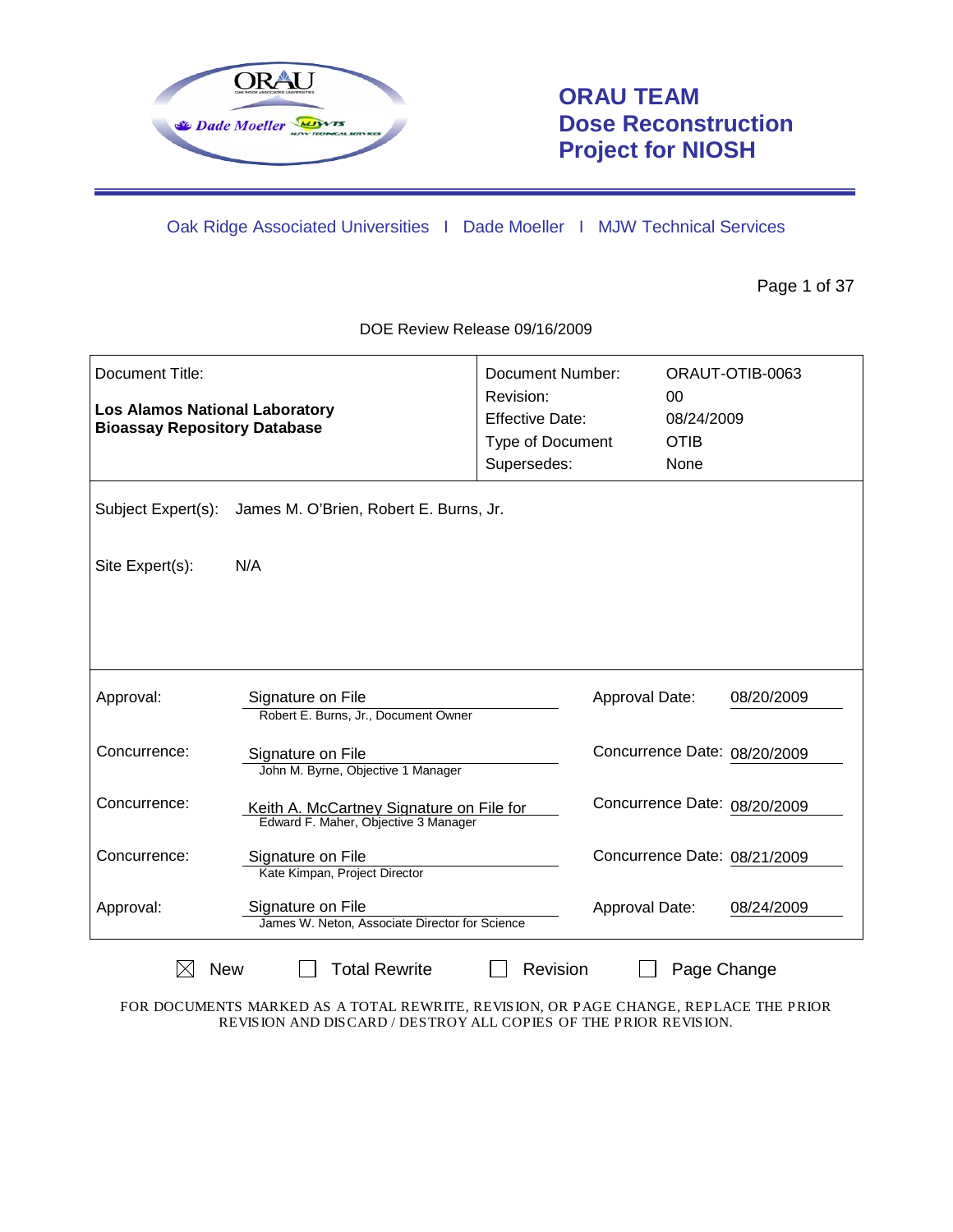| Document No. ORAUT-OTIB-0063 | 0C<br>Revision No. | <b>Effective Date: 08/24/2009</b> | Page<br>of $3/$ |
|------------------------------|--------------------|-----------------------------------|-----------------|

# **PUBLICATION RECORD**

| <b>EFFECTIVE</b> REVISION |               |                                                                     |
|---------------------------|---------------|---------------------------------------------------------------------|
| <b>DATE</b>               | <b>NUMBER</b> | <b>DESCRIPTION</b>                                                  |
| 08/24/2009                | 00            | Approved new technical information bulletin for Los Alamos National |
|                           |               | Laboratory Bioassay Data Project. Incorporates formal internal and  |
|                           |               | NIOSH review comments. Training required: As determined by the      |
|                           |               | Objective Manager. Initiated by Robert E. Burns, Jr.                |

### **Trademark Information**

Microsoft®, Excel®, and Access™, are trademarks or registered trademarks of Microsoft Corporation in the United States and/or other countries.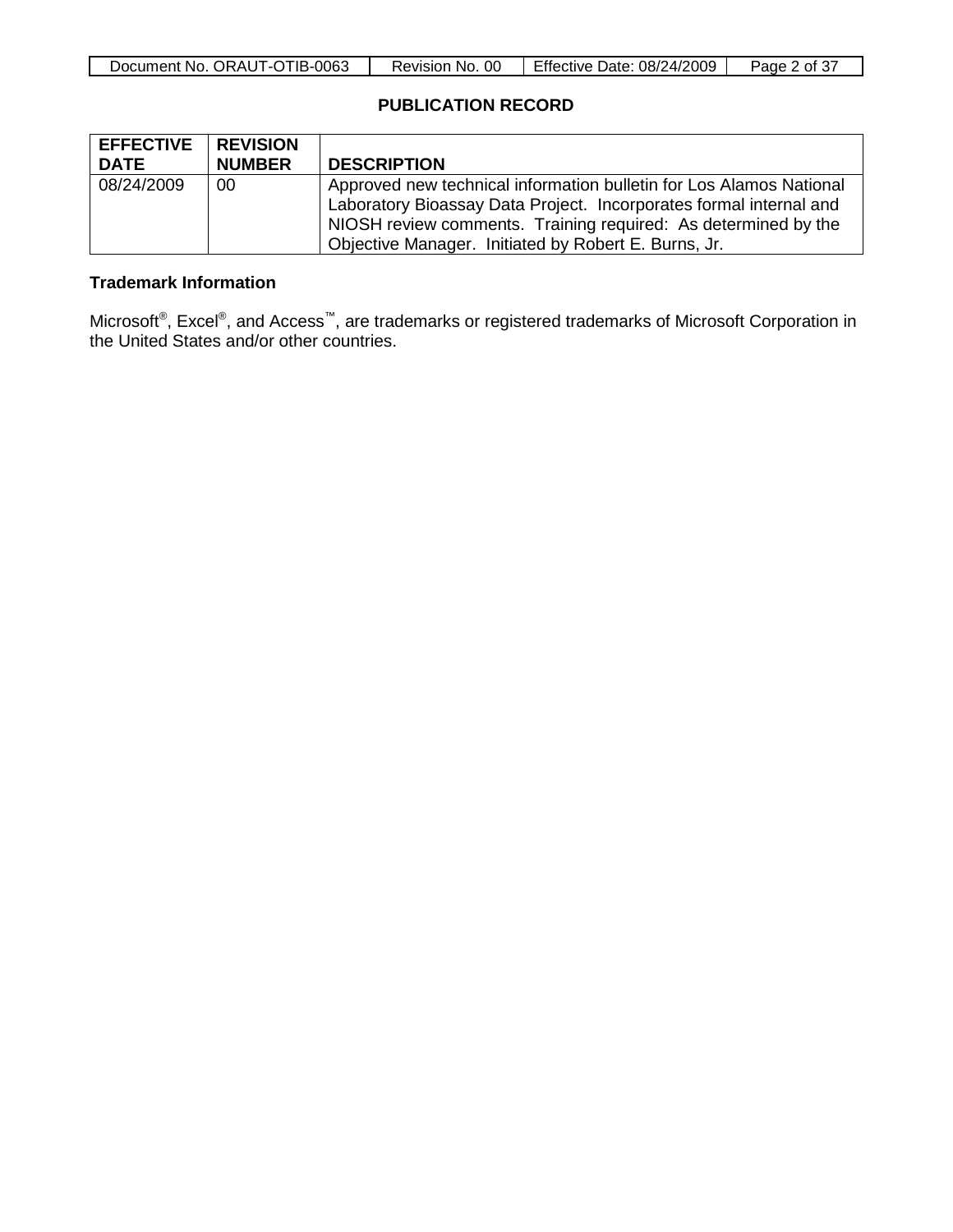TABLE OF CONTENTS

| <b>SECTION</b> |     |                |         | <b>TITLE</b> | <b>PAGE</b> |  |  |  |
|----------------|-----|----------------|---------|--------------|-------------|--|--|--|
|                |     |                |         |              |             |  |  |  |
| 1.0            |     |                |         |              |             |  |  |  |
| 2.0            |     |                |         |              |             |  |  |  |
|                |     |                |         |              |             |  |  |  |
| 3.0            |     |                |         |              |             |  |  |  |
| 4.0            |     |                |         |              |             |  |  |  |
|                | 4.1 |                |         |              |             |  |  |  |
|                | 4.2 |                |         |              |             |  |  |  |
| 5.0            |     |                |         |              |             |  |  |  |
|                | 5.1 |                |         |              |             |  |  |  |
|                | 5.2 |                |         |              |             |  |  |  |
|                |     | 5.2.1          |         |              |             |  |  |  |
|                |     |                | 5.2.1.1 |              |             |  |  |  |
|                |     |                | 5.2.1.2 |              |             |  |  |  |
|                |     |                | 5.2.1.3 |              |             |  |  |  |
|                |     |                | 5.2.1.4 |              |             |  |  |  |
|                |     |                | 5.2.1.5 |              |             |  |  |  |
|                |     | 5.2.2          |         |              |             |  |  |  |
|                |     |                | 5.2.2.1 |              |             |  |  |  |
|                |     |                | 5.2.2.2 |              |             |  |  |  |
|                |     |                | 5.2.2.3 |              |             |  |  |  |
|                |     |                | 5.2.2.4 |              |             |  |  |  |
|                |     |                | 5.2.2.5 |              |             |  |  |  |
|                |     | 5.2.3          |         |              |             |  |  |  |
|                |     |                | 5.2.3.1 |              |             |  |  |  |
|                |     |                | 5.2.3.2 |              |             |  |  |  |
|                |     |                | 5.2.3.3 |              |             |  |  |  |
|                |     |                | 5.2.3.4 |              |             |  |  |  |
|                | 5.3 |                |         |              |             |  |  |  |
|                |     | 5.3.1<br>5.3.2 |         |              |             |  |  |  |
|                |     | 5.3.3          |         |              |             |  |  |  |
|                |     | 5.3.4          |         |              |             |  |  |  |
|                |     | 5.3.5          |         |              |             |  |  |  |
|                |     |                | 5.3.5.1 |              |             |  |  |  |
|                |     |                | 5.3.5.2 |              |             |  |  |  |
|                |     |                | 5.3.5.3 |              |             |  |  |  |
|                |     |                | 5.3.5.4 |              |             |  |  |  |
|                |     | 5.3.6          |         |              |             |  |  |  |
|                |     |                |         |              |             |  |  |  |
| 6.0            |     |                |         |              |             |  |  |  |
|                | 6.1 |                |         |              |             |  |  |  |
|                | 6.2 |                |         |              |             |  |  |  |
|                | 6.3 |                |         |              |             |  |  |  |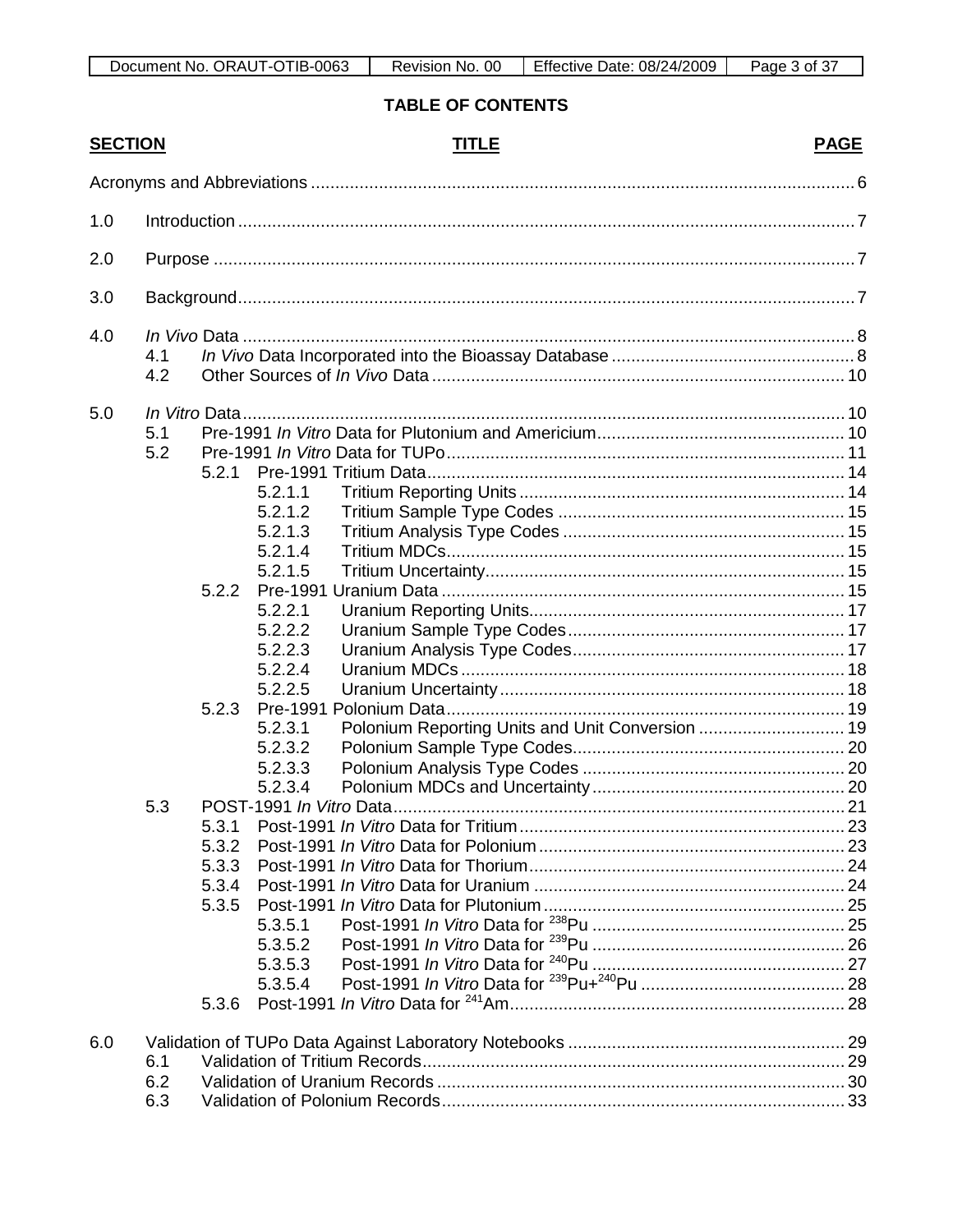|     |     | Document No. ORAUT-OTIB-0063 | Revision No. 00 | Effective Date: 08/24/2009                                            | Page 4 of 37 |
|-----|-----|------------------------------|-----------------|-----------------------------------------------------------------------|--------------|
|     | 6.4 |                              |                 | Review of Laboratory Notebooks for In Vitro Monitoring Data for Other |              |
| 7.0 |     |                              |                 |                                                                       |              |
|     |     |                              |                 |                                                                       |              |
|     |     |                              |                 |                                                                       |              |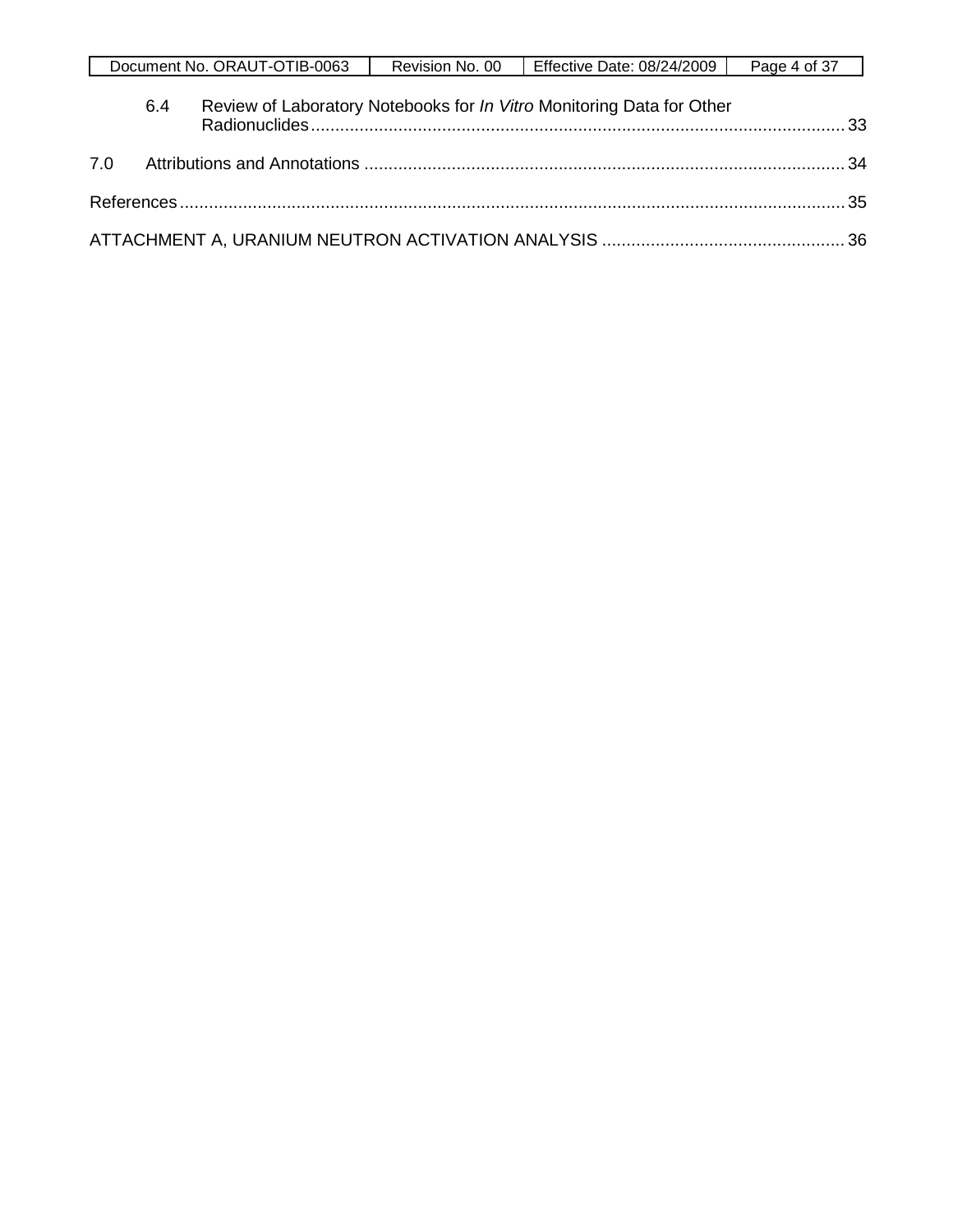**LIST OF TABLES**

# **TABLE TITLE**

# **PAGE**

| $4 - 1$  | Analytes listed for in vivo counting records in the ORAU Team's database 8        |  |
|----------|-----------------------------------------------------------------------------------|--|
| $5 - 1$  |                                                                                   |  |
| $5 - 2$  | In vitro records for tritium, uranium and polonium in the pre-1991 data table 13  |  |
| $5 - 3$  |                                                                                   |  |
| $5 - 4$  |                                                                                   |  |
|          |                                                                                   |  |
| $5-5$    |                                                                                   |  |
| $5-6$    |                                                                                   |  |
| $5 - 7$  |                                                                                   |  |
| $5 - 8$  |                                                                                   |  |
| $5-9$    |                                                                                   |  |
| $5 - 10$ |                                                                                   |  |
| $5 - 11$ |                                                                                   |  |
| $5 - 12$ |                                                                                   |  |
| $5 - 13$ |                                                                                   |  |
| $5 - 14$ |                                                                                   |  |
| $5 - 15$ |                                                                                   |  |
| $5 - 16$ |                                                                                   |  |
| $5 - 17$ |                                                                                   |  |
| $5 - 18$ |                                                                                   |  |
| $5 - 19$ |                                                                                   |  |
| $5 - 20$ |                                                                                   |  |
| $5 - 21$ |                                                                                   |  |
| $5 - 22$ |                                                                                   |  |
| $5 - 23$ |                                                                                   |  |
| $5 - 24$ |                                                                                   |  |
| $5 - 25$ | Non-null results for routine uranium analyses in the post-1991 in vitro data  24  |  |
| $5 - 26$ | Distribution of plutonium records per sample in the post-1991 in vitro data  25   |  |
| $5 - 27$ |                                                                                   |  |
| $5 - 28$ |                                                                                   |  |
| $5 - 29$ |                                                                                   |  |
| $5 - 30$ |                                                                                   |  |
| $5 - 31$ |                                                                                   |  |
| $5 - 32$ |                                                                                   |  |
| $5 - 33$ |                                                                                   |  |
| $5 - 34$ |                                                                                   |  |
| $5 - 35$ |                                                                                   |  |
| $6 - 1$  |                                                                                   |  |
| $6 - 2$  | Laboratory notebooks used to validate in vitro analytical results for tritium 30  |  |
| $6 - 3$  |                                                                                   |  |
| $6 - 4$  | Laboratory notebooks used to validate in vitro analytical results for uranium 30  |  |
| $6-5$    |                                                                                   |  |
| $6-6$    | Laboratory notebooks used to validate in vitro analytical results for polonium 33 |  |
| $6 - 7$  |                                                                                   |  |
| $A-1$    |                                                                                   |  |
|          |                                                                                   |  |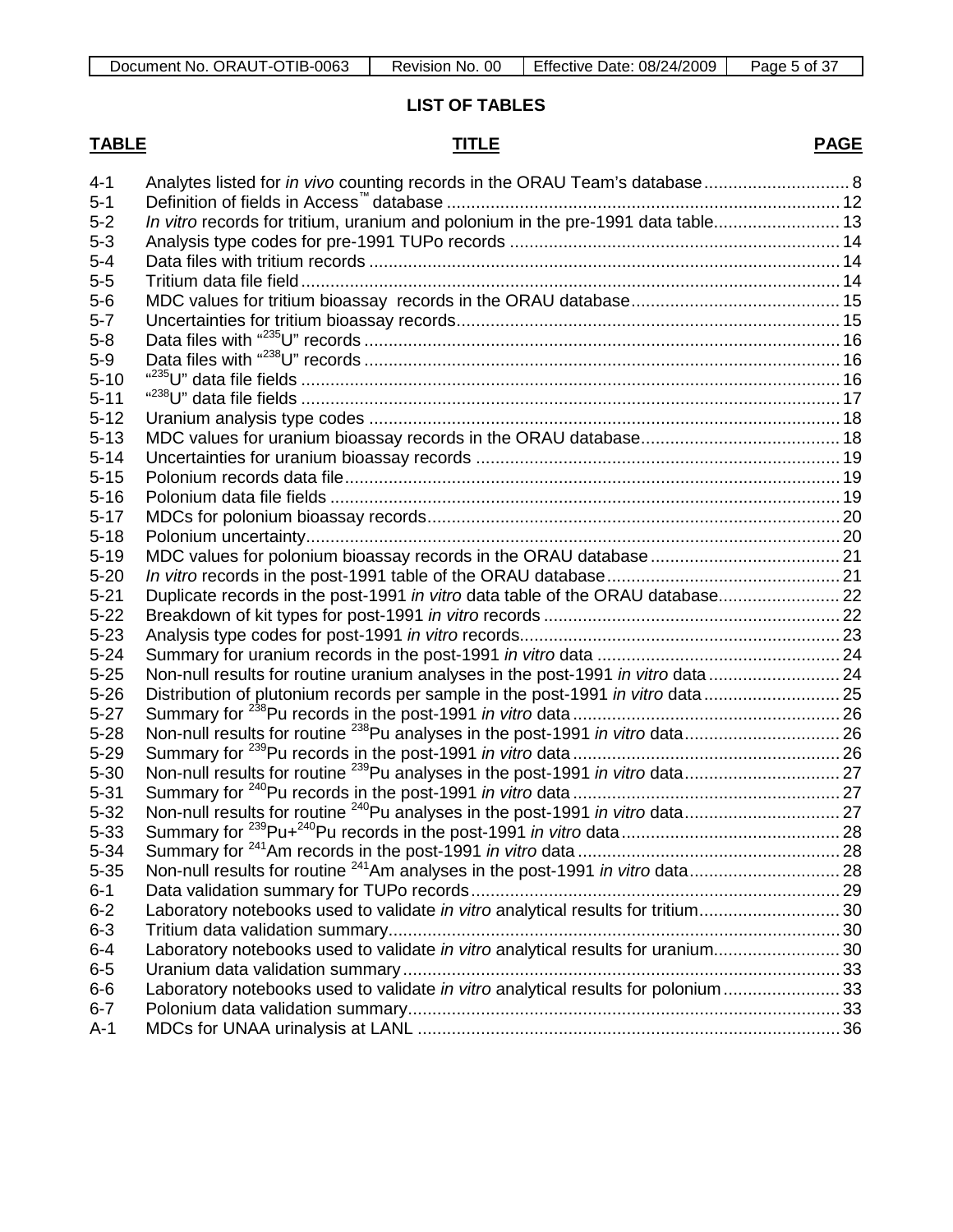# **ACRONYMS AND ABBREVIATIONS**

| <b>BEST</b>                           | Bioassay Enrollment Scheduling and Tracking (System)                                         |
|---------------------------------------|----------------------------------------------------------------------------------------------|
| cpm                                   | counts per minute                                                                            |
| d<br><b>DOE</b><br>dpm                | day<br>U.S. Department of Energy<br>disintegrations per minute                               |
| <b>EEOICPA</b>                        | Energy Employees Occupational Illness Compensation Program Act of 2000                       |
| g                                     | gram                                                                                         |
| <b>HPC</b><br>hr                      | <b>Health Physics Checklist</b><br>hour                                                      |
| <b>IVML</b>                           | In-Vivo Measurements Laboratory System                                                       |
| <b>LANL</b><br>L                      | Los Alamos National Laboratory<br>liter                                                      |
| <b>MDA</b><br><b>MDC</b><br>min<br>ml | minimum detectable activity<br>minimum detectable concentration<br>minute<br>milliliter      |
| nCi<br><b>NDA</b><br><b>NIOSH</b>     | nanocurie<br>nondetectable activity<br>National Institute for Occupational Safety and Health |
| ORAU                                  | Oak Ridge Associated Universities                                                            |
| pCi                                   | picocurie                                                                                    |
| RaLa                                  | radioactive lanthanum                                                                        |
| <b>STEXT</b>                          | <b>Standard Text</b>                                                                         |
| TIB<br><b>TUPo</b>                    | technical information bulletin<br>tritium, uranium, polonium                                 |
| <b>UNAA</b><br><b>U.S.C.</b>          | <b>Uranium Neutron Activation Analysis</b><br><b>United States Code</b>                      |
| <b>VAX</b>                            | <b>Virtual Address Extension</b>                                                             |
| μCi<br>μg                             | microcurie<br>microgram                                                                      |
| §                                     | section or sections                                                                          |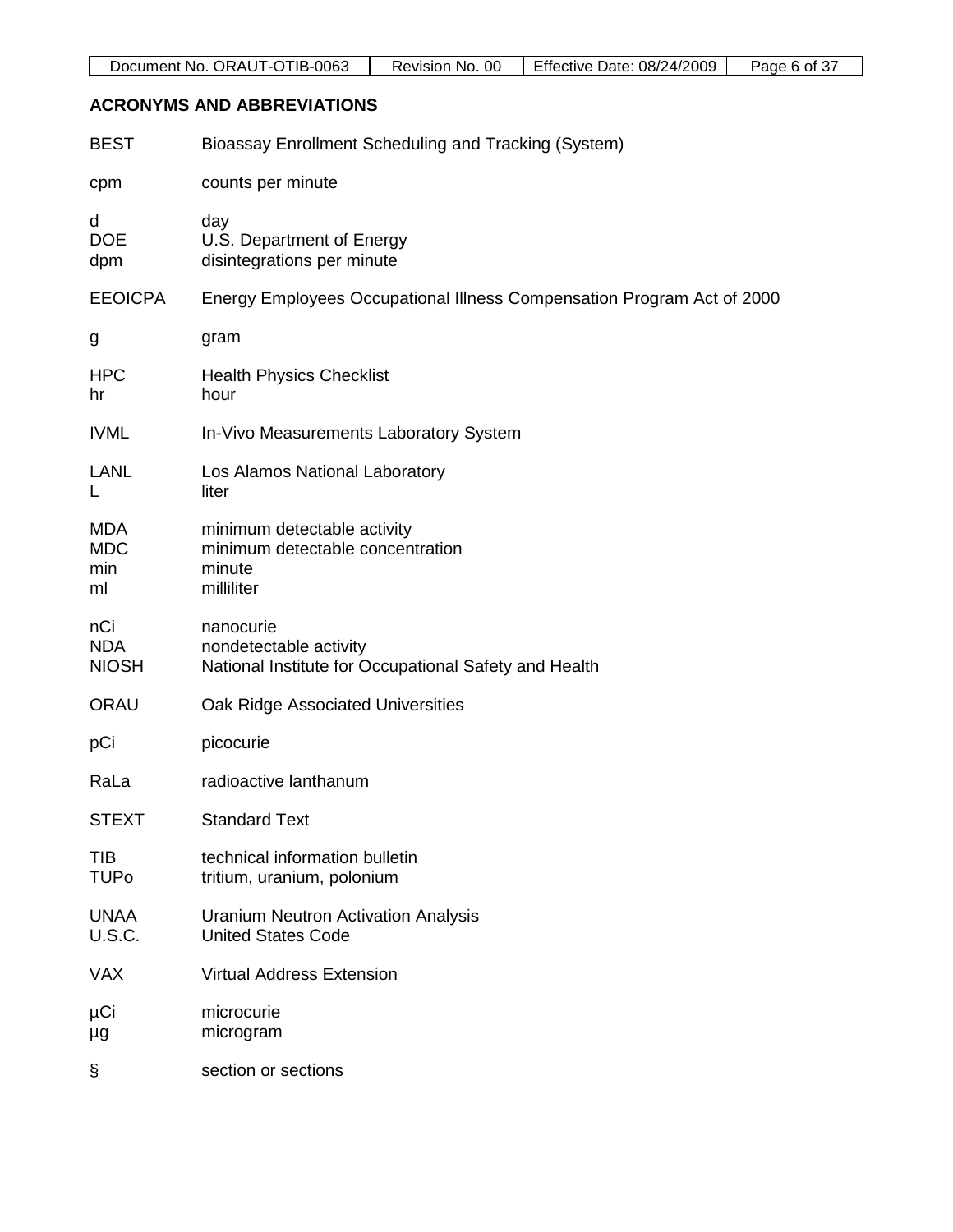| Effective Date: 08/24/2009<br>Document No. ORAUT-OTIB-0063<br>Page 7 of 37 |
|----------------------------------------------------------------------------|
|----------------------------------------------------------------------------|

#### **1.0 INTRODUCTION**

Technical information bulletins (TIBs) are not official determinations made by the National Institute for Occupational Safety and Health (NIOSH) but are rather general working documents that provide historic background information and guidance to assist in the preparation of dose reconstructions at particular sites or categories of sites. They will be revised in the event additional relevant information is obtained about the affected site(s). TIBs may be used to assist NIOSH staff in the completion of individual dose reconstructions.

In this document, the word "facility" is used as a general term for an area, building, or group of buildings that served a specific purpose at a site. It does not necessarily connote an "atomic weapons employer facility" or a "Department of Energy (DOE) facility" as defined in the Energy Employees Occupational Illness Compensation Program Act of 2000 [42 U.S.C. § 7384l(5) and (12)].

#### **2.0 PURPOSE**

The purpose of this TIB is to describe the information contained in the repository database created for Los Alamos National Laboratory (LANL) bioassay data. The repository database was created through a collaborative effort between the Oak Ridge Associated Universities (ORAU) Team and LANL staff to function as a repository for current and historical bioassay data for LANL workers. It is hosted and maintained by LANL. The ORAU Team has a subset (snapshot) of this database on its network for use in dose reconstruction, coworker studies, or other needs. The focus of this document is the contents of the database used by the ORAU Team and the sources of this information.

#### **3.0 BACKGROUND**

Much of the historical bioassay data for LANL workers were archived from legacy computer systems that are no longer used. These obsolete formats made retrieval of this information impracticable, which was an impediment for the LANL staff in its efforts to respond to requests for internal monitoring data to support dose reconstruction under EEOICPA. In particular, bioassay data from before 1991 were either essentially unavailable due to storage on obsolete archival systems, or were stored across numerous ad hoc systems that made them impracticable to retrieve. Given these difficulties, a joint effort was carried out between the ORAU Team and LANL staff to create and populate a single database for historical bioassay data for LANL workers.

Based on a reconnaissance of the various databases and datasets that existed at LANL, it was decided to create the bioassay database by modifying LANL's existing Bioassay Enrollment, Scheduling, and Tracking (BEST) system. This system already contained bioassay data from approximately 1991 to the present. Modification and adaptation of the BEST system was an iterative process that was carried out in parallel with the retrieval and evaluation of historical bioassay data. This TIB does not describe the modification of the BEST system. Its focus is the historical worker bioassay data incorporated into the database and related information pertinent to internal monitoring of LANL workers.

Beyond that already in the BEST system, the additional data incorporated into the database were derived from three principal sources:

- *In vivo* data from existing and historical databases,
- *In vitro* data for americium and plutonium from a standalone database, and
- *In vitro* data for tritium, uranium, and polonium (TUPo) from an obsolete electronic archive format.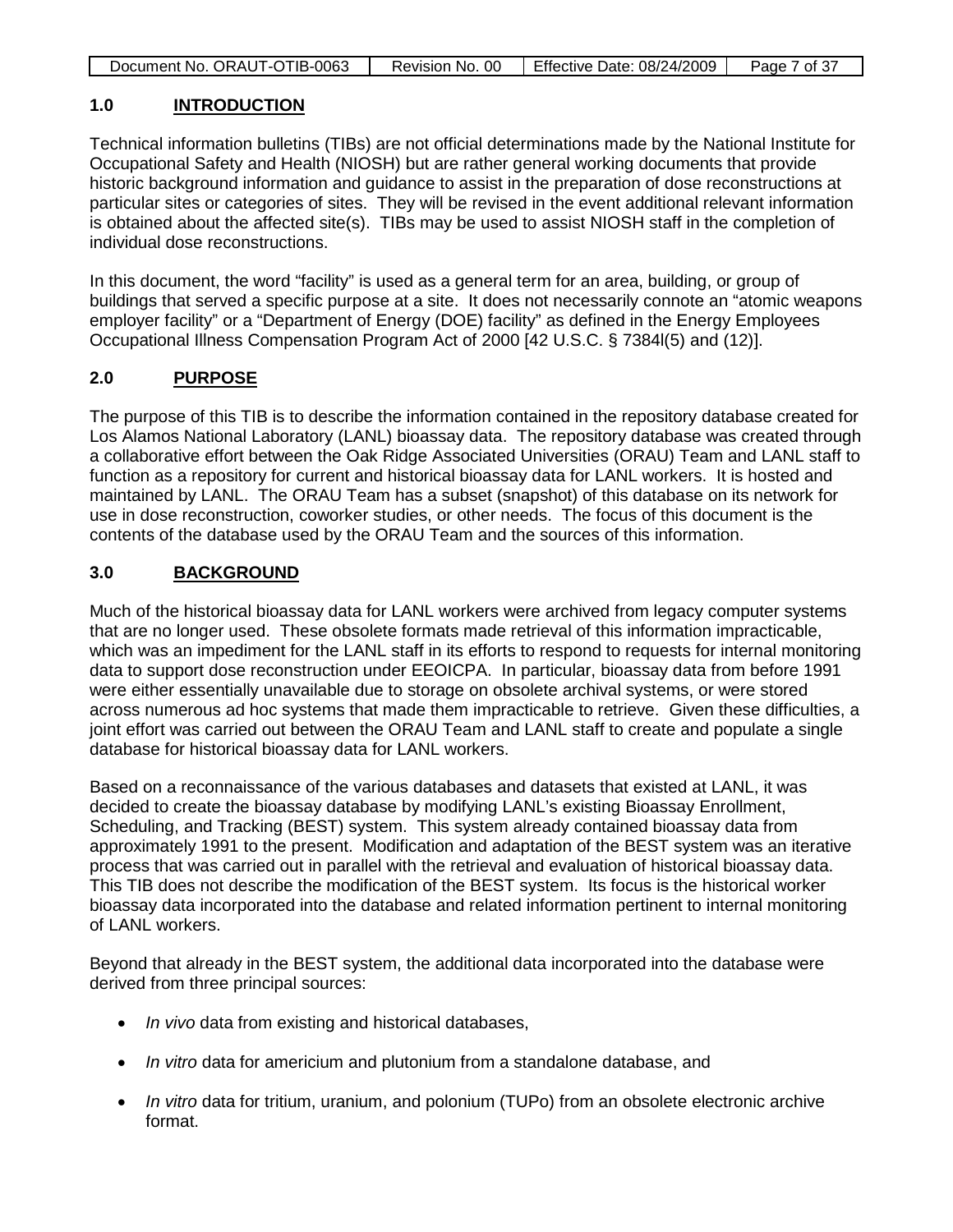| Document No. ORAUT-OTIB-0063 | Revision No. 00 | Effective Date: 08/24/2009 | Page 8 of 37 |
|------------------------------|-----------------|----------------------------|--------------|
|------------------------------|-----------------|----------------------------|--------------|

Laboratory notebooks that contained historical bioassay data were also identified and retrieved. These notebooks were used to validate a number of the historical TUPo records, and also to search for data for other analytes of interest such as  $^{90}$ Sr and mixed fission products.

#### **4.0** *IN VIVO* **DATA**

### **4.1** *IN VIVO* **DATA INCORPORATED INTO THE BIOASSAY DATABASE**

Initially, *in vivo* counting data were in two databases maintained by the LANL In-Vivo Measurements Laboratory (IVML). One of them held data from the 1960s through 2003, and the other held data from 2003 to the present. These two IVML databases were incorporated into the LANL bioassay database, from which the ORAU Team's database was derived.

The older IVML database did not report minimum detectable activity (MDA) values and contained count data only for positive results, i.e., if a count had not indicated positive activity then the record contained only the associated administrative information. The newer IVML database included MDA information from more recent counts. Both of the IVML databases contained records that showed "NDA" (nondetectable activity) or similar annotations, with no corresponding MDA value. It was common practice at LANL to count an individual and then manually look at the spectrum to see if any peaks were present. If peaks were noted, the nuclide was identified and an activity was established. If no peaks were seen it was simply annotated that way (i.e., as NDA).

By far, the majority of the *in vivo* counting records in the ORAU Team's database are counts for <sup>241</sup>Am or 239Pu. Of the 106,950 *in vivo* records, 44,653 (41%) are counts for 241Am and 43,648 (41%) are for <sup>239</sup>Pu. The next largest contributors to the total number of *in vivo* records are <sup>235</sup>U and <sup>234</sup>Th. These analytes represent 5,685 and 5,680 records, respectively (5% each). The *in vivo* records in the LANL bioassay database specify 81 different analytes. These include specific radionuclides and other descriptors such as "mixed fission products" or "unidentified." The analytes are shown in Table 4-1 along with the corresponding total number of records, the number of non-null results, if any; and the count date range. The *in vivo* records report a result or a MDA, but not both, i.e., the two are mutually exclusive. Thus, the non-null results are those where something other than a non-detection was reported. There were 28,514 non-null results, i.e., records that reported a value rather than a MDA, among the 106,950 *in vivo* records (27%). Of these, 8,859 were less than zero and 1,123 were zero. It is not clear what was meant by reporting a non-null result for the "Unidentified" analyte or how the count data were converted to activity. The same can be said for the non-null results for "Fission Prods" and "Tungsten." All non-null *in vivo* results and MDAs in the database are reported in nCi.

|               | <b>Total</b> | Non-null        | Count date range |            |
|---------------|--------------|-----------------|------------------|------------|
| Analyte       | records      | records         | <b>From</b>      | To         |
| AM-241        | 44653        | 7651            | 1/1/1969         | 2/11/2009  |
| AS-72         | 3            | 3               | 9/14/1988        | 10/6/1989  |
| <b>BA-140</b> | 48           | 48              | 6/25/2008        | 2/2/2009   |
| <b>BE-7</b>   | 934          | 186             | 5/12/1970        | 2/10/2009  |
| <b>BI-213</b> | 14           | 14              | 12/22/2004       | 2/10/2005  |
| <b>BI-214</b> | 6            | 6               | 1/5/1993         | 5/10/1993  |
| <b>BR-76</b>  | 12           | 5               | 9/2/1980         | 11/16/1998 |
| <b>BR-77</b>  | 17           | 10              | 9/2/1980         | 11/16/1998 |
| C11N13        | 1308         | 143             | 5/12/1970        | 12/23/2003 |
| CD-109        | 19           | 12 <sup>2</sup> | 10/20/1976       | 11/16/1998 |
| CE-141        | 8            | 1               | 9/2/1980         | 11/16/1998 |
| CF-249        | 9            | 9               | 8/1/1979         | 2/24/1986  |
| CM-244        |              | 0               | 3/6/2003         | 3/6/2003   |

|           | Table 4-1. Analytes listed for <i>in vivo</i> counting records in the ORAU Team's |  |  |
|-----------|-----------------------------------------------------------------------------------|--|--|
| database. |                                                                                   |  |  |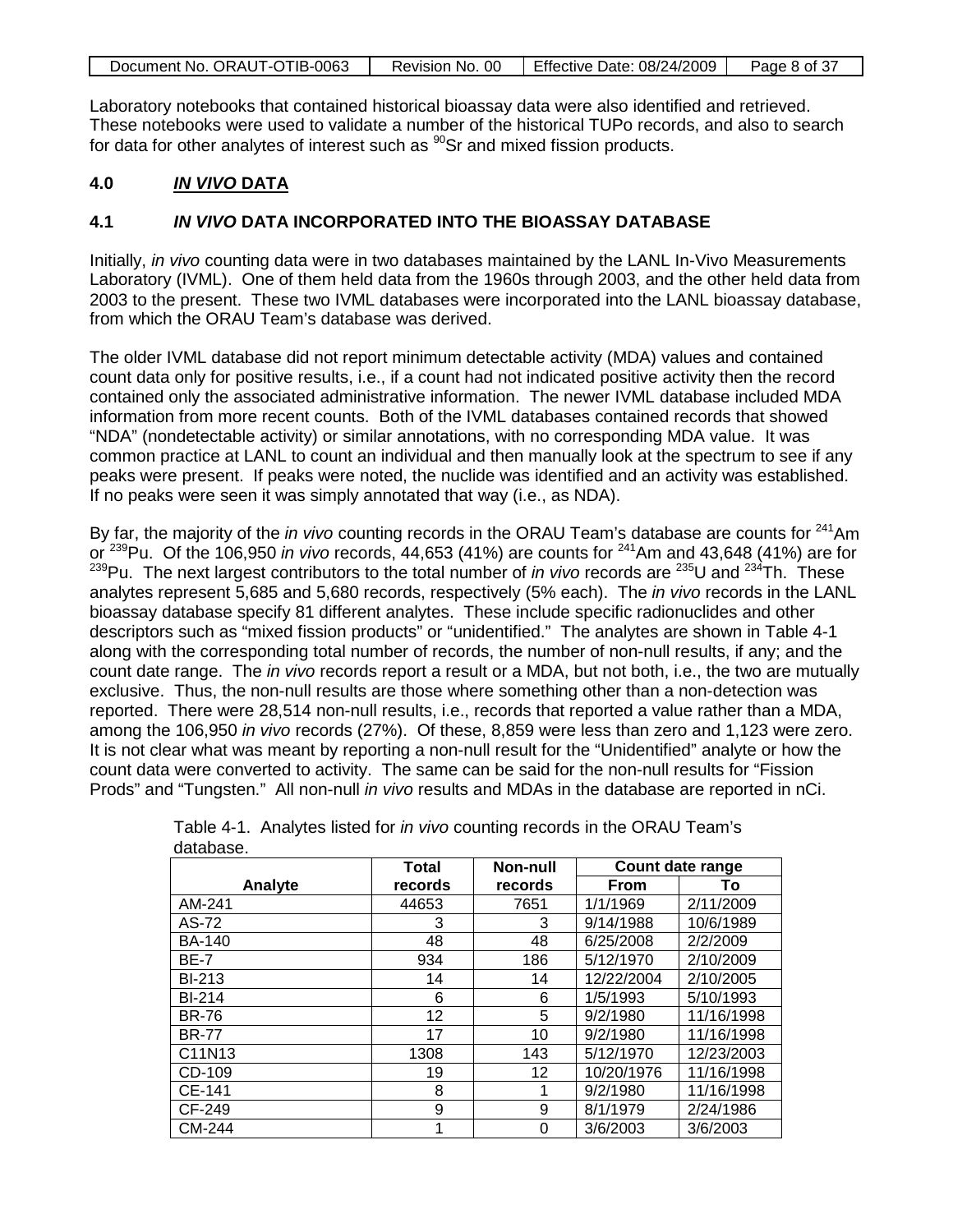|                           | <b>Total</b>     | Non-null       | Count date range |            |  |
|---------------------------|------------------|----------------|------------------|------------|--|
| Analyte                   | records          | records        | From             | Т٥         |  |
| CO-56                     | 1                | 1              | 9/16/1982        | 9/16/1982  |  |
| CO-57                     | 8                | 8              | 3/26/1982        | 12/7/1989  |  |
| CO57CO58                  | 1                | 1              | 5/23/1979        | 5/23/1979  |  |
| CO-58                     | 121              | 121            | 9/16/1982        | 2/10/2009  |  |
| CO-60                     | 76               | 63             | 8/6/1970         | 9/18/2007  |  |
| CR-51                     | 1                | 1              | 5/16/1985        | 5/16/1985  |  |
| CS-134                    | 128              | 115            | 8/6/1970         | 12/4/2006  |  |
| CS-137                    | 495              | 482            | 7/9/1969         | 2/2/2009   |  |
| CU-64                     | 1                | 1              | 2/9/1990         | 2/9/1990   |  |
| CU-67                     | 1                | 1              | 1/14/1983        | 1/14/1983  |  |
| EU-152                    | 451              | 27             | 9/7/1979         | 12/23/2003 |  |
| FE-59                     | 1                | 1              | 5/24/1985        | 5/24/1985  |  |
| Fission prods             | 1                | 1              | 12/13/1972       | 12/13/1972 |  |
| GD-146                    | 115              | 115            | 12/4/2006        | 2/10/2009  |  |
| GD-153                    | 114              | 114            | 6/25/2008        | 2/10/2009  |  |
| GE67GA67                  | 1                | 1              | 12/2/1987        | 12/2/1987  |  |
| GE68GA68                  | 5                | 5              | 7/1/1985         | 11/25/1987 |  |
| HF-173                    | 3                | 1              | 3/13/1997        | 5/14/1999  |  |
| <b>HF-175</b>             | $\overline{1}20$ | 120            | 11/22/2005       | 2/10/2009  |  |
| <b>HG-195M</b>            | 8                | 1              | 9/2/1980         | 11/16/1998 |  |
| <b>HG-197</b>             | 154              | 147            | 9/2/1980         | 2/10/2009  |  |
| <b>HG-197M</b>            | 8                | 1              | 9/2/1980         | 11/16/1998 |  |
| HG-203                    | 25               | 18             | 9/2/1980         | 11/16/1998 |  |
| $I-123$                   | $\overline{2}$   | 2              | 10/4/1984        | 10/4/1984  |  |
| $I-125$                   | 159              | 159            | 4/20/1976        | 5/22/1995  |  |
| $I - 131$                 | 13               | 13             | 1/15/1970        | 4/3/1985   |  |
| $I-132$                   | 1                | 1              | 12/21/1989       | 12/21/1989 |  |
| LA-140                    | 48               | 48             | 6/25/2008        | 2/2/2009   |  |
| LU-172                    | 115              | 115            | 12/4/2006        | 2/10/2009  |  |
| LU-173                    | 114              | 114            | 6/25/2008        | 2/10/2009  |  |
| Mixed activation products | 7                | 0              | 3/5/1963         | 9/20/1963  |  |
| Mixed fission products    | 7                | 0              | 3/5/1963         | 9/20/1963  |  |
| MN-54                     | 774              | 26             | 5/12/1970        | 12/4/2006  |  |
| <b>NA-22</b>              | 1178             | 17             | 9/20/1979        | 12/23/2003 |  |
| <b>NA-24</b>              | 6                | $\overline{2}$ | 5/12/1970        | 8/15/1975  |  |
| NB-95                     | 48               | 48             | 6/25/2008        | 2/2/2009   |  |
| ND-147                    | 8                | 1              | 9/2/1980         | 11/16/1998 |  |
| OS-185                    | 11               | 4              | 9/2/1980         | 11/16/1998 |  |
| P-32                      | 2                | $\overline{2}$ | 6/13/1972        | 6/13/1972  |  |
| PB-212                    | 15               | 15             | 3/6/1984         | 2/10/2005  |  |
| PB-214                    | 14               | 14             | 12/22/2004       | 2/10/2005  |  |
| <b>PU-238</b>             | 110              | 110            | 7/17/1969        | 2/7/2007   |  |
| PU238PU239                | 2                | 2              | 1/25/1982        | 2/1/1983   |  |
| <b>PU-239</b>             | 43648            | 6646           | 1/1/1969         | 2/11/2009  |  |
| RA-226                    | 4                |                | 9/14/1970        | 10/25/2005 |  |
| RB-83                     | 13               | 4<br>6         | 9/2/1980         | 11/16/1998 |  |
| RB-84                     | 11               | 4              | 9/2/1980         | 11/16/1998 |  |
| SB-124                    |                  |                |                  |            |  |
|                           | 11               | 4<br>8         | 9/2/1980         | 11/16/1998 |  |
| SC-46                     | 8<br>1           | 1              | 9/16/1982        | 7/14/1987  |  |
| <b>SE72AS72</b>           |                  | 25             | 10/12/1988       | 10/12/1988 |  |
| SE-75                     | 32               |                | 9/2/1980         | 11/16/1998 |  |
| SM-145                    | 8                | 1<br>2         | 9/2/1980         | 11/16/1998 |  |
| TA-179                    | 9                |                | 9/2/1980         | 11/16/1998 |  |
| TA-182                    | 114              | 114            | 6/25/2008        | 2/10/2009  |  |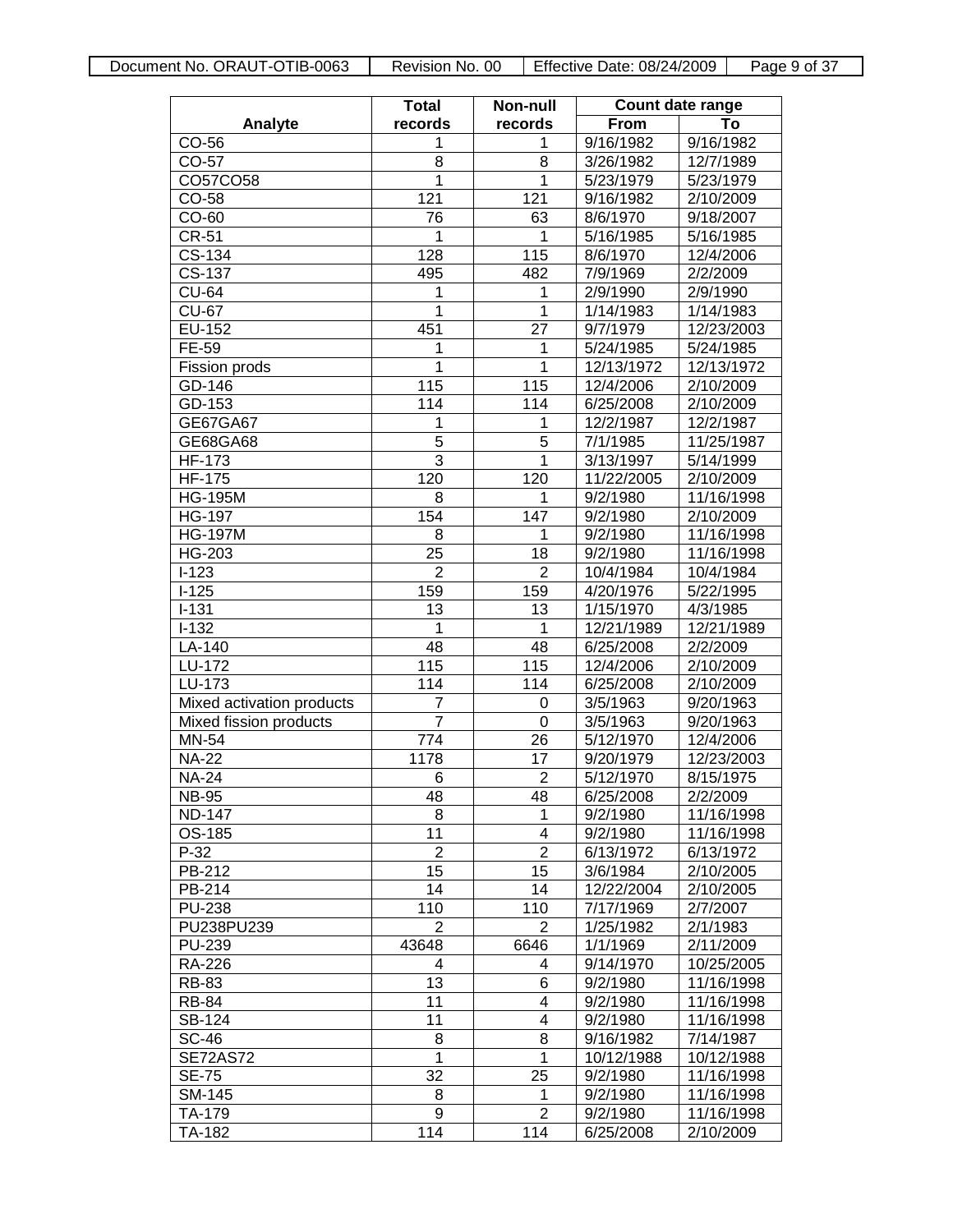| Document No. ORAUT-OTIB-0063 | Revision No. 00 | Effective Date: 08/24/2009 | Page 10 of 37 |
|------------------------------|-----------------|----------------------------|---------------|
|                              |                 |                            |               |

|              | Total   | Non-null       |             | <b>Count date range</b> |
|--------------|---------|----------------|-------------|-------------------------|
| Analyte      | records | records        | <b>From</b> | То                      |
| TE-132       |         |                | 12/21/1989  | 12/21/1989              |
| TH-234       | 5680    | 5680           | 1/12/2004   | 2/11/2009               |
| TL-201       | 11      | 4              | 9/2/1980    | 11/16/1998              |
| TL-202       | 14      | 7              | 9/2/1980    | 11/16/1998              |
| Tungsten     |         | 1              | 10/8/1993   | 10/8/1993               |
| $U-235$      | 5685    | 5685           | 4/9/1975    | 2/11/2009               |
| $U-237$      |         |                | 7/2/1975    | 2/1/1979                |
| $U-238$      | 3       | 3              | 10/22/1979  | 6/21/2000               |
| Unidentified | 2       | $\overline{2}$ | 1/7/1975    | 4/6/1976                |
| $V-48$       | 4       | 4              | 9/16/1982   | 9/13/1984               |
| YB-169       | 115     | 115            | 12/4/2006   | 2/10/2009               |
| ZN-65        | 11      | 11             | 7/30/1970   | 2/9/1990                |
| ZR-95        | 49      | 49             | 10/26/1972  | 2/2/2009                |
| ZR95NB95     | 3       | 3              | 12/5/1985   | 1/13/1986               |

### **4.2 OTHER SOURCES OF** *IN VIVO* **DATA**

There are *in vivo* measurement data available at LANL in addition to those from the two IVML databases. Data exist from the pre-1960 period, but these counts were not considered to have been routine measurements and therefore were not included with the information in the IVML databases. In addition, some paper records exist, such as *beige cards* and *white cards*, that contain analyst comments on how radionuclide activities were calculated for individuals and physiological information such as chest wall thickness. This supplemental information was not included in the LANL bioassay database.

#### **5.0** *IN VITRO* **DATA**

The *in vitro* monitoring data consolidated into the LANL bioassay database came from four principal sources: (1) the existing BEST system, (2) a database of plutonium and americium results back to 1944, (3) an electronic archive of TUPo data, and (4) LANL laboratory notebooks.

The BEST system already contained *in vitro* (urinalysis and fecal) monitoring data for plutonium, americium, tritium, and uranium. These data, from both LANL and vendor laboratories, were believed to be complete back to approximately 1991. These more recent data served as a template for the other sources of *in vitro* monitoring data during the modification of the BEST system to create the LANL bioassay database.

The *in vitro* data in the ORAU Team's LANL bioassay database is stored in two tables: one for "pre-1991" data and one for "post-1991." The 1991 demarcation date is not absolute, as there are some post-1991 data in the pre-1991 table and vice versa. The data fields differ between the two tables, reflecting differences in how LANL recorded and managed bioassay data as its program evolved.

#### **5.1 PRE-1991** *IN VITRO* **DATA FOR PLUTONIUM AND AMERICIUM**

A large number of historical *in vitro* bioassay records for plutonium and americium had already been entered into a modern database. These records, which covered the period from 1943 through 1990, had been compiled for use in statistical studies and included urine, fecal, tissue (from autopsy), and associated incident-related data. The data were used along with modern data for the statistical assessments.

The historical plutonium and americium records had some overlap with the existing BEST data, so they were checked for duplication before being incorporated into the LANL bioassay database.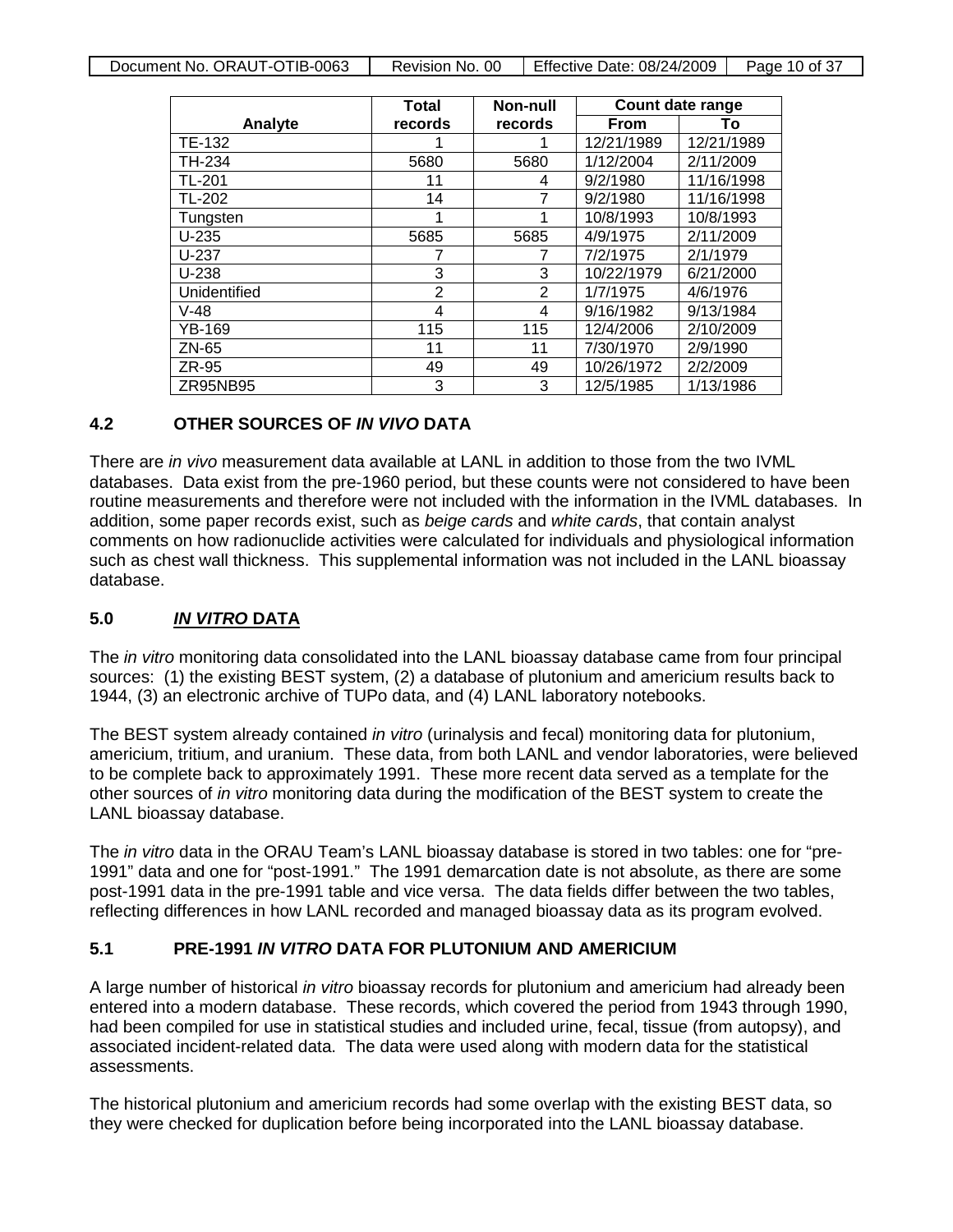| Document No. ORAUT-OTIB-0063 | Revision No. 00 | Effective Date: 08/24/2009 | Page 11 of 37 |
|------------------------------|-----------------|----------------------------|---------------|
|                              |                 |                            |               |

Information pertaining to incidents associated with specific bioassay records was included so the LANL database could serve as a consolidated source of historical plutonium and americium data. The ORAU Team's version of the LANL bioassay database contains analysis results for  $241$ Am,  $238$ Pu, and <sup>239</sup>Pu in its pre-1991 data table.

The pre-1991 data table contains 58 records for  $241$ Am. The collection dates for these range from 2/17/1975 to 9/1/2000. All were analyzed by radiometric alpha spectrometry, denoted by the analysis type code RAS. 48 of the 58 results are tissue analysis data from the LANL human tissue program. Of the 10 non-tissue analyses, 7 are spot fecal and 3 are simulated 24-hour urine. The collection dates for these range from 6/23/1998 to 9/1/2000. The analysis results are reported in pCi/g. All of the urinalysis results are 0 pCi/g. For the fecal analyses, two of the results are negative and one is zero. No MDCs are given.

The pre-1991 table contains 47,349 records for  $^{238}$ Pu covering a date range from 12/14/1967 to 4/9/2000. 47,287 of the records (99.9%) are urinalyses, 55 are tissue analyses, and 7 are fecal analyses. The collection dates for the 7 fecal analyses match those for the <sup>241</sup>Am records.

The collection dates for the <sup>238</sup>Pu urinalyses range from 12/14/1967 to 7/4/1992. All results are in pCi/24 hours. 18,006 (38%) of the urinalysis results are negative and 8,582 (18%) are zero. No MDCs are given. For the analysis type the user is referred to (Clark 2005).

The pre-1991 data table contains 91,445 records for <sup>239</sup>Pu covering a date range from 8/1/1944 to 4/9/2000. 91,375 (99.9%) of the records are urinalyses, 63 are tissue analyses, and 7 are spot fecal. The collection dates for the 7 spot fecal samples match those for the  $^{241}$ Am and  $^{238}$ Pu analyses.

The collection dates for the <sup>239</sup>Pu urinalyses range from 8/1/1944 to 5/13/1998. All results are in pCi/24 hours. 25,315 (28%) of the results are negative and 20,249 (22%) are zero. No MDCs are given. For all but 15 of the  $^{239}$ Pu urinalyses the user is referred to (Clark 2005) for the analysis type. The other 15 show analysis by RAS.

### **5.2 PRE-1991** *IN VITRO* **DATA FOR TUPO**

Historical bioassay data for TUPo had been archived from a Digital Equipment Corporation Virtual Address Extension (VAX) computer system to a series of Standard Text (STEXT) files as described by Lawrence (1991). There were four groups of files that contained data for tritium, polonium,  $^{235}$ U, and <sup>238</sup>U. The STEXT files had been transferred to LANL's modern file server, but could not be used to generate data to support dose reconstruction because of the obsolete formats. Before migrating the information in these files to the bioassay database, legacy conversion software had to be used to extract the data and write them to spreadsheets. The spreadsheets were then imported into a Microsoft<sup>®</sup> Access<sup>™</sup> database as an interim step in preparing the data for upload to the new database. This interim Access™ database used to manage and consolidate the TUPo data extracted from the VAX files. It should not be confused with the Access™ database used by the ORAU Team.

Documentation for the VAX file data fields was not found. Extracting the data into spreadsheets allowed delineation and definition of the data fields through discussions with LANL staff and examination of laboratory notebooks. The data fields varied from nuclide to nuclide and from file to file. It was necessary to work with each file individually to determine what data were provided and their format. The data field definitions that were determined for each file are presented in subsequent sections that address individual nuclides.

Once the data fields were defined, an interim Access™ database was created to contain the 147,690 records from the archived VAX files. Additional fields were defined to capture any revisions made to the data while preserving the original. These included a "Data\_Comments" field to incorporate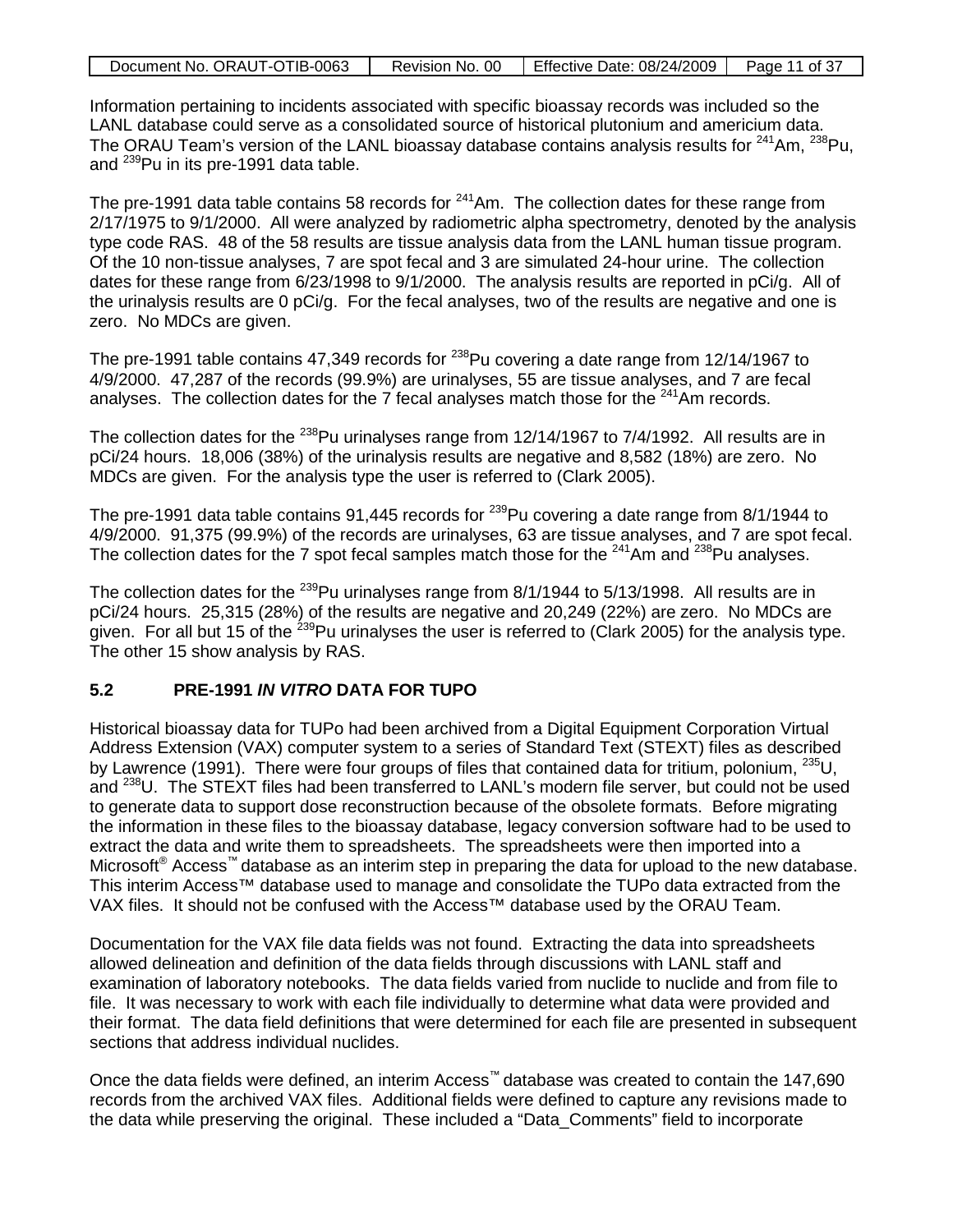| Document No. ORAUT-OTIB-0063 | Revision No. 00 | <b>Effective Date: 08/24/2009</b> | Page 12 of 37 |
|------------------------------|-----------------|-----------------------------------|---------------|
|------------------------------|-----------------|-----------------------------------|---------------|

comments to explain changes, questions, or other issues associated with the original data. Table 5-1 shows the data fields for the interim Access™ database.

Table 5-1. Definition of fields in Access™ database.

| <b>Field name</b> | Data type          | <b>Description</b>                                     | <b>Comment</b>                                                                                                                                                                              |
|-------------------|--------------------|--------------------------------------------------------|---------------------------------------------------------------------------------------------------------------------------------------------------------------------------------------------|
| Name              | <b>Text</b>        | Employee name                                          |                                                                                                                                                                                             |
| Z_Num             | Text               | Employee number                                        | Not all VAX data in this field were true<br>Z (employee) numbers. In some<br>cases V (visitor) numbers were still<br>present. In others an alphanumeric<br>identification number was used.  |
| GrpEmp            | Text               | Employer and group identification                      |                                                                                                                                                                                             |
| S_Date            | Double             | Original bioassay sample date                          |                                                                                                                                                                                             |
| Rev_S_Date        | Double             | Revised bioassay sample date                           | Revised or corrected date.                                                                                                                                                                  |
| S_Type            | Text               | Bioassay sample type code                              |                                                                                                                                                                                             |
| S_Res             | Double             | Original bioassay sample result                        |                                                                                                                                                                                             |
| S_Units           | Text               | Original bioassay reporting units                      |                                                                                                                                                                                             |
| Rev_S_Res         | Double             | Revised bioassay sample results                        | Revised or corrected results.                                                                                                                                                               |
| Rev_S_Units       | Text               | Revised bioassay reporting units                       | Revised or corrected reporting units.                                                                                                                                                       |
| Report_Res        | Double             | Reported bioassay results                              | In some cases bioassay results were                                                                                                                                                         |
| Report_Units      | Text               | Reported bioassay units                                | converted to and reported in different<br>units than the original data.                                                                                                                     |
| Uncert            | Single             | Estimate of measurement uncertainty                    |                                                                                                                                                                                             |
| Uncert_Units      | Text               | Uncertainty units                                      |                                                                                                                                                                                             |
| Uncert_Code       | Text               | Uncertainty code                                       | Specifies the level of confidence in the<br>uncertainty estimate.                                                                                                                           |
| S_MDA             | Double             | Bioassay sample MDC                                    |                                                                                                                                                                                             |
| Rev_MDA           | Double             | Revised bioassay sample MDC                            | Revised or corrected MDC.                                                                                                                                                                   |
| <b>MDA_Units</b>  | <b>Text</b>        | MDC reporting units                                    |                                                                                                                                                                                             |
| S_Size            | <b>Text</b>        | Bioassay sample size                                   | Sample size was rarely reported.                                                                                                                                                            |
| Size_Units        | Text               | Bioassay sample size units                             | Bioassay results were typically<br>normalized to sample volume.                                                                                                                             |
| <b>Book</b>       | Text               | <b>LANL Notebook number</b>                            | Provided notebook and page<br>reference for bioassay results<br>recorded in VAX data files.                                                                                                 |
| Page              | Double             | Notebook page reference                                |                                                                                                                                                                                             |
| Rev_Book          | Text               | Revised notebook number                                | Revised or corrected notebook<br>reference.                                                                                                                                                 |
| Rev_Page          | Double             | Revised page reference                                 | Revised or corrected page reference.                                                                                                                                                        |
| Analyst           | <b>Text</b>        | Laboratory technician ID (usually<br>initials)         |                                                                                                                                                                                             |
| A Type            | $\overline{T}$ ext | Code specifying analytical method                      |                                                                                                                                                                                             |
| Book_Comments     | <b>Text</b>        | Original comments from laboratory<br>notebook          | Limited data field space restricted<br>frequent incorporation of laboratory<br>notebook comments. When these<br>comments were found in the VAX files,<br>they were preserved in this field. |
| Nuclide           | Text               | Radionuclide                                           | Specifies H3, U235, U238, or Po.                                                                                                                                                            |
| Data_Comments     | Memo               | Data review comments                                   |                                                                                                                                                                                             |
| XLS_Date          | Date/time          | S_Date in Excel® date format                           | S_Date and Rev_S_Date are provided                                                                                                                                                          |
| Rev_XLS_Date      | Date/time          | Rev_S_Date in Excel <sup>®</sup> date format           | in Excel <sup>®</sup> date format to allow sorting<br>by date and time.                                                                                                                     |
| Data File         | <b>Text</b>        | VAX data file reference                                | VAX data file name for original<br>electronic data.                                                                                                                                         |
| Validated         | Yes/no             | Logical flag used to indicate<br>validated data record |                                                                                                                                                                                             |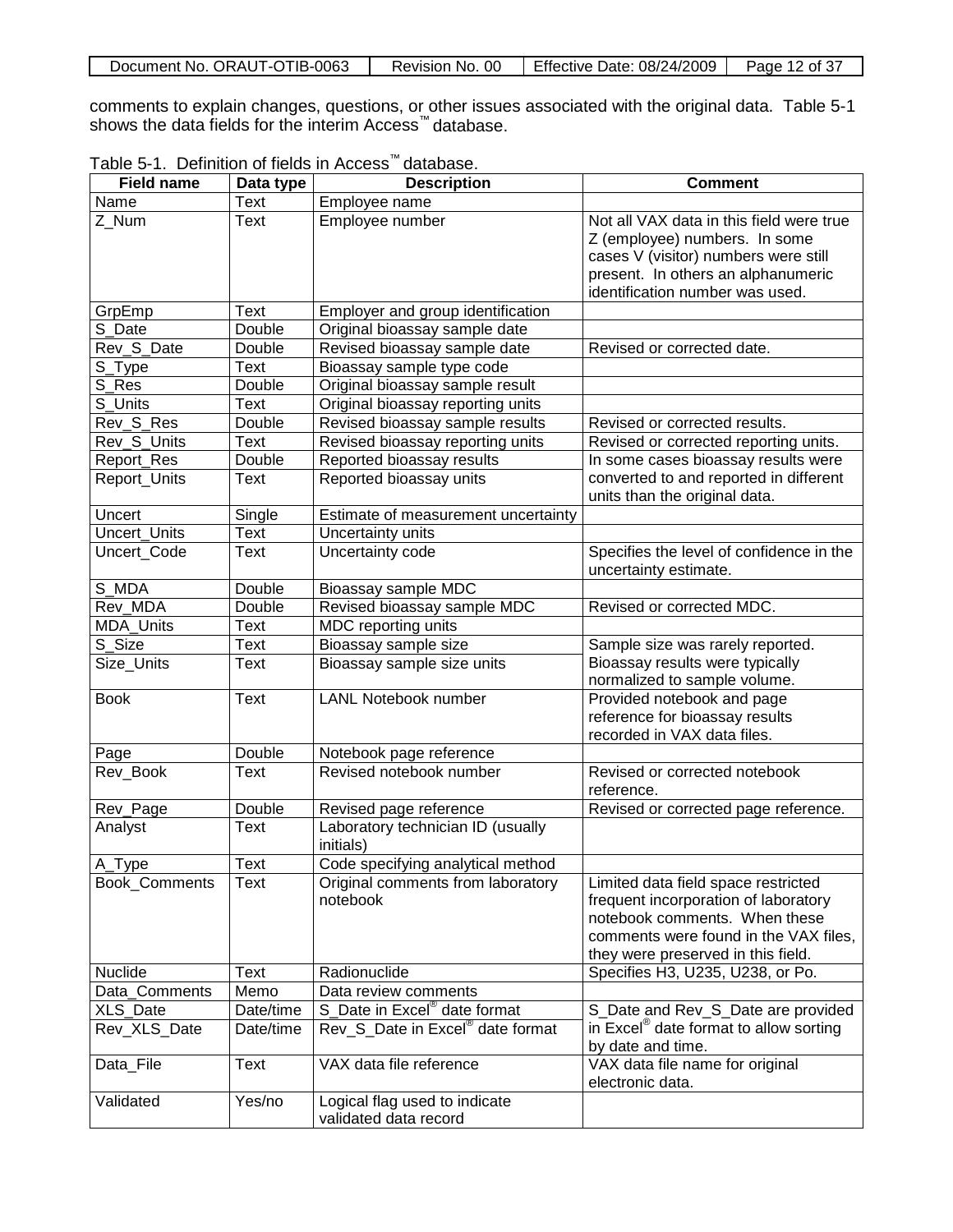| Document No. ORAUT-OTIB-0063 |  | Revision No. 00   Effective Date: 08/24/2009   Page 13 of 37 |  |
|------------------------------|--|--------------------------------------------------------------|--|
|------------------------------|--|--------------------------------------------------------------|--|

LANL staff indicated that a substantial effort had been made to address inconsistencies in the personnel information contained in the VAX files. Particular attention was paid to correcting employee numbers ("Z\_Num"), which were not recorded in some of the early laboratory notebooks. LANL attempted to assign Z numbers where possible, but there were approximately 2,000 records with no value in the  $Z$  Num field. Some of the records (311) contained a V number that LANL used at one time for visitors. Other early records (341) contained an alphanumeric identification code.

Minimum detectable concentrations (MDCs) were reported for some, but not all, data. During early LANL operations (before 1970), it was not uncommon for the Laboratory to record only positive bioassay results and not report MDC values. In most cases, "0.00" was reported. The ORAU Team's Access™ database (derived from the primary bioassay database) contains a "MDA" field. The data in this field are a mixture of recording levels and analytical MDA values inferred from procedures or laboratory notes. These values are discussed in the following sections that address the individual nuclides.

Uncertainty estimates were not present in the historical TUPo data. In some cases it was possible to state uncertainties for a specific period based on procedures or laboratory notes. In other cases it was not possible to provide an estimated uncertainty. Uncertainties are discussed for each nuclide in the following sections.

A cursory comparison between the data from the VAX files and that from the laboratory notebooks from which they originated suggested a rather high rate of disagreement (~20%). This prompted an effort to validate a portion of the TUPo data from the VAX files to better gauge its reliability. Approximately 10% of the VAX records were validated against the LANL notebooks from which they originated. This validation process is described in Section 6.0.

The pre-1991 *in vitro* data table in the ORAU Team's database contains a total of 144,624 records for tritium, uranium, and polonium. Table 5-2 shows the number of records and collection date range for each analyte.

| Analyte | <b>Number of records</b> | <b>Collection date range</b> |
|---------|--------------------------|------------------------------|
| $H-3$   | 49.218                   | 6/23/1950-12/31/1990         |
| $U-235$ | 43.545                   | 4/6/1955-12/31/1990          |
| U-238   | 46.662                   | 11/18/1949-12/31/1990        |
| Po      | 5.199                    | 3/11/1947-3/24/1965          |

Table 5-2. *In vitro* records for tritium, uranium and polonium in the pre-1991 data table.

The data fields for the pre-1991 *in vitro* data include the "kit type", i.e., the collection protocol; and the sample type. All but 46 of the 144,624 pre-1991 TUPo records are for urinalyses. All but 14 of the urinalyses were spot samples. The remainder were simulated 24 hour collections. The 46 non-urine TUPo records consist of 40 records for spot fecal analyses and 6 for intravenous blood analyses. All 46 of the non-urinalyses records are analyses for polonium.

The analysis type codes for the pre-1991 TUPo records in the ORAU database are shown in Table 5-3. All of the codes are specific to one radioelement or radioisotope.

The T3R analysis type in Table 5-3 includes liquid scintillation counting, used from 1969 forward, and use of an internal GM counter prior to that time (Clark 2005).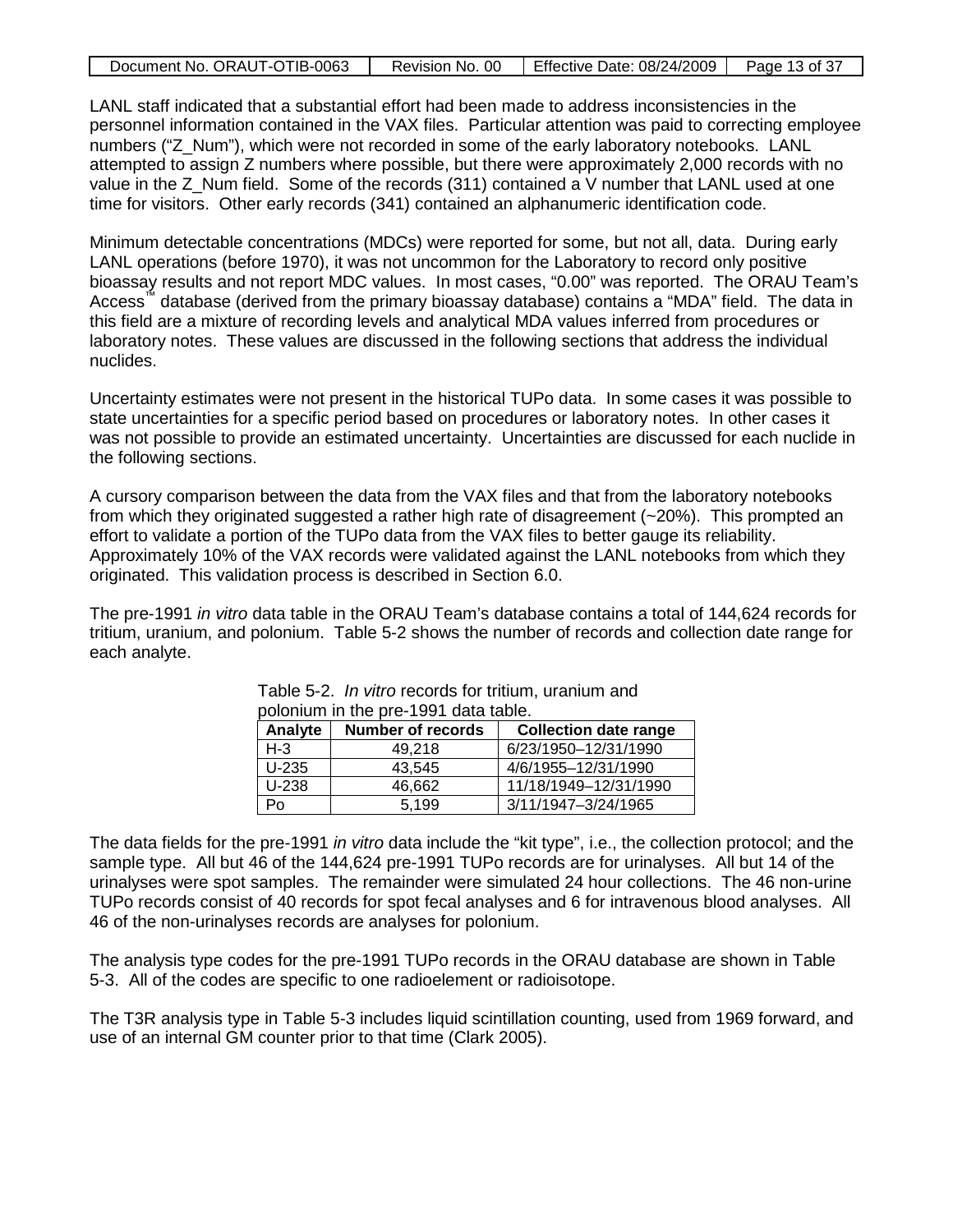|                  | <b>Tablo of this yold type could for profit for a room ad.</b>     |
|------------------|--------------------------------------------------------------------|
| Code             | <b>Analysis type</b>                                               |
| GB.              | gross alpha/beta (polonium only)                                   |
| <b>POR</b>       | polonium radiometric (polonium only)                               |
| T <sub>3</sub> R | tritium radiometric (tritium only)                                 |
| UF               | uranium fluorophotometric $(^{238}$ U only)                        |
| <b>UNAA</b>      | delayed neutron activation analysis $(^{235}U$ and $^{238}U$ only) |
| UR.              | uranium radiometric $(^{235}$ U only)                              |

Table 5-3. Analysis type codes for pre-1991 TUPo records.

#### **5.2.1 Pre-1991 Tritium Data**

50,107 tritium bioassay result records were extracted from the VAX files. These records, covering a period from June 23, 1950 to December 31, 1990, included some analyses for non-LANL workers. These were removed from the ORAU Team's Access™ database. The ORAU database therefore contains 49,218 tritium records. These records cover the same date range as the VAX records, i.e., from June 23, 1950 to December 31, 1990.

Tritium records were extracted from the six VAX data files shown in Table 5-4. Table 5-5 lists the original data fields identified in the six tritium data files.

Table 5-4. Data files with tritium records.

| File name | Number of<br>records | <b>Comments</b>                                  |
|-----------|----------------------|--------------------------------------------------|
| seza5063  | 17,737               | Contains tritium records for 6/23/50 to 12/31/63 |
| seza6475  | 9,932                | Contains tritium records for 1/2/64 to 12/31/74  |
| seza7583  | 9,961                | Contains tritium records for 1/3/75 to 12/30/83  |
| seza8488  | 8,099                | Contains tritium records for 1/3/84 to 12/30/88  |
| st389     | 1,989                | Contains tritium records for 1/3/89 to 12/28/89  |
| st390     | 2,389                | Contains tritium records for 1/2/90 to 12/31/90  |

|                         | File names |                      |           |
|-------------------------|------------|----------------------|-----------|
|                         | seza5063   |                      |           |
|                         | seza6475   |                      |           |
|                         | seza7583   |                      |           |
|                         | seza8488   | st389                | st390     |
| Field                   |            | <b>Field columns</b> |           |
| <b>Employee Name</b>    | $2 - 18$   | $2 - 18$             | $2 - 19$  |
| Z-Number                | $19 - 25$  | $19 - 24$            | $20 - 25$ |
| Employee Code           | $26 - 31$  | $25 - 34$            | $26 - 31$ |
| <b>Birth Year</b>       | $32 - 33$  | Not used             | $32 - 33$ |
| Sample Date             | $36 - 41$  | $35 - 40$            | $36 - 41$ |
| Sample Type Code        | Not used   | $41 - 42$            | Not used  |
| Results                 | 42–51      | $43 - 50$            | $42 - 51$ |
| <b>LANL Notebook ID</b> | Not used   | $51 - 57$            | Not used  |
| LANL Notebook Page      | Not used   | $58 - 60$            | Not used  |
| Analyst ID              | Not used   | $61 - 66$            | Not used  |
| Analysis Type Code      | Not used   | $67 - 69$            | Not used  |
| Sequential Record ID    | Not used   | $70 - 75$            | Not used  |

Table 5-5. Tritium data file field.

### **5.2.1.1 Tritium Reporting Units**

In the VAX files, all tritium results were reported using the units code "UL", indicating microcuries per liter. Tritium results were never corrected for void time. Because historical documentation indicated that all tritium results were calculated in terms of microcuries per liter, any results for which units were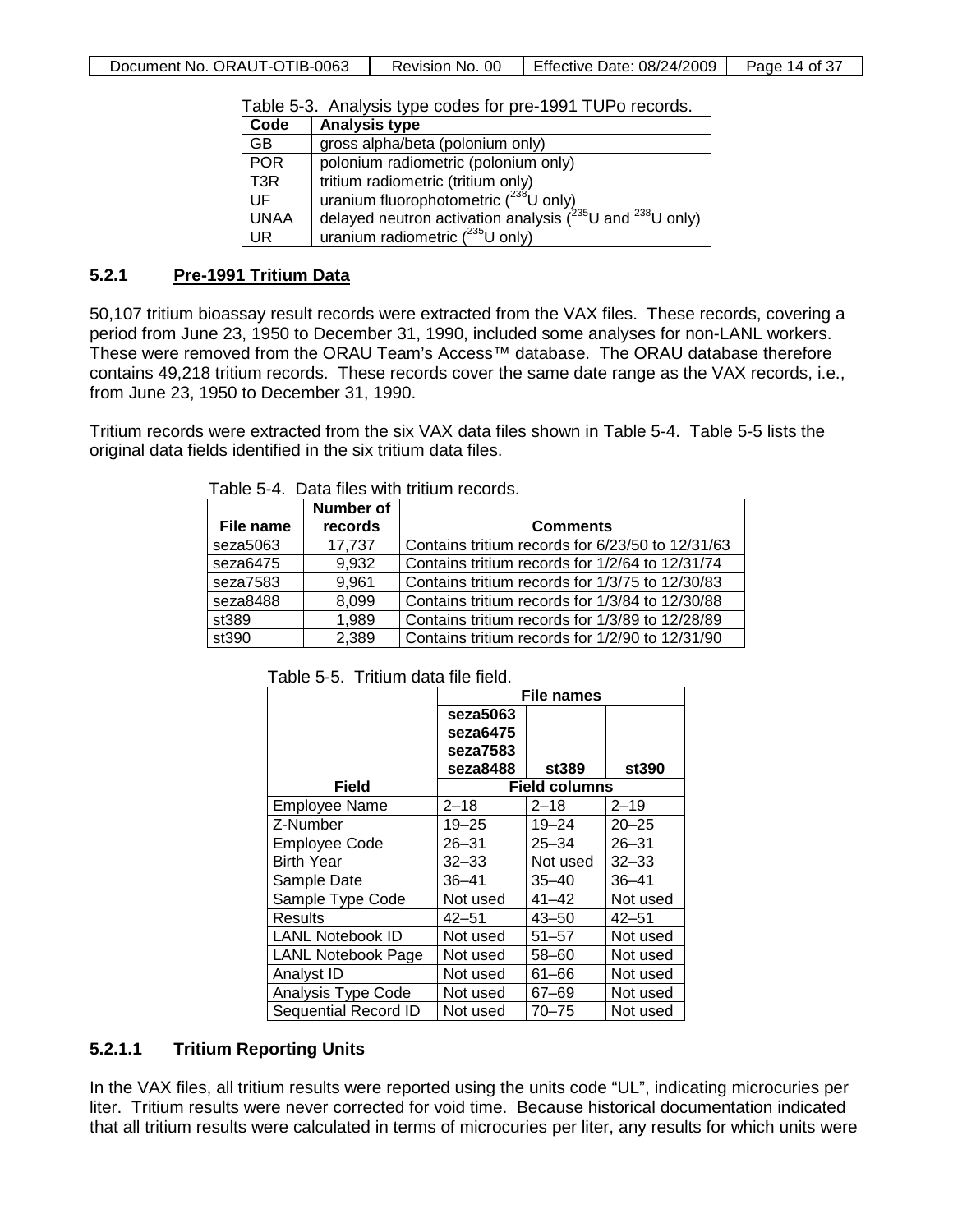|--|

missing were updated to reflect these units. Thus, all of the tritium results in the ORAU database are in units of µCi/L.

#### **5.2.1.2 Tritium Sample Type Codes**

Tritium sample type codes were not always recorded in the VAX files. However, those records for which a sample type code was given always showed "U1", indicating a spot urine sample. Thus, all of the tritium records in the ORAU database are spot urine samples.

#### **5.2.1.3 Tritium Analysis Type Codes**

The tritium VAX files contained the analysis type codes "H3R", "T3R", "33", "H3", "T#R", and "T3". There were 242 records for which no analysis type code was entered. Although two different analytical techniques were used for tritium analysis (Clark 2005), it appears that codes "H3R" and "T3R" were used interchangeably and did not distinguish between the two different techniques. Thus, the analysis type codes "H3R", "33", "H3", "T#R", and "T3" were all changed to T3R for consistency. All of the tritium records in the ORAU database therefore show T3R as the analysis type code.

#### **5.2.1.4 Tritium MDCs**

The recording of MDCs in the VAX files varied over time. Early data contained no MDC information, with nondetections being reported as "0.00." Later data indicated MDC values by using an "L" as a prefix (e.g., "L1.00" meant less than 1.00). To present MDC information consistently in the new database, all results below MDC were reported as "0.00" in the sample result field.

Unlike the other TUPo records, all of the tritium records in the ORAU database have a value in the "MDA" field. ("MDA" is the name of the field in the ORAU database that contains MDC values.) These values are shown in Table 5-6. These MDC values should be regarded as recording levels.

| records in the ORAU database.     |                |  |
|-----------------------------------|----------------|--|
| <b>MDC Value</b><br><b>Period</b> |                |  |
| 6/23/1950-12/9/1987               | $1.0 \mu$ Ci/L |  |
| 12/11/1987-12/31/1990             | $0.1 \mu$ Ci/L |  |

# Table 5-6. MDC values for tritium bioassay

### **5.2.1.5 Tritium Uncertainty**

Uncertainty information was not recorded in the VAX files. Reviews of laboratory procedures, notebooks, and memoranda provided some information for uncertainty estimates. This information is summarized in Table 5-7.

| <b>Period</b> | <b>Analytical method</b> | <b>Uncertainty statement</b>                  | Reference              |
|---------------|--------------------------|-----------------------------------------------|------------------------|
| ca. 1954      | Internal Geiger-Müller   | $\pm 5\%$ between the range of 1 to 250 µCi/L | McClelland et al.      |
|               |                          |                                               | (1955, Ch. 26, p. 140) |
| 1958-1967     | Internal Geiger-Müller   | 1 to 2 µCi/L at 1 µCi/L                       | Lawrence (1958)        |
|               |                          | 9.5 to 10.5 µCi/L at 10 µCi/L                 |                        |
|               |                          | 99 to 101 µCi/L at 100 µCi/L                  |                        |
| 1968-1990     | Liquid scintillation     | $\pm 5\%$ (1-sigma) at 1 µCi/L                | Lawrence (1987)        |

#### **5.2.2 Pre-1991 Uranium Data**

Uranium bioassay records were extracted from the VAX data files listed in Table 5-8 and 5-9 for "235U" and "<sup>238</sup>U", respectively. It is important to note that LANL used "<sup>235</sup>U" to refer to enriched uranium and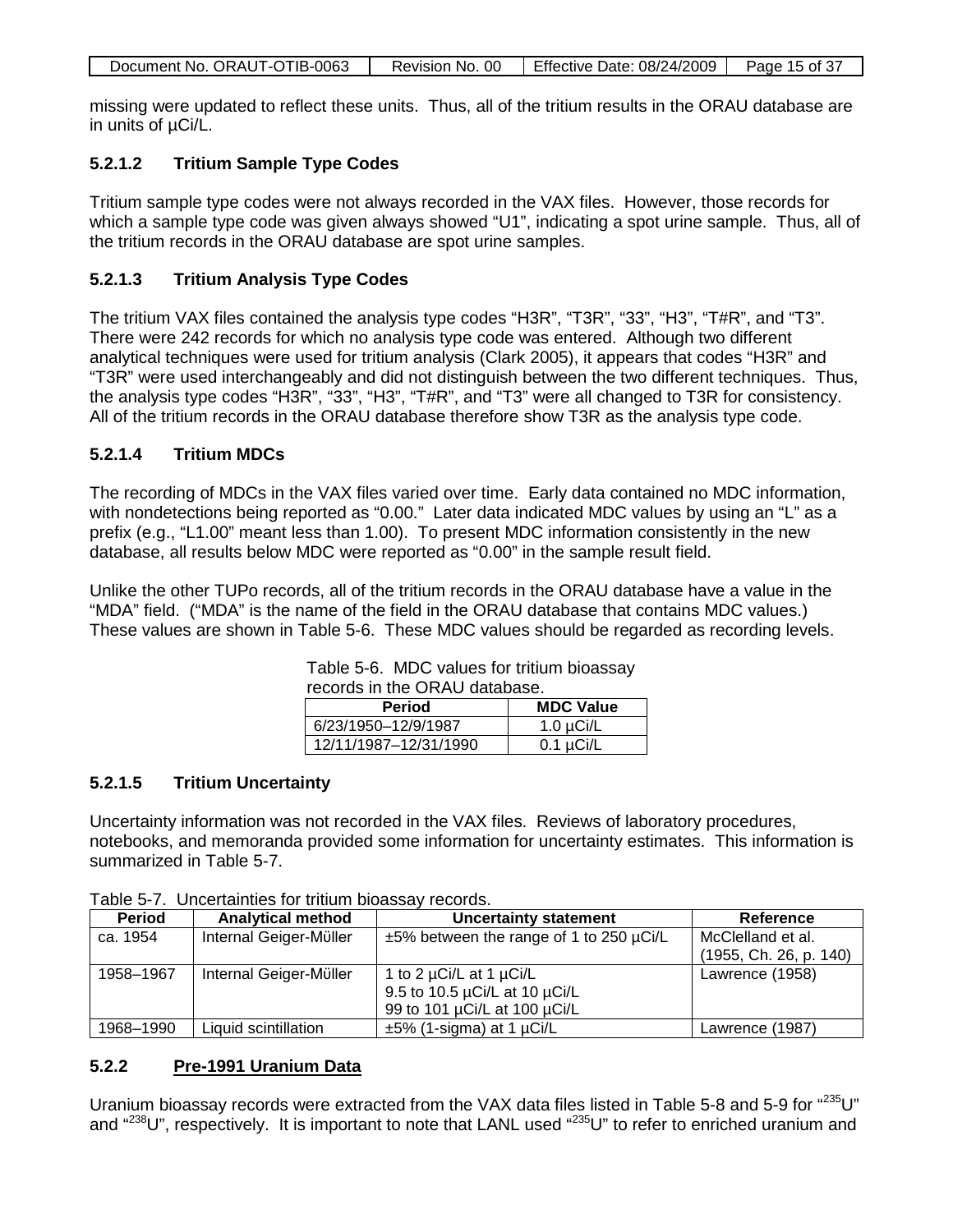| Document No. ORAUT-OTIB-0063 | Revision No. 00 | Effective Date: $08/24/2009$ | Page 16 of 37 |
|------------------------------|-----------------|------------------------------|---------------|
|                              |                 |                              |               |

"<sup>238</sup>U" to refer to depleted or normal uranium. The use of "<sup>235</sup>U" or "<sup>238</sup>U" in bioassay results did not imply that radionuclide-specific analyses were performed.

| Table 5-8. Data files with " <sup>235</sup> U" records. |  |  |  |  |
|---------------------------------------------------------|--|--|--|--|
|---------------------------------------------------------|--|--|--|--|

| File name          | <b>Records</b> | <b>Comments</b>                                                          |
|--------------------|----------------|--------------------------------------------------------------------------|
| sag5574            | 8,953          | Contains U-235 records for last names A to G for<br>4/08/55 to 12/20/74. |
|                    |                |                                                                          |
| shn5574            | 7,352          | Contains U-235 records for last names H to N for                         |
|                    |                | 4/11/55 to 12/20/74.                                                     |
| soz5574            | 10,151         | Contains U-235 records for last names O to Z for                         |
|                    |                | 4/06/55 to 12/20/74                                                      |
| su57581            | 11.594         | Contains U-235 records for 1/03/75 to 12/25/81.                          |
| su235a-z.1982-88   | 4,929          | Contains U-235 records for dates 12/25/81 to 2/19/88.                    |
|                    |                | Also includes two records dated 7/09/62 that are of                      |
|                    |                | questionable value based on examination of notebook                      |
|                    |                | data.                                                                    |
| su5o89             | 272            | Contains U-235 records for 1/03/89 to 12/18/89                           |
| su <sub>5090</sub> | 400            | Contains U-235 records for 1/02/90 to 12/31/90                           |

### Table 5-9. Data files with "238U" records.

|                  | <b>Number</b> |                                                      |
|------------------|---------------|------------------------------------------------------|
| File name        | of records    | <b>Comments</b>                                      |
| su238a           | 9,889         | Contains U-238 records for last names A to G for     |
|                  |               | 11/18/49 to 12/13/74.                                |
| su238b           | 9,699         | Contains U-238 records for last names H to N for     |
|                  |               | 11/18/49 to 12/13/74.                                |
| su238c           | 10,014        | Contains U-238 records for last names O to Z for     |
|                  |               | 11/18/49 to 12/13/74.                                |
| su87581          | 11,830        | Contains U-238 records for 1/03/75 to 12/25/81.      |
| su238a-z.1982-88 | 5,159         | Contains U-238 records for 2/19/81 to 12/21/88.      |
| su8o89           | 604           | Contains U-238 records for 1/03/89 to 12/19/89.      |
| su8o90           | 959           | Contains U-238 records for 1/02/90 to 12/31/90.      |
| sPOL4765.dat     | 6             | These records were found in the polonium data files. |

The original data fields identified in the uranium data files are listed in Tables 5-10 and 5-11 for the "<sup>235</sup>U" and "<sup>238</sup>U" records, respectively.

| Table 5-10. | " <sup>235</sup> U" data file fields. |
|-------------|---------------------------------------|
|-------------|---------------------------------------|

|                           | <b>File names</b>  |                                         |                  |
|---------------------------|--------------------|-----------------------------------------|------------------|
|                           | sag5574            |                                         |                  |
|                           | shn5574<br>soz5574 | su <sub>57581</sub><br>su235a-z.1982-88 | su5o89<br>su5o90 |
| Field                     |                    | <b>Field columns</b>                    |                  |
|                           |                    |                                         |                  |
| <b>Employee Name</b>      | $2 - 19$           | $2 - 19$                                | $1 - 18$         |
| Z-Number                  | $20 - 24$          | $20 - 24$                               | $19 - 23$        |
| <b>Employer Code</b>      | $25 - 34$          | $25 - 34$                               | $24 - 33$        |
| Sample Date               | $35 - 40$          | $35 - 40$                               | $34 - 39$        |
| Sample Type Code          | $41 - 42$          | $41 - 42$                               | Not used         |
| <b>Results</b>            | $43 - 50$          | $43 - 50$                               | $40 - 47$        |
| <b>Result Units</b>       | $51 - 52$          | $51 - 52$                               | 48–49            |
| <b>LANL Notebook ID</b>   | $53 - 57$          | $53 - 57$                               | Not used         |
| <b>LANL Notebook Page</b> | $58 - 60$          | $58 - 60$                               | Not used         |
| Analyst ID                | $61 - 67$          | $61 - 67$                               | Not used         |
| Analysis Type Code        | 68-69              | $68 - 72$                               | $52 - 55$        |
| Nuclide ID                | Not used           | $73 - 76$                               | $57 - 60$        |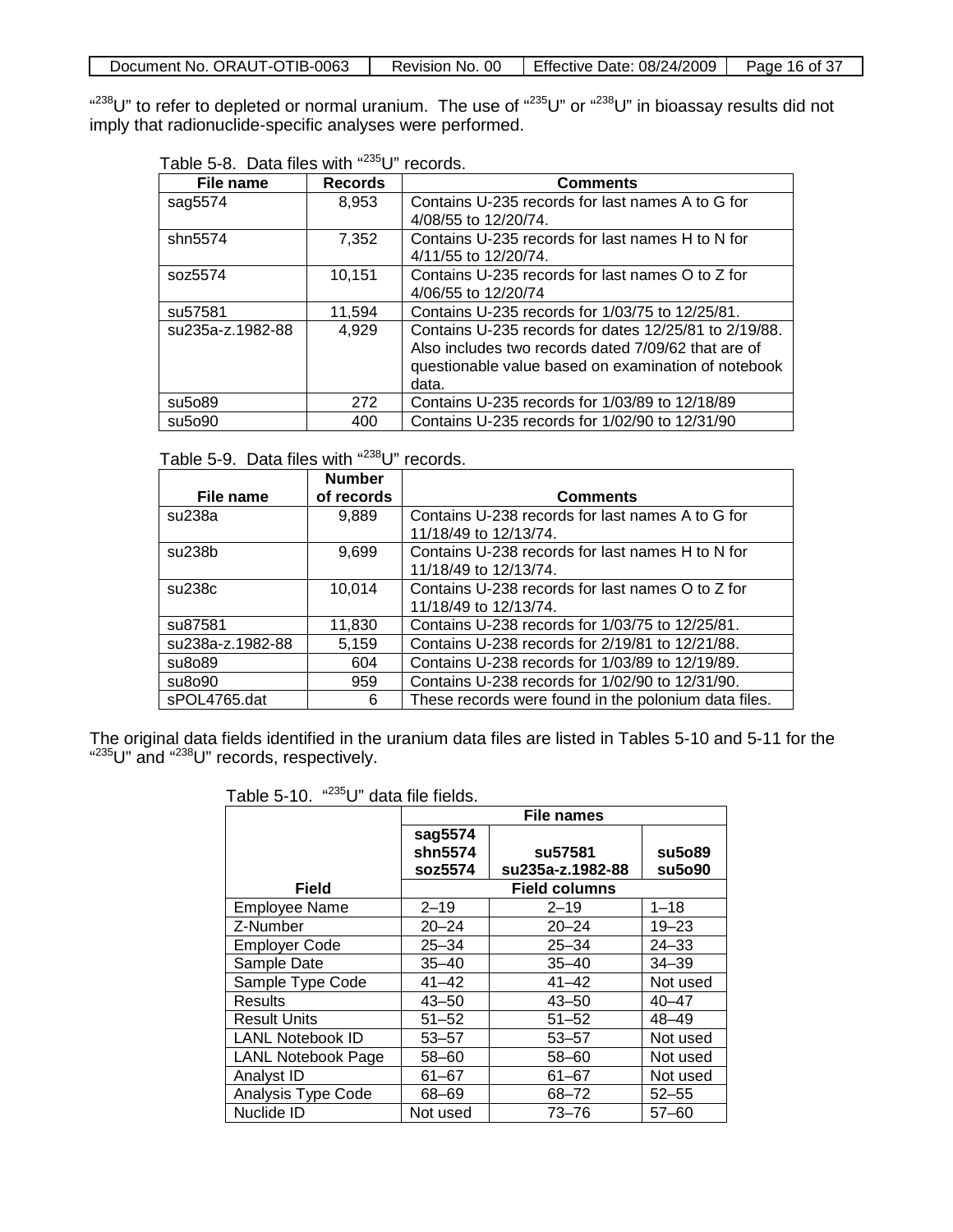|                           | <b>File names</b> |                      |           |
|---------------------------|-------------------|----------------------|-----------|
|                           | su238a            |                      |           |
|                           | su238b            | su87581              | su8o89    |
|                           | su238c            | su238a-z.1982-88     | su8o90    |
| <b>Field</b>              |                   | <b>Field columns</b> |           |
| Employee Name             | $2 - 19$          | $2 - 19$             | $1 - 18$  |
| Z-Number                  | $20 - 24$         | $20 - 24$            | $19 - 23$ |
| <b>Employer Code</b>      | $25 - 34$         | $25 - 34$            | $24 - 33$ |
| Sample Date               | $35 - 40$         | $35 - 40$            | $34 - 39$ |
| Sample Type Code          | $41 - 42$         | $41 - 42$            | Not used  |
| Results                   | $43 - 50$         | $43 - 50$            | $40 - 47$ |
| <b>Result Units</b>       | $51 - 52$         | $51 - 52$            | $48 - 49$ |
| <b>LANL Notebook ID</b>   | $53 - 57$         | $53 - 57$            | Not used  |
| <b>LANL Notebook Page</b> | 58-60             | $58 - 60$            | Not used  |
| Analyst ID                | 61-67             | 61-67                | Not used  |
| Analysis Type Code        | 68-69             | 68-72                | $52 - 55$ |
| <b>Notebook Comments</b>  | 70–85             | Not used             | Not used  |
| Nuclide ID                | 86-90             | $73 - 76$            | $57 - 60$ |
| Sequential Record ID      | $93 - 97$         | Not used             | Not used  |

| Table 5-11. | " <sup>238</sup> U" data file fields. |
|-------------|---------------------------------------|
|-------------|---------------------------------------|

#### **5.2.2.1 Uranium Reporting Units**

From 1955 through 1976 urinalysis results for the "235U" records in the VAX files were reported with a unit code of "DM" for disintegrations per minute per liter. Starting in 1977, the "235U" unit code became "PL" for picocuries per liter. <sup>"238</sup>U" bioassay results in the VAX files were reported using the unit code "UL" for micrograms per liter. In the ORAU database, all of the <sup>235</sup>U results are reported in units of picocuries per liter. All <sup>238</sup>U results are reported in micrograms per liter.

#### **5.2.2.2 Uranium Sample Type Codes**

The uranium sample type codes found in the VAX files were "U1", "U4", "U5", "U6", and "U8". One record indicated a sample type code of "U1Y", which was assumed to be an error and changed to "U1".

The "U1" sample type code specified a spot urine sample. Sample type code "U5" indicated a fourbottle kit that was collected as a true 24-hour collection. The code "U6" was only used for 2 "235U" results and 20<sup>"238</sup>U" results.

In the ORAU database, all but 14 of the <sup>235</sup>U records are spot urine samples. The other 14 records are simulated 24 hour urine samples collected in August and September of 1969. All of the  $^{238}$ U records are spot urine samples.

### **5.2.2.3 Uranium Analysis Type Codes**

The uranium analysis type codes found in the VAX files are listed in Table 5-12. Of these, only three ("UF", "UNAA", and "UR") appeared to reflect analysis types that were routinely used in a given era. The remaining analysis type codes were treated as ad hoc designations or transcription errors because of the few times they occurred. These were changed to UF, UNAA, or UR, as appropriate, based on analyte and analysis date. Uranium neutron activation analysis (UNAA) is discussed in Attachment A.

In the ORAU database, all of the  $^{235}$ U records have an analysis type of either UR or UNAA. All of the <sup>238</sup>U records are either UF or UNAA.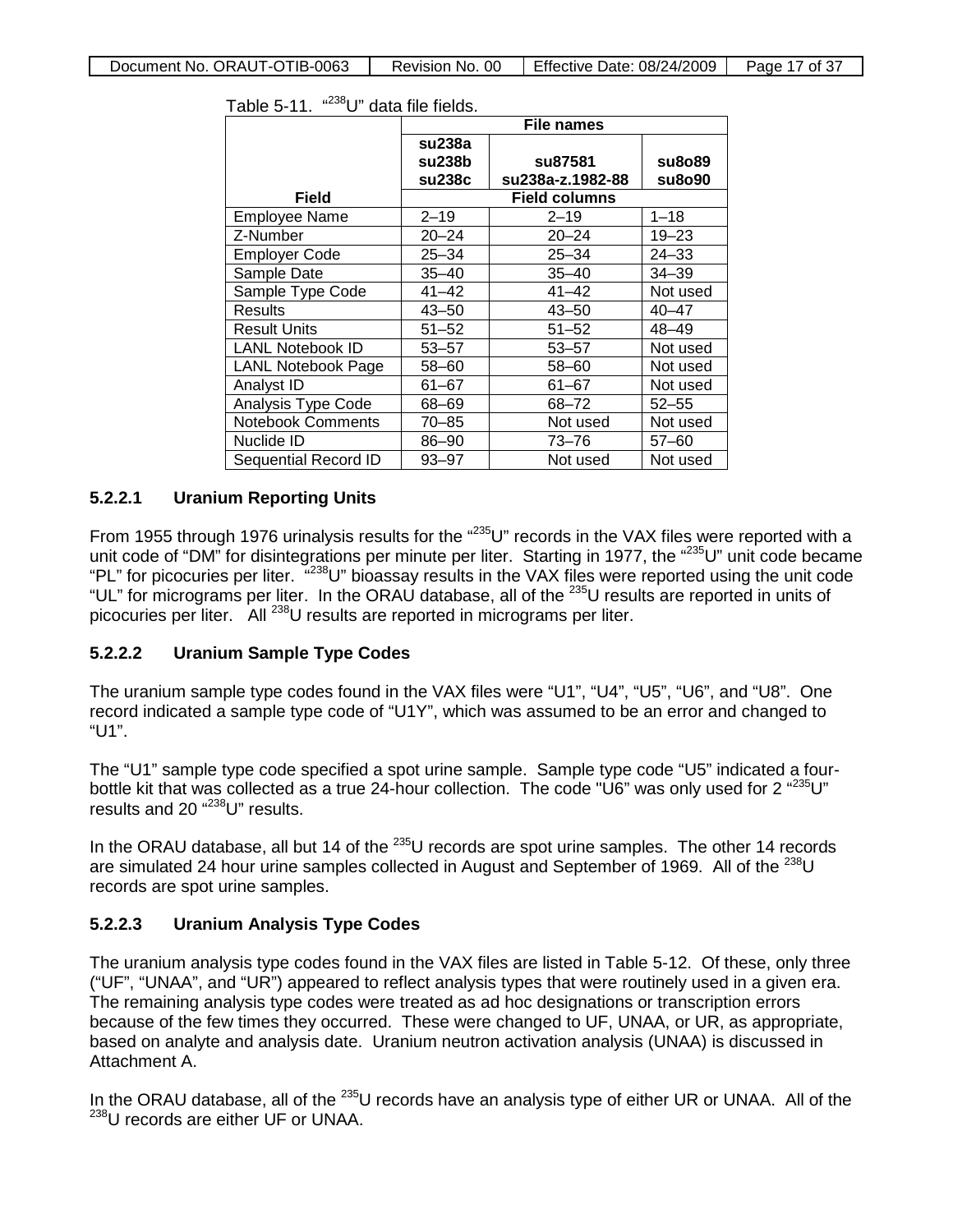| <b>Analysis</b> |                                            |                    |
|-----------------|--------------------------------------------|--------------------|
| code            | <b>Meaning</b>                             | <b>Record type</b> |
| 46              | Meaning unknown-referenced once            | $U-238$            |
| <b>COLOR</b>    | Meaning unknown-referenced 3 times         | $U-238$            |
| <b>CPMS</b>     | Meaning unknown-referenced once            | $U-238$            |
|                 | Meaning unknown-referenced 7 times         | $U-238$            |
| U <sub>6</sub>  | Meaning unknown-referenced once            | $U-238$            |
| U6F             | Meaning unknown-referenced once            | $U-238$            |
| U9              | Meaning unknown-referenced 5 times         | $U-235$            |
| UF              | Uranium fluorophotometric                  | $U-238$            |
| <b>UNAA</b>     | <b>Delayed Neutron Activation Analysis</b> | U-235 and U-238    |
| UR              | Uranium radiometric                        | $U-235$            |

Table 5-12. Uranium analysis type codes.

#### **5.2.2.4 Uranium MDCs**

MDC information was not provided in the VAX data until 1962 for "235U" records and until 1968 for  $^{4238}$ U" records. The values in the "MDA" field of the ORAU database for the  $^{235}$ U and  $^{238}$ U records are shown in Table 5-13. Values are given by date range for the two analysis type codes used for each nuclide, and include information on records for which no MDC value is provided. For these records the MDC value is given as "null." For the 235U records, all of the MDC values are in units of picocuries per liter. In cases where the "MDA" value in the database reflects a units conversion from its historical value, the historical value is shown in parentheses. In general the MDC values in the ORAU database, where given, should be regarded as recording levels.

| <b>Nuclide</b> | <b>Analysis type</b>                  | Period                    | "MDA" value           |
|----------------|---------------------------------------|---------------------------|-----------------------|
|                |                                       | 4/6/1955-2/6/1981         | null                  |
|                |                                       | 7/31/1962-1/17/1964       | 3.15 pCi/L (7 dpm/L)  |
|                |                                       | 1/7/1977-11/24/1980       | 4.00 pCi/L            |
|                | UR.                                   | 6/18/1976-12/17/1976      | 4.50 pCi/L (10 dpm/L) |
| $U-235$        | (uranium radiometric)                 | 3/19/1971-6/4/1976        | 5.41 pCi/L (12 dpm/L) |
|                |                                       | 11/8, 11/12, & 11/22 1963 | 6.76 pCi/L (15 dpm/L) |
|                |                                       | (3 records)               |                       |
|                |                                       | 12/20/1974 (1 record)     | 7.00 pCi/L            |
|                | <b>UNAA</b>                           | 8/19/1977-8/29/1988*      | null                  |
|                | (delayed neutron activation analysis) | 8/12/1977-12/31/1990*     | 4.00 pCi/L            |
|                |                                       | 11/18/1949-8/20/1982      | null                  |
|                | UF                                    | 3/1/1976-8/25/1978        | $1.00 \mu g/L$        |
|                | (uranium fluorophotometric)           | 1/15/1968-8/20/1982       | $4.00 \mu g/L$        |
| $U-238$        |                                       | 9/3/1982 (1 record)       | 20.00 µg/L            |
|                |                                       | 1/13/1978-12/19/1988      | null                  |
|                | <b>UNAA</b>                           | 1/13/1978-6/25/1982       | $1.00 \mu g/L$        |
|                | (delayed neutron activation analysis) | 7/6/1982-12/31/1990       | $4.00 \mu g/L$        |
|                |                                       | 1/7/1983 (23 records)     | 11.00 µg/L            |

Table 5-13. MDC values for uranium bioassay records in the ORAU database.

\*There are two <sup>235</sup>U records that show an analysis type of UNAA and a sample collection date of 7/9/1962. These are assumed to be an error either in the collection date or the analysis type.

#### **5.2.2.5 Uranium Uncertainty**

Uncertainty information was not recorded in the VAX data files. Reviews of laboratory procedures, notebooks, and memoranda provided the information in Table 5-14.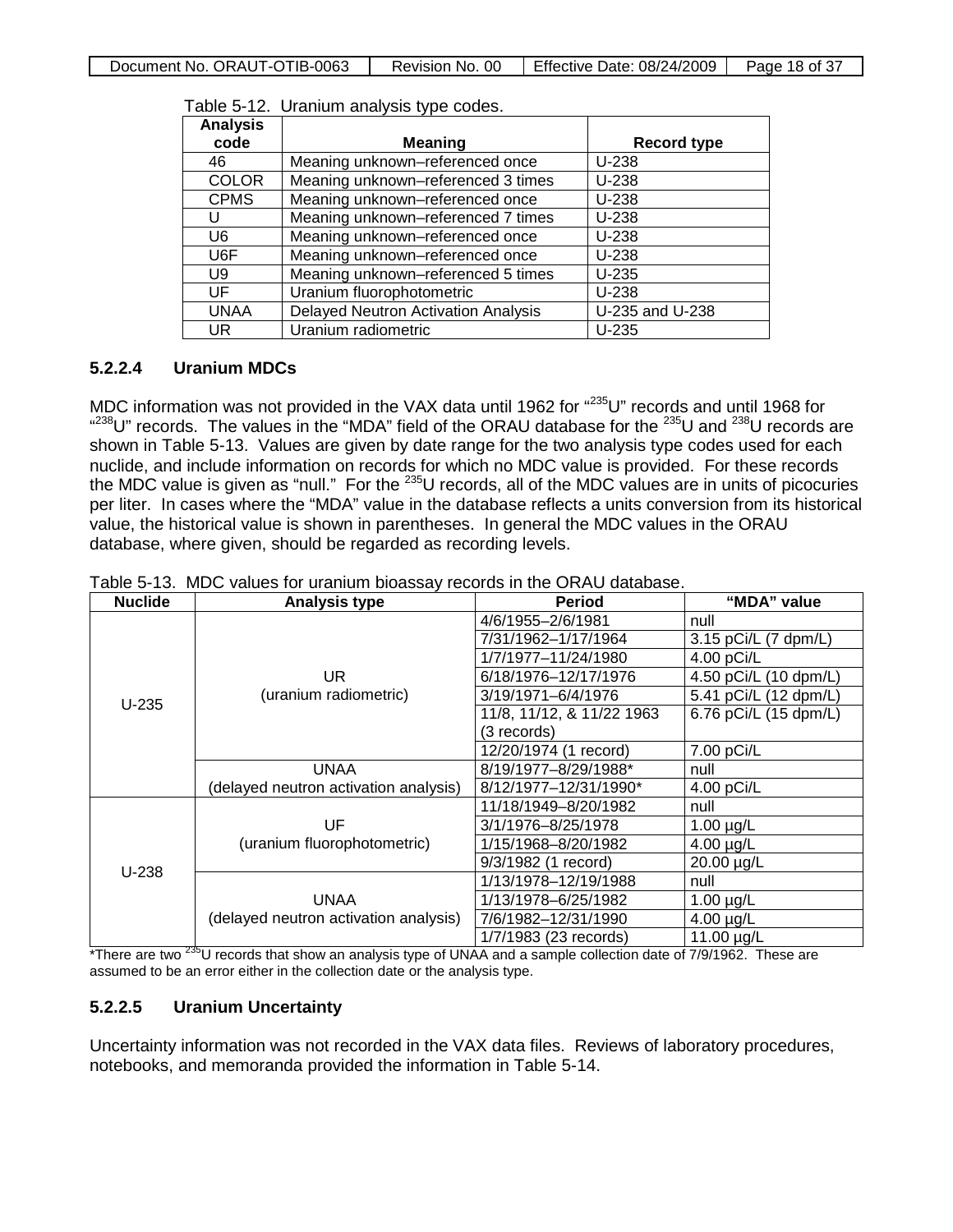| Document No. ORAUT-OTIB-0063 | Revision No. 00 | Effective Date: 08/24/2009 | Page 19 of 37 |
|------------------------------|-----------------|----------------------------|---------------|

| Record  |                                          | <b>Analytical</b>           |                                                                                                                     |                                             |
|---------|------------------------------------------|-----------------------------|---------------------------------------------------------------------------------------------------------------------|---------------------------------------------|
| type    | <b>Period</b>                            | method                      | <b>Uncertainty statement</b>                                                                                        | <b>Reference</b>                            |
|         | Uncertain                                | Radiometric                 | At spike levels of 32 and 64<br>dpm/L recovery is $83\% \pm 16\%$                                                   | LANL (1978,<br>Section 13)                  |
| $U-235$ | Starting 1978                            | Delayed neutron<br>counting | $\pm 0.4$ pCi/L at 5.2 pCi/L<br>±0.6 pCi/L at 13.9 pCi/L<br>$\pm$ 1.6 pCi/L at 26.1 pCi/L<br>overall: ±6% (1 sigma) | Gautier (1983); LANL<br>(1983)              |
|         | 1949–1955 and<br>perhaps up to 1978      | Fluorophotometric           | ±10%                                                                                                                | McClelland et al.<br>(1955, Ch. 27, p. 155) |
|         | In place in 1978 but<br>possibly earlier | Fluorophotometric           | ±4% relative standard deviation<br>at 20 $\mu$ g/L                                                                  | LANL (1978,<br>Section 14)                  |
| $U-238$ | Procedure effective<br>date 10/1/82      | Colorimetric                | Average recovery of standard is<br>$\pm 8\%$ at the 11 µg/50 cm <sup>3</sup><br>concentration level                 | Gautier (1983); LANL<br>(1983)              |
|         | Starting 1978                            | Delayed neutron<br>counting | $\pm 0.3$ µg/L at 4.2 µg/L<br>$\pm 0.4$ µg/L at 8.5 µg/L<br>$\pm 0.5$ µg/L at 16.9 µg/L<br>Overall: ±8% (1 sigma)   | Gautier (1983); LANL<br>(1983)              |

Table 5-14. Uncertainties for uranium bioassay records.

#### **5.2.3 Pre-1991 Polonium Data**

Bioassay records for polonium were extracted from the VAX data files shown in Table 5-15. The original data fields identified for the polonium data files are given in Table 5-16.

| Table 5-15. Polonium records data file. |  |  |  |  |
|-----------------------------------------|--|--|--|--|
|-----------------------------------------|--|--|--|--|

| File name     | No. of records | <b>Comments</b>    |
|---------------|----------------|--------------------|
| sPOI 4765 dat | 5.676          | 3/11/47 to 3/24/65 |

|                           | File name            |
|---------------------------|----------------------|
|                           | SPOL4765.dat         |
| Field                     | <b>Field columns</b> |
| <b>Employee Name</b>      | $2 - 19$             |
| Z-Number                  | $20 - 24$            |
| <b>Employer Code</b>      | $25 - 34$            |
| Sample Date               | $35 - 40$            |
| Sample Type Code          | $41 - 42$            |
| Results                   | $43 - 50$            |
| <b>Result Units</b>       | $51 - 52$            |
| <b>LANL Notebook ID</b>   | $53 - 57$            |
| <b>LANL Notebook Page</b> | $58 - 60$            |
| Analyst ID                | $61 - 66$            |
| Analysis Type Code        | 67–69                |

Table 5-16. Polonium data file fields.

#### **5.2.3.1 Polonium Reporting Units and Unit Conversion**

The polonium bioassay results in the VAX files were initially reported with a unit code of "CM" for counts per minute per 24 hours. Starting in November of 1952 results began to be reported using a unit code of "DM" for disintegrations per minute per liter. A few results continued to be reported as "CM" through January of 1953. For consistency, the "DM" data were converted to picocuries per day by assuming a urine output of 1.4 L/d as follows:

$$
dpm/L \times 0.63 = pCi/d
$$
 (1)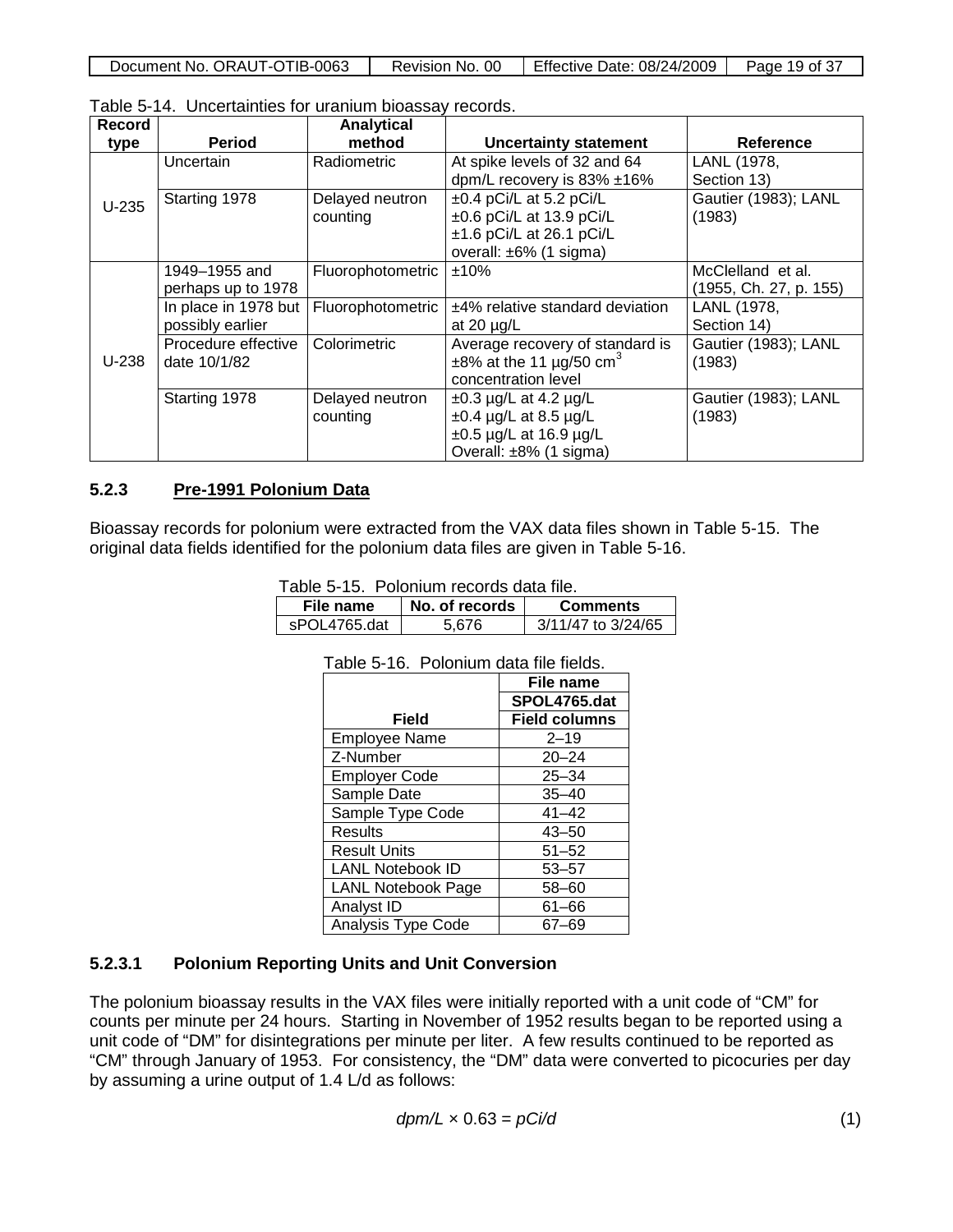| Document No. ORAUT-OTIB-0063 | Revision No. 00 | Firective Date: $08/24/2009$ | Page 20 of 37 |
|------------------------------|-----------------|------------------------------|---------------|

Counts per minute data were not converted because the counting efficiencies were unknown.

In addition to routine urinalysis results, the polonium data included records for 6 blood and 40 fecal analyses. Blood analysis results were reported using the unit code "DM", which in this case indicated disintegrations per minute per milliliter of blood. Fecal results were reported using the unit code "NCI" for nanocuries per gram.

All of the polonium records in the ORAU database, including those for blood and fecal analyses, have results in units of either cpm per liter or picocuries per liter. The date ranges for these overlap: results in cpm/L occur from 3/11/1947 through 1/9/1953, and those in pCi/L occur from 2/10/1948 through 3/24/1965.

### **5.2.3.2 Polonium Sample Type Codes**

Four sample type codes were present in the polonium data extracted from the VAX files: "U1", "U6", "B1", and "F7". The first two indicated urine samples, with "U1" signaling a spot sample and "U6" specifying a "simulated" 24-hour sample. Sample type code "B1" was used for blood samples, and "F7" was used for fecal samples.

Of the 5,199 polonium records in the ORAU database, 40 are spot fecal samples, 6 are intravenous blood samples, and the remainder are spot urine samples.

### **5.2.3.3 Polonium Analysis Type Codes**

The polonium VAX files contained the analysis type codes "GB" or "POR". "GB" indicated gross alpha and beta and was used for only 13 polonium records. "POR" indicated polonium radiometric analysis.

In the ORAU database, there are the 13 GB analyses and 5,186 POR results. The 13 GB analyses were performed for spot urine samples collected on 2/18/1960 (1 record), 2/19/1960 (8 records) , or 2/23/1960 (10 records). The POR analyses were performed for spot urine, spot fecal, or intravenous blood samples over the period 3/11/1947 through 3/24/1965.

### **5.2.3.4 Polonium MDCs and Uncertainty**

The polonium VAX files contained no information on MDCs or uncertainty. MDCs were inferred from procedures and reports. Gautier (1983, Procedure R160) describes the general method for polonium bioassay analysis and provides the MDC and uncertainty values given in Tables 5-17 and 5-18.

| records.      |                      |                          |  |  |  |
|---------------|----------------------|--------------------------|--|--|--|
| <b>Period</b> | Analytical<br>method | Analytical<br><b>MDC</b> |  |  |  |
| Up to 1955    | Radiometric          | 10 dpm/L                 |  |  |  |
| 1955-1965     | Radiometric          | $0.1$ pCi/L              |  |  |  |

# Table 5-17. MDCs for polonium bioassay

#### Table 5-18. Polonium uncertainty.

| <b>Period</b>             | Analytical<br>method | Uncertainty statement             | Reference             |
|---------------------------|----------------------|-----------------------------------|-----------------------|
| <b>Effective 5/1/1955</b> | Radiometric          | $\pm 3\%$ ( $\pm 1$ sigma) at the | <b>Gautier (1983,</b> |
|                           |                      | 15-pCi concentration level        | Procedure R160-1)     |

In the ORAU database, none of the 13 polonium records analyzed via gross alpha/beta counting (analysis type GB) have a MDC reported in the "MDA" field. The MDC values given for the 5,186 records analyzed by polonium radiometric analysis are given in Table 5-19.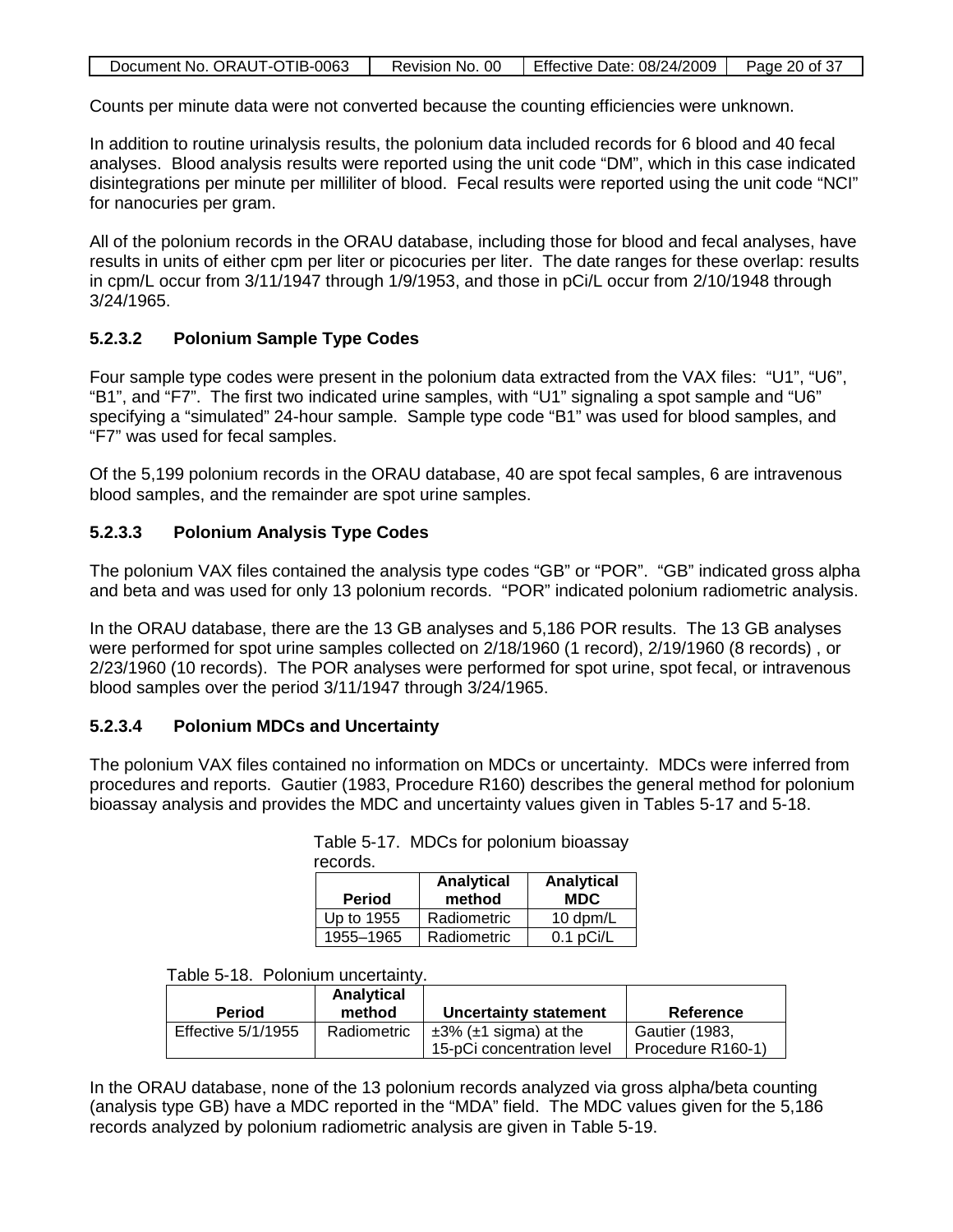| ualabase.           |                      |                       |  |  |  |
|---------------------|----------------------|-----------------------|--|--|--|
| <b>Period</b>       | <b>Analysis Type</b> | "MDA" Value           |  |  |  |
| 3/11/1947-3/24/1965 | <b>POR</b>           | null                  |  |  |  |
| 1/3/1955-12/14/1955 | <b>POR</b>           | $0.1$ pCi/L           |  |  |  |
| 1/11/1954-8/10/1955 | <b>POR</b>           | 4.50 pCi/L (10 dpm/L) |  |  |  |

Table 5-19. MDC values for polonium bioassay records in the ORAU database.

#### **5.3 POST-1991** *IN VITRO* **DATA**

The post-1991 *in vitro* data table in the ORAU Team's database contains a total of 244,760 records covering a range of collection dates from 12/29/1973 to 2/9/2009. Table 5-20 shows the analytes, numbers of records, and collection dates for the post-1991 *in vitro* data. In many cases there are multiple records for a given bioassay sample, as some samples were subjected to more than one type of analysis. This is particularly true for plutonium analyses. Thus, the number of records exceeds the actual number of bioassays. For each record the analysis result (if any) is reported in one of three ways: activity in terms of normalized excretion or excretion rate, activity per sample, or activity per aliquot. Only one of the three result types is reported for a given record, though more than one result may be reported for a given sample and analyte. This is seen with the plutonium and americium analyses, where samples may be analyzed by more than one analysis technique depending on what the initial count showed. In these cases multiple analysis results can appear for the same sample and analyte, with the results reported either as the same type or on different bases (e.g., on a normalized excretion basis and per sample basis). There are also records for which no result of any type is reported. This occurs with nearly all of the *in vitro* analytes, but is especially prevalent for the <sup>240</sup>Pu analyses, where approximately half of the records do not show a result. These null results for  $^{240}$ Pu reflect the use of mass spectrometry analysis. It is not clear why there appears to be a gap in the *in vitro* bioassay records for January through June of 1991. The gap exists for the <sup>241</sup>Am and <sup>238,239</sup>Pu analyses in addition to tritium and uranium.

|               | <b>Urinalysis</b> | <b>Fecal analysis</b> |                      | <b>Collection date range</b> |           |
|---------------|-------------------|-----------------------|----------------------|------------------------------|-----------|
| Analyte       | records           | records               | <b>Total records</b> | <b>From</b>                  | To        |
| AM-241        | 2,456             | 201                   | 2,657                | 12/29/1973                   | 1/19/2009 |
| $H-3$         | 28,246            | 0                     | 28,246               | 6/17/1991                    | 2/9/2009  |
| PO-210        | 69                | 0                     | 69                   | 6/13/2007                    | 10/3/2008 |
| <b>PU-238</b> | 57,000            | 252                   | 57,252               | 12/29/1973                   | 1/30/2009 |
| <b>PU-239</b> | 77,351            | 252                   | 77,603               | 12/29/1973                   | 1/30/2009 |
| PU-239+PU-240 | 13,517            | 0                     | 13,517               | 12/6/1996                    | 1/30/2009 |
| <b>PU-240</b> | 12,487            | $\Omega$              | 12,487               | 1/26/1997                    | 1/30/2009 |
| <b>TH-228</b> | 13                | 0                     | 13                   | 1/27/2005                    | 5/28/2008 |
| TH-229        | 13                | 0                     | 13                   | 1/27/2005                    | 5/28/2008 |
| TH-232        | 4                 | 0                     | 4                    | 1/20/2008                    | 5/28/2008 |
| $U-234$       | 17,627            | 6                     | 17,633               | 7/1/1991                     | 1/21/2009 |
| $U-235$       | 17,627            | 6                     | 17,633               | 7/1/1991                     | 1/21/2009 |
| $U-238$       | 17,627            | 6                     | 17,633               | 7/1/1991                     | 1/21/2009 |

Table 5-20. *In vitro* records in the post-1991 table of the ORAU database.

The post-1991 *in vitro* dataset received from LANL contained a number of duplicate records. Duplicates in this context means the same result being reported more than once for the same Sample ID. It does not refer to cases where there are different results reported for the same sample, reflecting different analysis types or reporting basis.

The number of duplicate records noted for each *in vitro* analyte are summarized in Table 5-21 for each of the three types of analysis result. Activity\_PA and Activity\_PS refer to the activity per analysis and per sample, respectively. Activity refers to activity in terms of excretion. These are the field headings used in the *in vitro* data table. An entry of n/a in Table 5-21 means there were no results of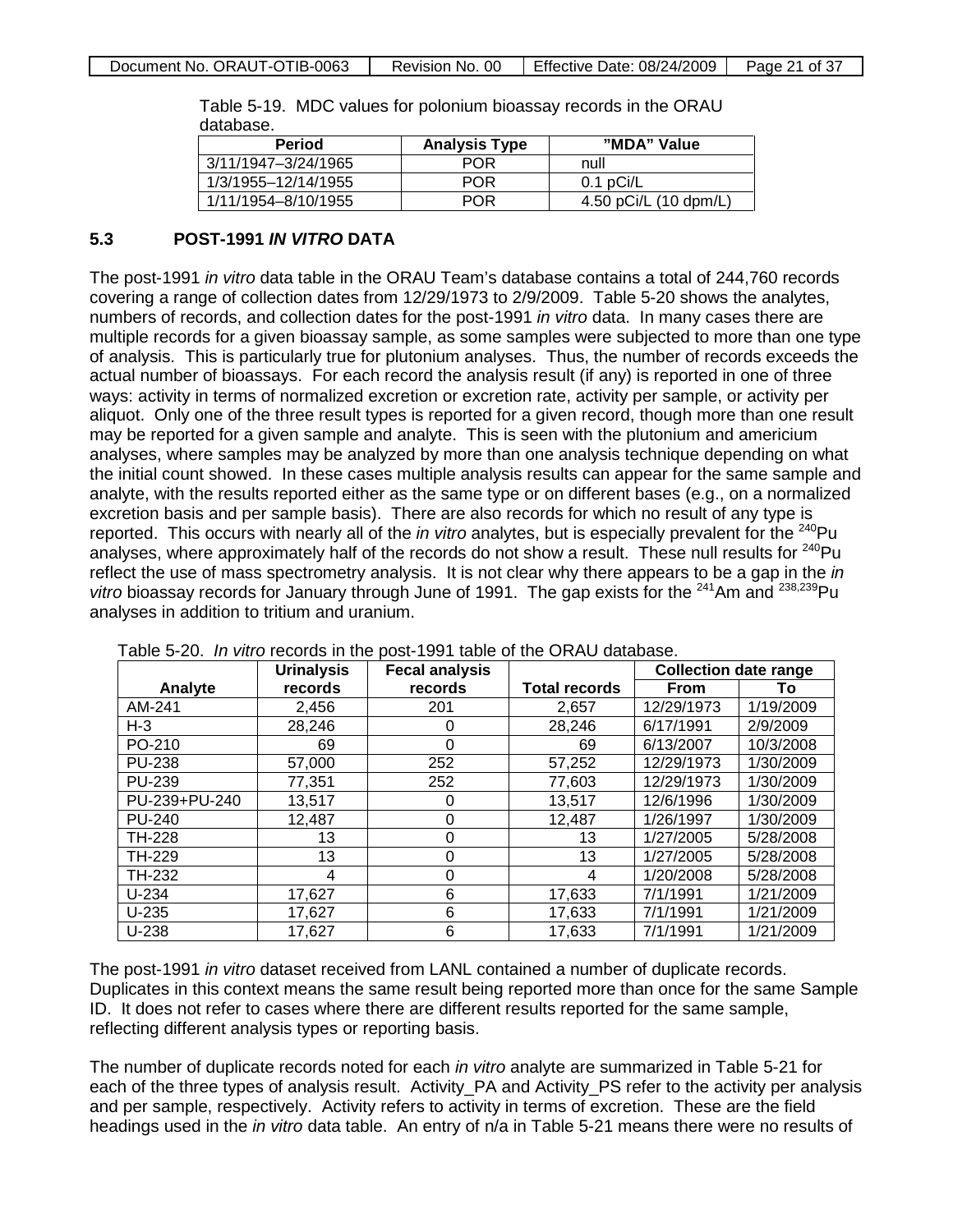| Document No. ORAUT-OTIB-0063 | Revision No. 00 | Effective Date: 08/24/2009 | Page 22 of 37 |
|------------------------------|-----------------|----------------------------|---------------|

that type in the dataset for that analyte. The numbers of duplicates are the same for the three uranium isotopes because all uranium samples are analyzed for all three nuclides. Likewise, there is a 239Pu result corresponding to each <sup>238</sup>Pu result, though there can be additional <sup>239</sup>Pu results for a given sample if follow-up analysis was performed.

|               | Number of duplicate records |                    |                 |  |
|---------------|-----------------------------|--------------------|-----------------|--|
| Analyte       | <b>Activity_PA</b>          | <b>Activity_PS</b> | <b>Activity</b> |  |
| AM-241        | 56                          |                    | 67              |  |
| $H-3$         | n/a                         | n/a                | 28              |  |
| PO-210        | 0                           | n/a                | n/a             |  |
| <b>PU-238</b> | 0                           | O                  | 2               |  |
| PU-239        | 0                           | ი                  | 2               |  |
| PU-239+PU-240 | n/a                         | ი                  | n/a             |  |
| <b>PU-240</b> | n/a                         | O                  |                 |  |
| TH-228        | 0                           | n/a                | n/a             |  |
| TH-229        | 0                           | n/a                | n/a             |  |
| TH-232        | 0                           | n/a                | n/a             |  |
| $U-234$       | 329                         | 51                 | 834             |  |
| $U-235$       | 329                         | 51                 | 834             |  |
| U-238         | 329                         | 51                 | 834             |  |

Table 5-21. Duplicate records in the post-1991 *in vitro* data table of the ORAU database.

For all analytes except plutonium, the duplicate records were cases where the same results were reported with the same sample volume given in different units. Specifically, the duplicates occurred when the same result was reported twice: once with the sample volume stated in grams, and a second time with the same sample volume stated in volume units (liters or milliliters). For plutonium, there are only two samples (4 records) that were duplicated. These were cases where the same results were reported twice for the same samples, but showed different analysis types. Users should be aware of the possibility of duplicate records in the post-1991 *in vitro* dataset and confirm that there is not more than one instance of the same result for a given Sample ID.

The data fields for the post-1991 *in vitro* data include the schedule type and the kit type. There are three possible values for the schedule type and six different kit types. The three schedule types and the corresponding fraction of the total post-1991 *in vitro* records are Prompt Action (1%), Special (14%) and Routine (85%). Thus, the post-1991 *in vitro* data are predominantly routine bioassays.

The six kit types are 500 mL Sample, Simulated 24 Hour, Spot Fecal, Spot Sample, Timed Voidings, and True 24 Hour. The 500 mL Sample kit was used for uranium, <sup>210</sup>Po, <sup>228</sup>Th (1 record), and <sup>229</sup>Th (1 record). The Spot Sample was used only for tritium.

Table 5-22 shows the breakdown of the post-1991 *in vitro* records by kit type for each of the three schedule types.

| <b>Schedule type</b> | <b>Kit type</b>            | <b>Fraction</b> |
|----------------------|----------------------------|-----------------|
|                      | 500 ml sample              | 1%              |
|                      | Simulated 24 hour          | 79%             |
| Prompt action        | Spot fecal                 | 9%              |
|                      | Spot sample (tritium only) | 1%              |
|                      | Timed voidings             |                 |
|                      | True 24 hour               | 10%             |
|                      | 500 ml sample              | 5%              |
| Special              | Simulated 24 hour          | 89%             |

Table 5-22. Breakdown of kit types for post-1991 *in vitro* records.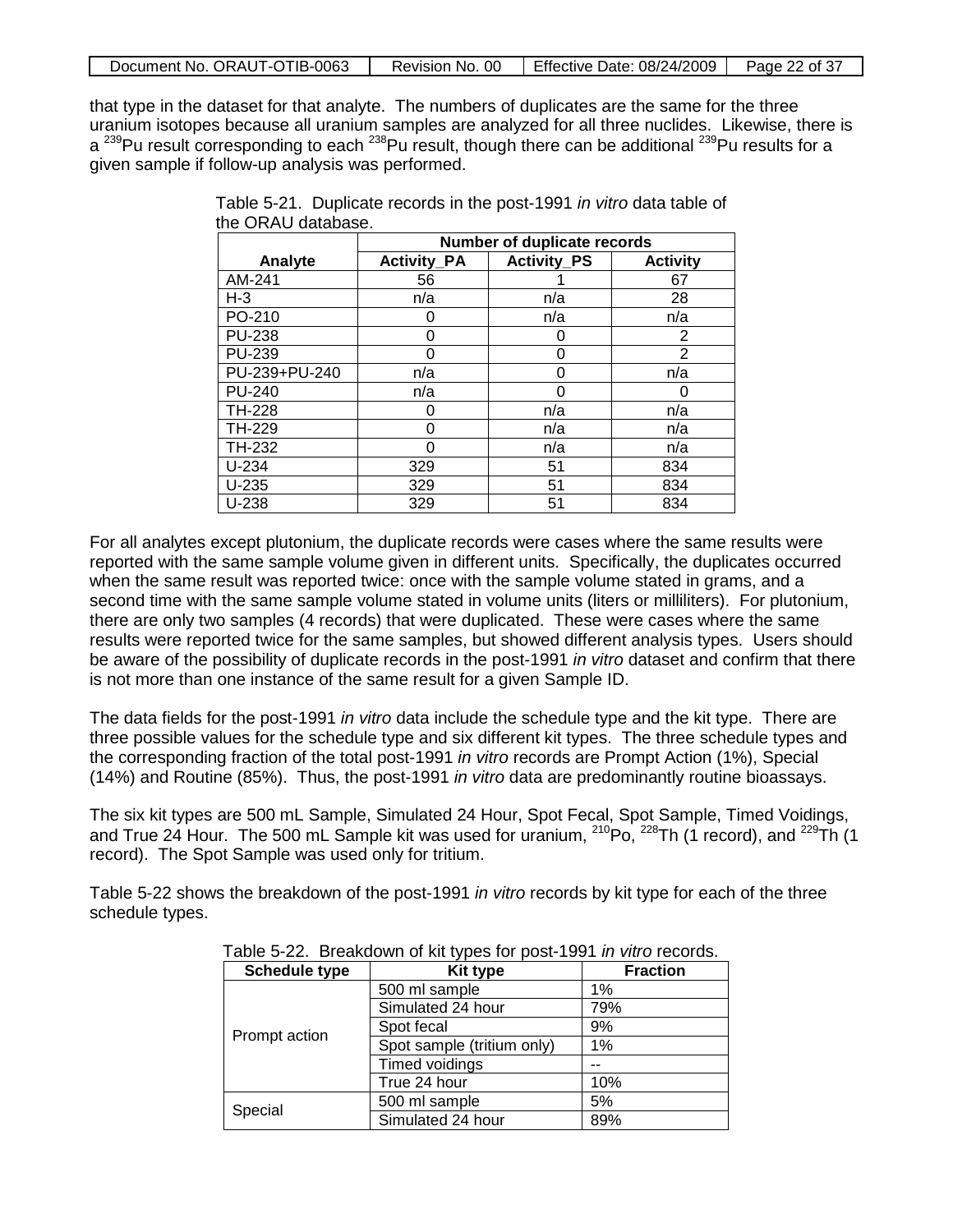| Document No. ORAUT-OTIB-0063 | Revision No. 00 | Effective Date: 08/24/2009 | Page 23 of 37 |
|------------------------------|-----------------|----------------------------|---------------|
|------------------------------|-----------------|----------------------------|---------------|

| <b>Schedule type</b> | <b>Kit type</b>            | <b>Fraction</b> |
|----------------------|----------------------------|-----------------|
|                      | Spot fecal                 | 0.2%            |
|                      | Spot sample (tritium only) | 5%              |
|                      | Timed voidings             | 0.3%            |
|                      | True 24 hour               | 1%              |
|                      | 500 ml sample              | 25%             |
|                      | Simulated 24 hour          | 63%             |
| Routine              | Spot fecal                 |                 |
|                      | Spot sample                | 13%             |
|                      | Timed voidings             |                 |
|                      | True 24 hour               | 0% (13 records) |

The Timed Voidings kit type was only associated with Special analyses. Spot fecal collections were not associated with any of the Routine sampling records.

The analysis type codes seen in the post-1991 *in vitro* data are shown in Table 5-23. The PHW analysis type was only used for fecal samples, though not all fecal samples were counted by PHW. Most were counted by RAS. TIMS analysis is only used for plutonium analyses.

|              | $\frac{1}{2}$ able 0-20. Analysis type coues for post-1991 <i>In vitit</i> records. |
|--------------|-------------------------------------------------------------------------------------|
| Code         | <b>Analysis type</b>                                                                |
| LS           | Liquid scintillation counting (tritium only)                                        |
| <b>PHW</b>   | Phoswich detector                                                                   |
| <b>RAS</b>   | Radiometric alpha spectrometry                                                      |
| <b>RASLC</b> | Radiometric alpha spectrometry (unknown variant)                                    |
| <b>RASRC</b> | Radiometric alpha spectrometry (unknown variant)                                    |
| <b>RASSP</b> | Radiometric alpha spectrometry (unknown variant)                                    |
| <b>TIMS</b>  | Thermal ionization mass spectrometry                                                |

|  |  |  |  | Table 5-23. Analysis type codes for post-1991 in vitro records. |
|--|--|--|--|-----------------------------------------------------------------|
|--|--|--|--|-----------------------------------------------------------------|

#### **5.3.1 Post-1991** *In Vitro* **Data for Tritium**

The post-1991 *in vitro* data table in the ORAU Team's database contains 28,246 records for tritium analyses. 26,667 (94%) of these were routine collections over the period 6/17/1991 to 2/9/2009. 16 of the tritium records were from prompt action collections over a three day span in August of 1996. The remaining 1,563 (6%) were special collections over the period 7/1/1991 to 1/8/2009. All tritium records show a spot sample collection protocol and analysis by liquid scintillation counting (analysis type code LS).

All but two of the 26,667 routine urinalysis records for tritium show a non-null result. All of the non-null results are reported in terms of excretion, i.e. none are on a per sample or per aliquot basis. Most of the results are reported in units of µCi per mL. 2 are reported in µCi per gram and 37 do not have units. 2,289 of the results are negative and 2,993 are zero.

16,324 (61%) of the routine tritium urinalysis records have a MDC reported, though 5 of these show a MDC of zero. The units for the MDC values are primarily  $\mu$ Ci/L. 32 records give a MDC value in pCi/L and 2 are in  $\mu$ Ci/gram. Records that have a MDC reported include those where the results are negative or zero. The units for the MDC can sometimes differ from that for the corresponding result.

#### **5.3.2 Post-1991** *In Vitro* **Data for Polonium**

The post-1991 *in vitro* data table contains 69 records for <sup>210</sup>Po urinalyses. These samples were collected over a date range of 6/13/2007 to 10/3/2008. Two of them were denoted routine samples and the rest were special collections. The two routine samples were simulated 24 hour urine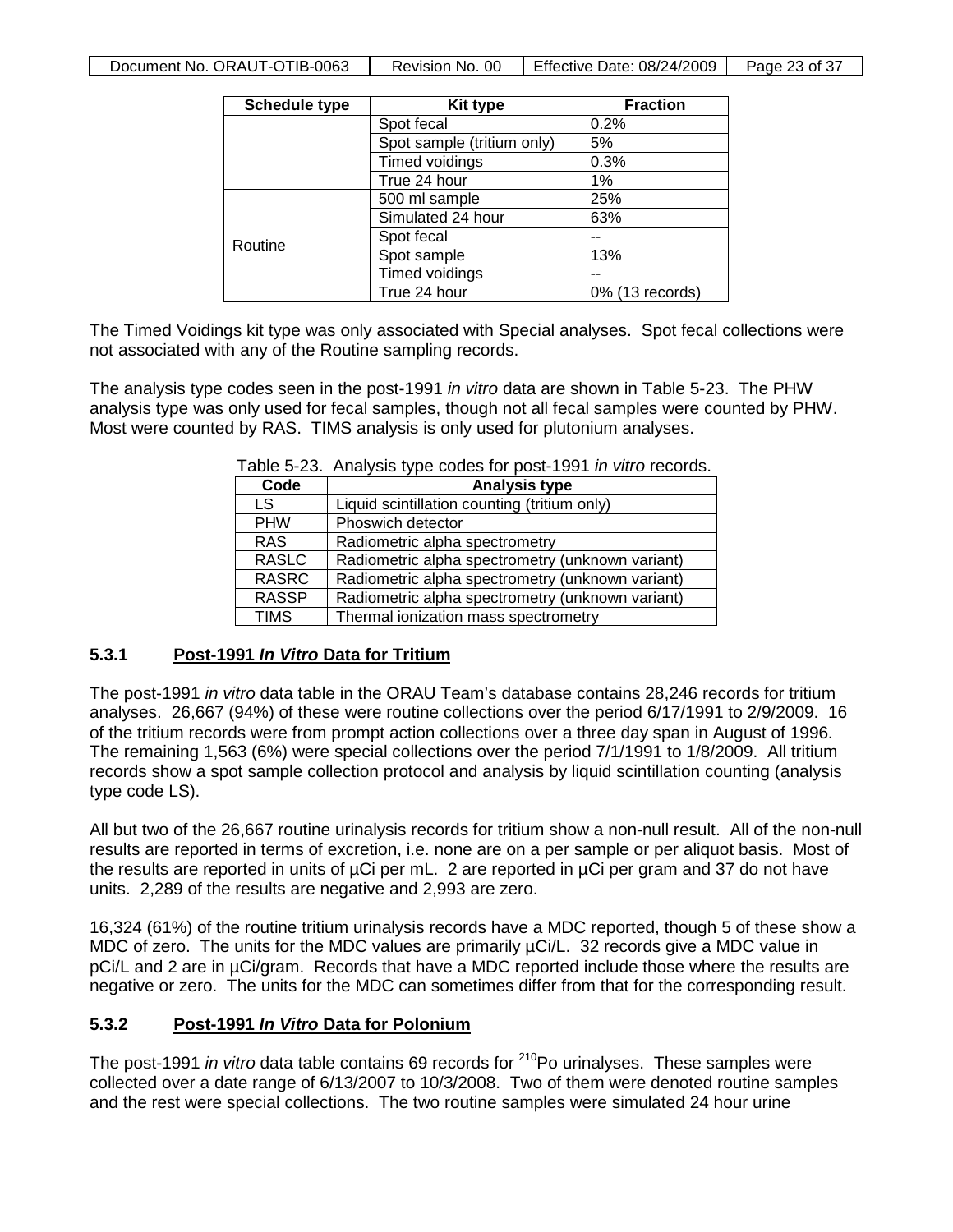| Document No. ORAUT-OTIB-0063 | Revision No. 00 | Effective Date: 08/24/2009 | Page 24 of 37 |
|------------------------------|-----------------|----------------------------|---------------|

samples. Of the 67 special collections, 2 were simulated 24 hour samples and the rest were 500 mL samples.

A non-null result is reported for all of the <sup>210</sup>Po samples. All of the results are on a per aliquot basis. There is one negative result, and no zero results. All results have a corresponding MDC given in pCi/aliquot. Sample volumes are given for all results, in grams.

#### **5.3.3 Post-1991** *In Vitro* **Data for Thorium**

The post-1991 *in vitro* data table contains 13 records for <sup>228</sup>Th, 13 records for <sup>229</sup>Th, and 4 records for  $232$ Th. These 30 records correspond to 13 urinalysis samples: 9 analyzed for  $228$ Th and  $229$ Th only, and 4 analyzed for all three thorium isotopes. The analyses for  $^{228}$ Th and  $^{229}$ Th only occurred between 1/27/2005 and 1/23/2008. The analyses for all three isotopes occurred in January (3 samples) and May (1 sample) of 2008. All analyses were by RAS. All 13 samples were special collections. Twelve (12) were simulated 24 hour samples and the other was a 500 mL sample. Results are reported for all 30 records in pCi per aliquot. All 30 records report MDCs, also in pCi per aliquot, and sample size in grams.

#### **5.3.4 Post-1991** *In Vitro* **Data for Uranium**

The post-1991 *in vitro* data table contains 52,899 records for uranium analyses, i.e., analyses for 234U,  $235U$ , or  $238U$ . These records represent 17,633 samples, as each sample was analyzed for the three uranium isotopes. Overall the uranium samples cover a date range of 7/1/1991 to 1/21/2009. Table 5-24 shows a summary of the post-1991 uranium records.

| Schedule type (no. records) | Kit type (no. records) | <b>Collection date range</b> |  |
|-----------------------------|------------------------|------------------------------|--|
|                             | 500 mL sample (24)     | 10/5/1994-10/29/1998         |  |
| Prompt action<br>(42)       | Spot fecal (18)        | 3/7/2005-3/10/2005           |  |
| (1,731)<br>Special          | 500 mL sample (1,716)  | 8/2/1991-5/26/2008           |  |
|                             | Simulated 24 hour (15) | 1/27/2005-2/1/2005           |  |
| (51, 126)<br>Routine        | 500 mL sample (51,126) | 7/1/1991-1/21/2009           |  |

Table 5-24. Summary for uranium records in the post-1991 *in vitro* data.

The analysis type for all but 9 of the uranium records (3 samples) was RAS. The other 9 records showed an analysis type of RASSP. These 3 samples were special collections of 500 mL samples collected on 12/17/2007 and 12/18/2007.

All but three of the 51,126 routine sample records (representing 17,042 uranium urinalyses) have a non-null result in the database. Thus, a result is given for all but 1 of the 17,042 samples. Results are reported for each of the three result types, as shown in Table 5-25.

|  | Table 5-25. Non-null results for routine uranium analyses in the post-1991 in vitro data. |  |  |  |  |  |
|--|-------------------------------------------------------------------------------------------|--|--|--|--|--|
|--|-------------------------------------------------------------------------------------------|--|--|--|--|--|

| <b>Result type</b>      | No. non-null records          | No. records less<br>than zero | No. records $=$ zero |
|-------------------------|-------------------------------|-------------------------------|----------------------|
|                         |                               |                               |                      |
| Per aliquot             | 15,264<br>$(5,088$ samples)   | 1.792                         | 459                  |
| Per sample              | 306<br>(102 samples)          | 34                            | 12                   |
| Excretion basis (pCi/L) | 35,553<br>$(11, 851$ samples) | 7.494                         | 1.942                |

MDC values are given for 10,341 (29%) of the 35,553 non-null routine sample results reported in terms of excretion (pCi/L). The units for these are primarily in pCi/aliquot (48%) and pCi/sample (50%). Less than 2% are in consistent units with the excretion result. All of the per aliquot and per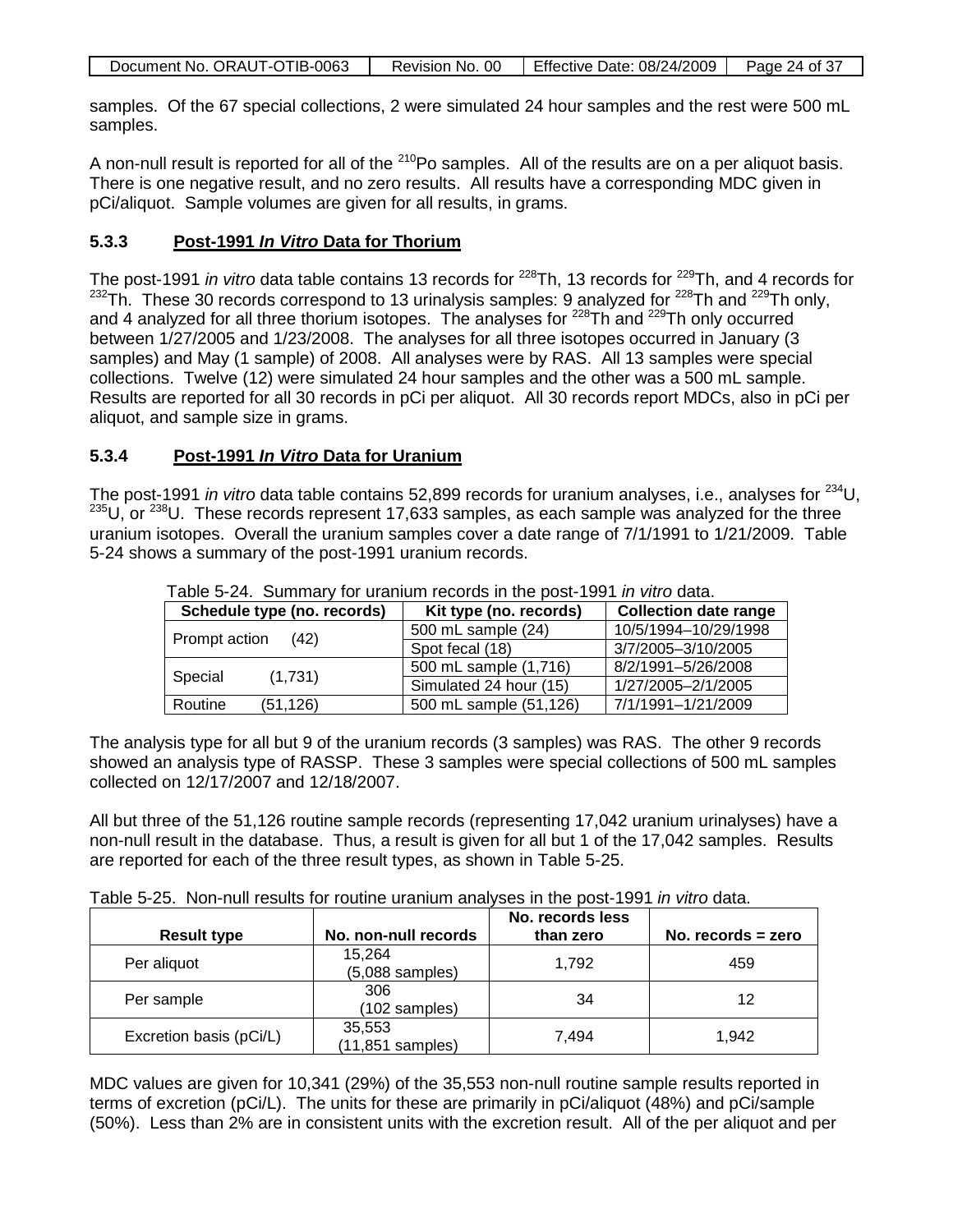| Document No. ORAUT-OTIB-0063 | Revision No. 00 | Effective Date: 08/24/2009 | Page 25 of 37 |
|------------------------------|-----------------|----------------------------|---------------|

sample results have a MDC reported. All of these are in consistent units, though the MDC for 3 of the per aliquot results is zero.

Sample volumes are given for all of the per aliquot and per sample results, and for all but 3 of the excretion results. For the per aliquot and per sample results the sample volumes are given in grams or mL. For the excretion results they are given in grams or liters.

#### **5.3.5 Post-1991** *In Vitro* **Data for Plutonium**

There are 4 individual analytes in the post-1991 *in vitro* data for plutonium: <sup>238</sup>Pu, <sup>239</sup>Pu, <sup>240</sup>Pu, and 239Pu+240Pu. Overall, the post-1991 *in vitro* data table contains a total of 160,859 records for plutonium analyses covering a range of sample collection dates from 12/29/1973 to 1/30/2009. 80% of the plutonium records were routine analyses, 19% were special, and 2% were prompt action.

Plutonium analyses account for two thirds of the post-1991 *in vitro* bioassay records. This is misleading, however, as a single plutonium sample can have up to 9 associated records (results). For a given plutonium sample, results may be reported reflecting different bases (e.g. excretion and per sample bases), different analysis techniques, and additional analytes; depending on the results from the initial analysis. Thus, the 160,859 plutonium records in the post-1991 *in vitro* dataset represent 39,181 individual samples. Table 5-26 shows the distribution of plutonium records associated with individual plutonium samples. Each plutonium sample has at least two associated records since at a minimum each one is assayed for  $238$ Pu and  $239$ Pu. These two results become four when they are reported in terms of both activity per sample and on an excretion rate basis. Additional results are created for the same sample if a follow-up TIMS analysis is performed, which allows  $^{239}$ Pu and  $^{240}$ Pu to be differentiated. Results for these additional analytes may also be reported on both a per sample and excretion rate basis.

| No. plutonium      | <b>Number of</b> |
|--------------------|------------------|
| records per sample | samples          |
| 2                  | 14,681           |
| 3                  |                  |
| 4                  | 13,233           |
| 5                  | 4,174            |
| 6                  | 95               |
|                    | 2,855            |
| 8                  | 141              |
| a                  |                  |

|                       | Table 5-26. Distribution of plutonium |
|-----------------------|---------------------------------------|
|                       | records per sample in the post-1991   |
| <i>in vitro</i> data. |                                       |

71% of the plutonium analyses were performed via RAS. These include a small number of records analyzed via the RASLC (16 records) and RASRC (12 records) analysis types. A small number (172 out of 160,859) of analyses were performed using a phoswich detector (analysis type PHW). These were all fecal analyses, and each has a corresponding RAS count (i.e. there is a PHW count and a RAS count for each fecal analysis). The remainder (29%) were analyzed via TIMS, which LANL began using in late 1996. TIMS analysis allows <sup>239</sup>Pu and <sup>240</sup>Pu activity to be determined independently. TIMS analysis can be associated with all plutonium analytes except <sup>238</sup>Pu. All  $^{239}$ Pu+<sup>240</sup>Pu and <sup>240</sup>Pu results are via TIMS analysis.

### **5.3.5.1 Post-1991** *In Vitro* **Data for 238Pu**

The post-1991 *in vitro* data table contains 57,252 records for <sup>238</sup>Pu analyses. These are summarized in Table 5-27.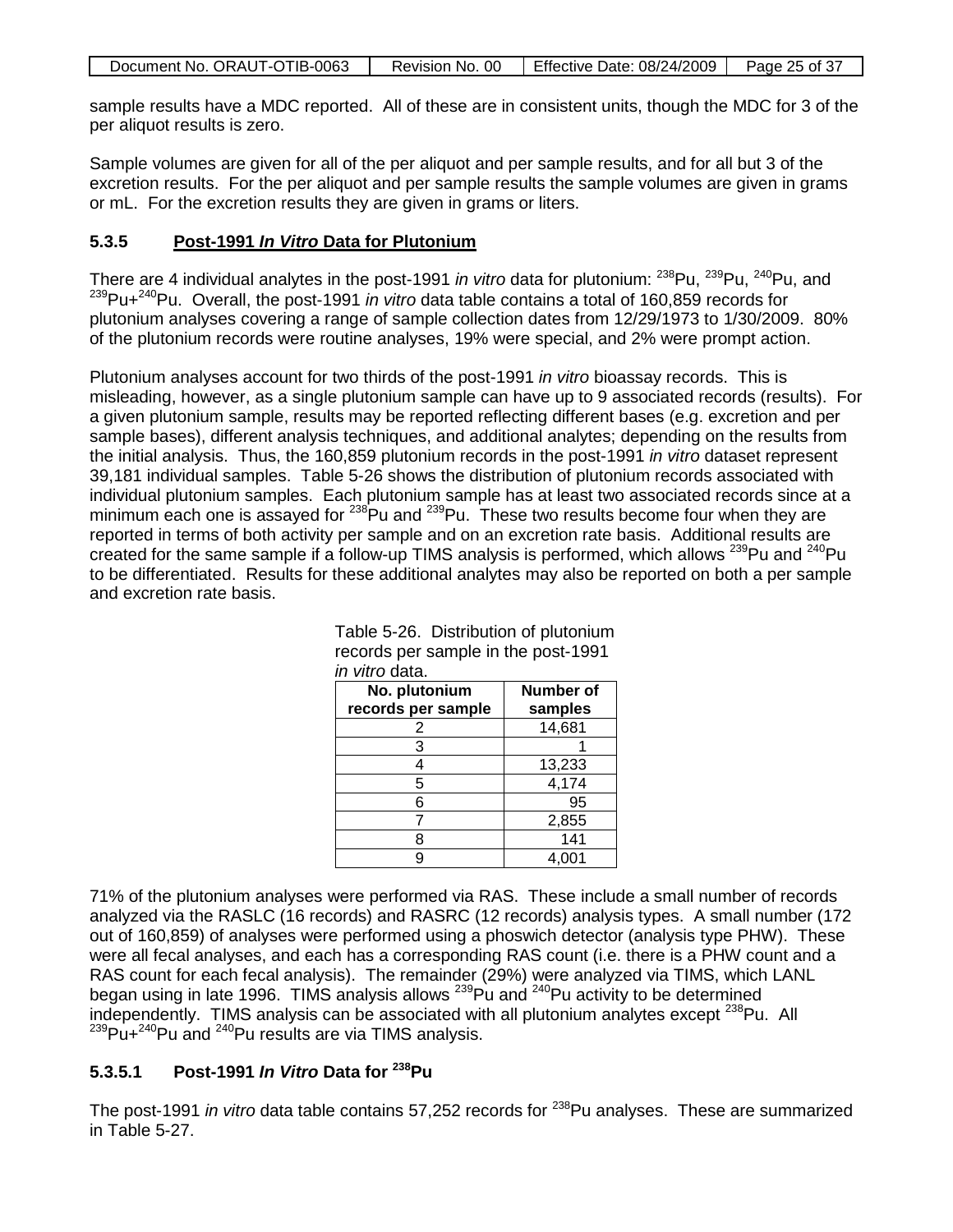| Document No. ORAUT-OTIB-0063 | Revision No. 00 | Effective Date: 08/24/2009 | Page 26 of 37 |
|------------------------------|-----------------|----------------------------|---------------|

| <b>Collection</b>             | <b>Collection protocol</b> | <b>Collection</b>    | <b>Analysis types</b>                       |
|-------------------------------|----------------------------|----------------------|---------------------------------------------|
| requirement                   | (no. records)              | date range           | (no. records)                               |
| Prompt action                 | Simulated 24 hour (1,010)  | 2/12/1992-11/23/2008 | RAS (935), PHW (73), RASLC (1),<br>RASRC(1) |
| $(1, 148$ records)            | Spot fecal (43)            | 8/8/1989-3/10/2005   | RAS (39), PHW (4)                           |
|                               | True 24 hour (95)          | 1/21/1993-1/24/2007  | RAS (88), PHW (7)                           |
|                               | Simulated 24 hour (10,426) | 7/1/1991-1/30/2009   | RAS (10,417), RASLC (6), RASRC<br>(3)       |
| Special<br>$(10,587$ records) | Spot fecal (32)            | 12/29/1973-6/2/2006  | RAS (30), PHW (2)                           |
|                               | Timed voidings (23)        | 4/1/1992-4/3/2000    | RAS (23)                                    |
|                               | True 24 hour (106)         | 9/16/1991-2/11/2008  | RAS (106)                                   |
| Routine                       | Simulated 24 hour (45,514) | 4/8/1991-1/12/2009   | RAS (45,511), RASLC (1), RASRC<br>(2)       |
| $(45,517$ records)            | True 24 hour (3)           | 5/28/2003-6/22/2005  | <b>RAS (3)</b>                              |

Table 5-27. Summary for 238Pu records in the post-1991 *in vitro* data.

All but 35 of the 45,517 routine urinalysis records for  $^{238}$ Pu have a non-null result in the database. Results are reported for two of the three result types, as shown in Table 5-28. There are no routine analysis results for  $238$ Pu reported on a per aliquot basis.

| Table 5-28. Non-null results for routine <sup>238</sup> Pu analyses in the post-1991 <i>in vitro</i> data. |  |  |
|------------------------------------------------------------------------------------------------------------|--|--|
|------------------------------------------------------------------------------------------------------------|--|--|

| <b>Result type</b>           | No. non-null<br>records | No. records<br>less than zero | No. records $=$ zero |
|------------------------------|-------------------------|-------------------------------|----------------------|
| Per aliguot                  |                         | n/a                           | n/a                  |
| Per sample                   | 21.572                  | 9.997                         | 965                  |
| Excretion basis (pCi/24 hrs) | 23.910                  | 11.429                        | 1.888                |

Sample volumes are reported for 60% of the non-null excretion results and for all but 107 of the per sample results. All sample volumes are given in grams. 61% of the excretion results have a MDC reported. Two of these MDC values are zero and 10 are negative. All are in units of pCi per sample. For the per sample results, all but 2 have a MDC reported. Two of these MDC values are zero and 16 are negative. The units are also pCi per sample.

### **5.3.5.2 Post-1991** *In Vitro* **Data for 239Pu**

The post-1991 *in vitro* data table contains 77,603 records for <sup>239</sup>Pu analyses. These are summarized in Table 5-29.

| <b>Collection</b><br>requirement | <b>Collection protocol</b><br>(no. records) | <b>Collection date range</b> | <b>Analysis types</b><br>(no. records) |
|----------------------------------|---------------------------------------------|------------------------------|----------------------------------------|
|                                  |                                             |                              |                                        |
|                                  | Simulated 24 hour (1,102)                   | 2/12/1992-11/23/2008         | RAS (935), TIMS (92), PHW              |
| Prompt action                    |                                             |                              | (73), RASLC (1), RASRC (1)             |
| $(1,290$ records)                | Spot fecal (46)                             | 8/8/1989-3/10/2005           | RAS (39), PHW (4), TIMS (3)            |
|                                  | True 24 hour (142)                          | 1/21/1993-1/24/2007          | RAS (88), TIMS (47), PHW (7)           |
|                                  | Simulated 24 hour (14,318)                  | 7/1/1991-1/30/2009           | RAS (10,417), TIMS (3,892),            |
|                                  |                                             |                              | RASLC (6), RASRC (3)                   |
| Special<br>$(14,536$ records)    | Spot fecal (32)                             | 12/29/1973-6/2/2006          | RAS (30), PHW (2)                      |
|                                  | Timed voidings (42)                         | 4/1/1992-4/3/2000            | RAS (23), TIMS (19)                    |
|                                  | True 24 hour (144)                          | 9/16/1991-2/11/2008          | RAS (106), TIMS (38)                   |
| Routine                          | Simulated 24 hour (61,771)                  | 4/8/1991-1/12/2009           | RAS (45,511), TIMS (16,257),           |
|                                  |                                             |                              | RASRC (2), RASLC (1)                   |
| $(61,777$ records)               | True 24 hour $(6)$                          | 5/28/2003-6/22/2005          | RAS (3), TIMS (3)                      |

Table 5-29. Summary for 239Pu records in the post-1991 *in vitro* data.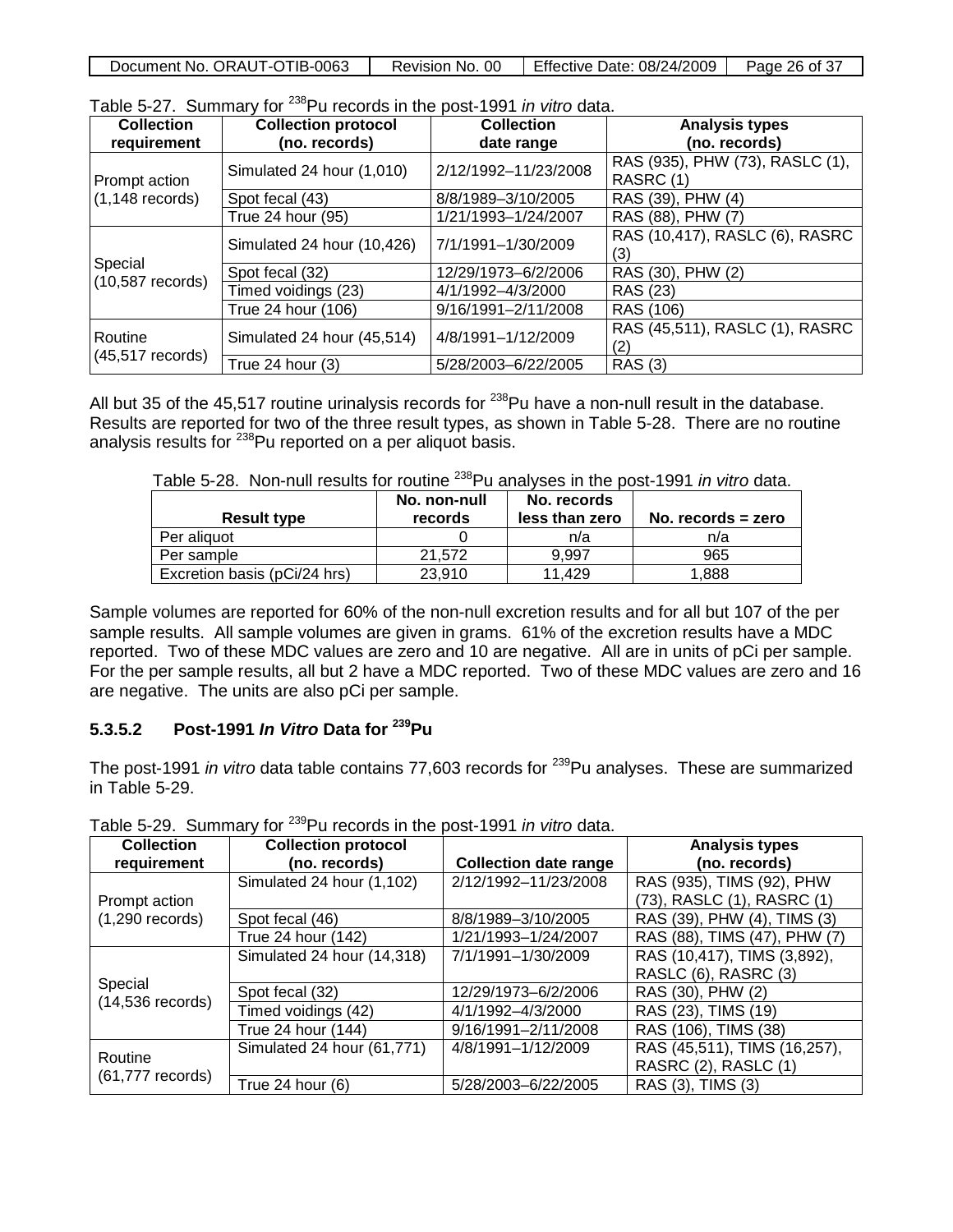|  | Document No. ORAUT-OTIB-0063 | Revision No. 00 | Effective Date: 08/24/2009 | Page 27 of 37 |
|--|------------------------------|-----------------|----------------------------|---------------|
|--|------------------------------|-----------------|----------------------------|---------------|

All but 143 of the 61,777 routine urinalysis records for <sup>239</sup>Pu have a non-null result in the database. Results are reported for two of the three result types, as shown in Table 5-30. There are no routine analysis results for <sup>239</sup>Pu reported on a per aliquot basis. 30 of the excretion results are reported in units of pCi per sample. The remainder are in pCi per 24 hours.

| <b>Result type</b>     | No. non-null records | No. records less<br>than zero | No. records $=$ zero |
|------------------------|----------------------|-------------------------------|----------------------|
| Per aliquot            |                      | n/a                           | n/a                  |
| Per sample             | 32.245               | 13.098                        | 1.006                |
| <b>Excretion basis</b> | 29,389               | 11.832                        | 2.283                |

|  | Table 5-30. Non-null results for routine <sup>239</sup> Pu analyses in the post-1991 <i>in vitro</i> data. |  |  |  |  |  |  |  |  |  |
|--|------------------------------------------------------------------------------------------------------------|--|--|--|--|--|--|--|--|--|
|--|------------------------------------------------------------------------------------------------------------|--|--|--|--|--|--|--|--|--|

Sample volumes are reported for 51% of the non-null excretion results and for 68% of the per sample results. All sample volumes are given in grams. 49% of the excretion results have a MDC reported. Two of these MDC values are zero and 10 are negative. All are in units of pCi per sample. For the per sample results, 67% have a MDC reported. Two of these MDC values are zero and 16 are negative. The units are also pCi per sample.

#### **5.3.5.3 Post-1991** *In Vitro* **Data for 240Pu**

The post-1991 *in vitro* data table contains 12,487 records for <sup>240</sup>Pu analyses. These are summarized in Table 5-31. The analysis type for all  $240$ Pu records is TIMS.

| <b>Collection</b>             | <b>Collection protocol</b> |                              |
|-------------------------------|----------------------------|------------------------------|
| requirement                   | (no. records)              | <b>Collection date range</b> |
|                               | Simulated 24 hour (57)     | 7/23/1998-11/23/2008         |
| Prompt action<br>(79 records) | Spot fecal (1)             | 3/6/1998                     |
|                               | True 24 hour (21)          | 6/11/1997-3/27/2001          |
|                               | Simulated 24 hour (2,267)  | 2/13/1997-1/30/2009          |
| Special<br>$(2,307$ records)  | Timed voidings (15)        | 5/5/1997-6/26/1997           |
|                               | True 24 hour (25)          | 1/26/1997-2/11/2008          |
| Routine                       | Simulated 24 hour (10,100) | 2/10/1997-12/24/2008         |
| $(10, 101$ records)           | True 24 hour (1)           | 6/9/2004                     |

Table 5-31. Summary for 240Pu records in the post-1991 *in vitro* data.

4,905 (49%) of the 10,101 routine urinalysis records for <sup>240</sup>Pu have a non-null result in the database. Results are reported for two of the three result types, as shown in Table 5-32. There are no routine analysis results for <sup>240</sup>Pu reported on a per aliquot basis. All of the 703 results in terms of excretion have a corresponding result on a per sample basis.

Table 5-32. Non-null results for routine 240Pu analyses in the post-1991 *in vitro* data.

|                              | No. non-null | No. records    |                      |
|------------------------------|--------------|----------------|----------------------|
| <b>Result type</b>           | records      | less than zero | No. records $=$ zero |
| Per aliquot                  |              | n/a            | n/a                  |
| Per sample                   | 4.202        | 1.659          |                      |
| Excretion basis (pCi/24 hrs) | 703          | 148            |                      |

Sample volumes, in grams, are reported for 33 records for both the per sample results and the excretion results. MDC values are not provided for TIMS analyses.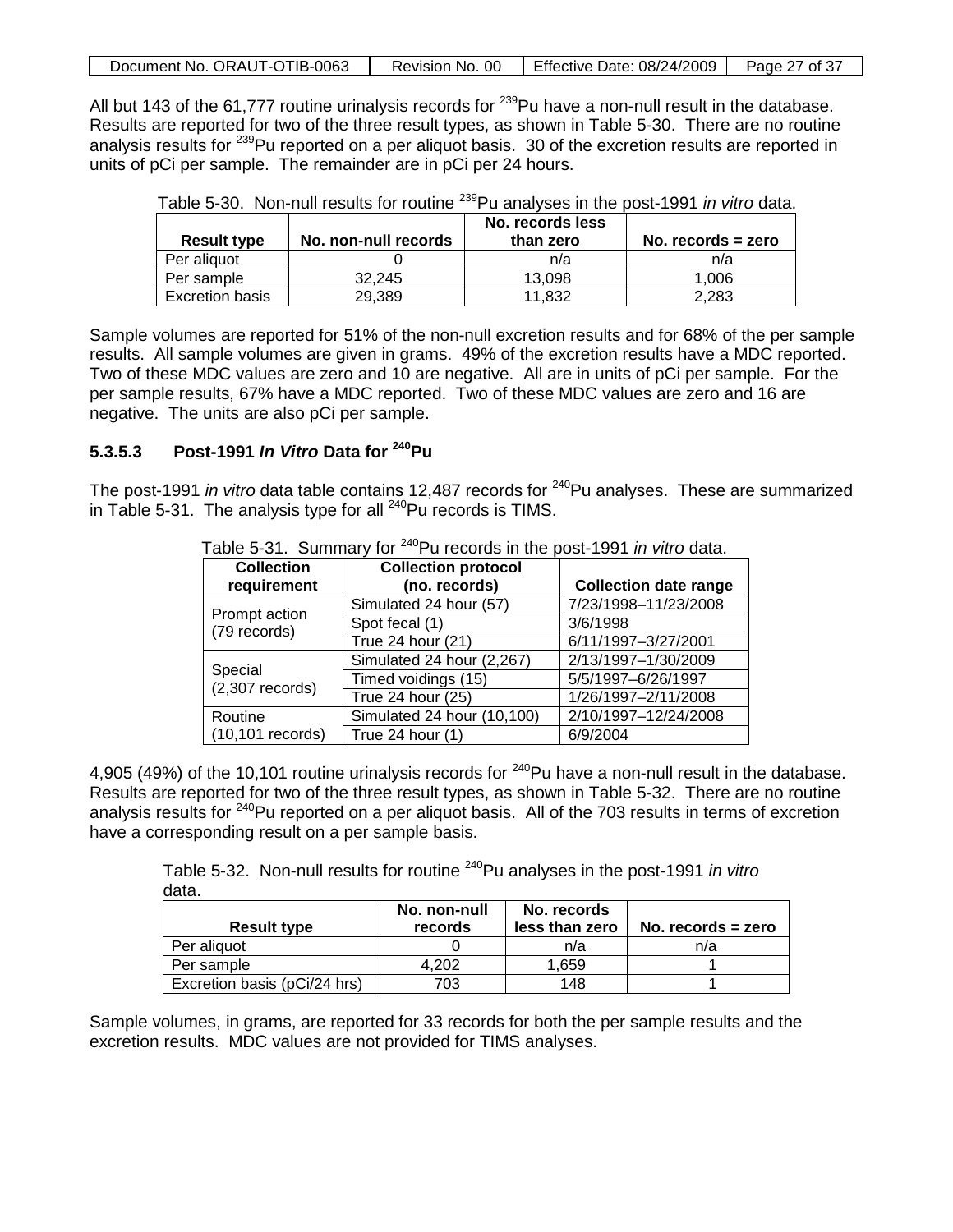| Document No. ORAUT-OTIB-0063 | Revision No. 00 | Effective Date: 08/24/2009 | Page 28 of 37 |
|------------------------------|-----------------|----------------------------|---------------|

### **5.3.5.4 Post-1991** *In Vitro* **Data for 239Pu+240Pu**

The post-1991 *in vitro* data table contains 13,517 records for <sup>239</sup>Pu+<sup>240</sup>Pu analyses. These are summarized in Table 5-33. The analysis type for all  $^{239}$ Pu $+^{240}$ Pu records is TIMS.

| <b>Collection</b>  | <b>Collection protocol</b> |                                |
|--------------------|----------------------------|--------------------------------|
| requirement        | (no. records)              | <b>Collection date range</b>   |
| Prompt action      | Simulated 24 hour (53)     | 12/6/1996-11/23/2008           |
| (99 records)       | Spot fecal (3)             | 3/6/1998, 3/10/1998, 3/11/1998 |
|                    | True 24 hour (43)          | 12/20/1996-1/20/2007           |
| Special            | Simulated 24 hour (2,539)  | 12/22/1996-1/30/2009           |
| $(2,596$ records)  | Timed voidings (19)        | 5/5/1997-6/27/1997             |
|                    | True 24 hour (38)          | 12/20/1996-2/11/2008           |
| Routine            | Simulated 24 hour (10,819) | 2/6/1997-12/24/2008            |
| $(10,822$ records) | True 24 hour $(3)$         | 5/28/2003, 6/9/2004, 6/22/2005 |

Table 5-33. Summary for 239Pu+240Pu records in the post-1991 *in vitro* data.

10,714 (99%) of the 10,822 routine urinalysis records for <sup>239</sup>Pu+<sup>240</sup>Pu have a non-null result in the database. All of the results are reported on a per sample basis. 2,485 of the results are negative and 4 are zero. Sample volume, in grams, is provided for 605 (6%) of the results. MDCs are not provided for TIMS analyses.

#### **5.3.6 Post-1991** *In Vitro* **Data for 241Am**

The post-1991 *in vitro* data table contains 2,657 records for <sup>241</sup>Am analyses. These are summarized in Table 5-34.

| <b>Collection</b>       | <b>Collection protocol</b> |                              | <b>Analysis types</b> |
|-------------------------|----------------------------|------------------------------|-----------------------|
| requirement             | (no. records)              | <b>Collection date range</b> | (no. records)         |
| Prompt action           | Simulated 24 hour (77)     | 3/30/1994-11/29/2008         | RAS (60), PHW (17)    |
| (228 records)           | Spot fecal (151)           | 8/8/1989-3/10/2005           | RAS (93), PHW (58)    |
|                         | Simulated 24 hour (417)    | 5/26/1991-12/14/2008         | RAS (417)             |
| Special (436 records)   | Spot fecal (18)            | 12/29/1973-8/3/2005          | RAS (18)              |
|                         | True 24 hour $(1)$         | 8/20/1997                    | <b>RAS</b> (1)        |
| Routine (1,993 records) | Simulated 24 hour (1,993)  | 5/9/1991-1/19/2009           | RAS (1,993)           |

Table 5-34. Summary for 241Am records in the post-1991 *in vitro* data.

1,921 (96%) of the 1,993 routine urinalysis records for <sup>241</sup>Am have a non-null result in the database. Results are reported for all three result types, as shown in Table 5-35. For the results given in terms of excretion, 18 are reported in units of pCi per sample. The rest are in pCi per 24 hours.

> Table 5-35. Non-null results for routine 241Am analyses in the post-1991 *in vitro* data.

| <b>Result type</b>     | No. non-null<br>records | No. records less<br>than zero | No. records $=$ zero |
|------------------------|-------------------------|-------------------------------|----------------------|
| Per aliquot            | 882                     | 521                           |                      |
| Per sample             | 290                     | 75                            |                      |
| <b>Excretion basis</b> | 749                     | 346                           |                      |

Sample volumes are reported for 93% of the non-null per aliquot results, for 100% of the per sample results, and for 88% of the excretion results. Sample volumes are given primarily in grams, with some values given in mL. All of the per aliquot and per sample results have MDCs. MDCs are reported for 88% of the excretion results, in units of either pCi per aliquot (53%) or pCi per sample (47%). None of the MDC values are zero or negative.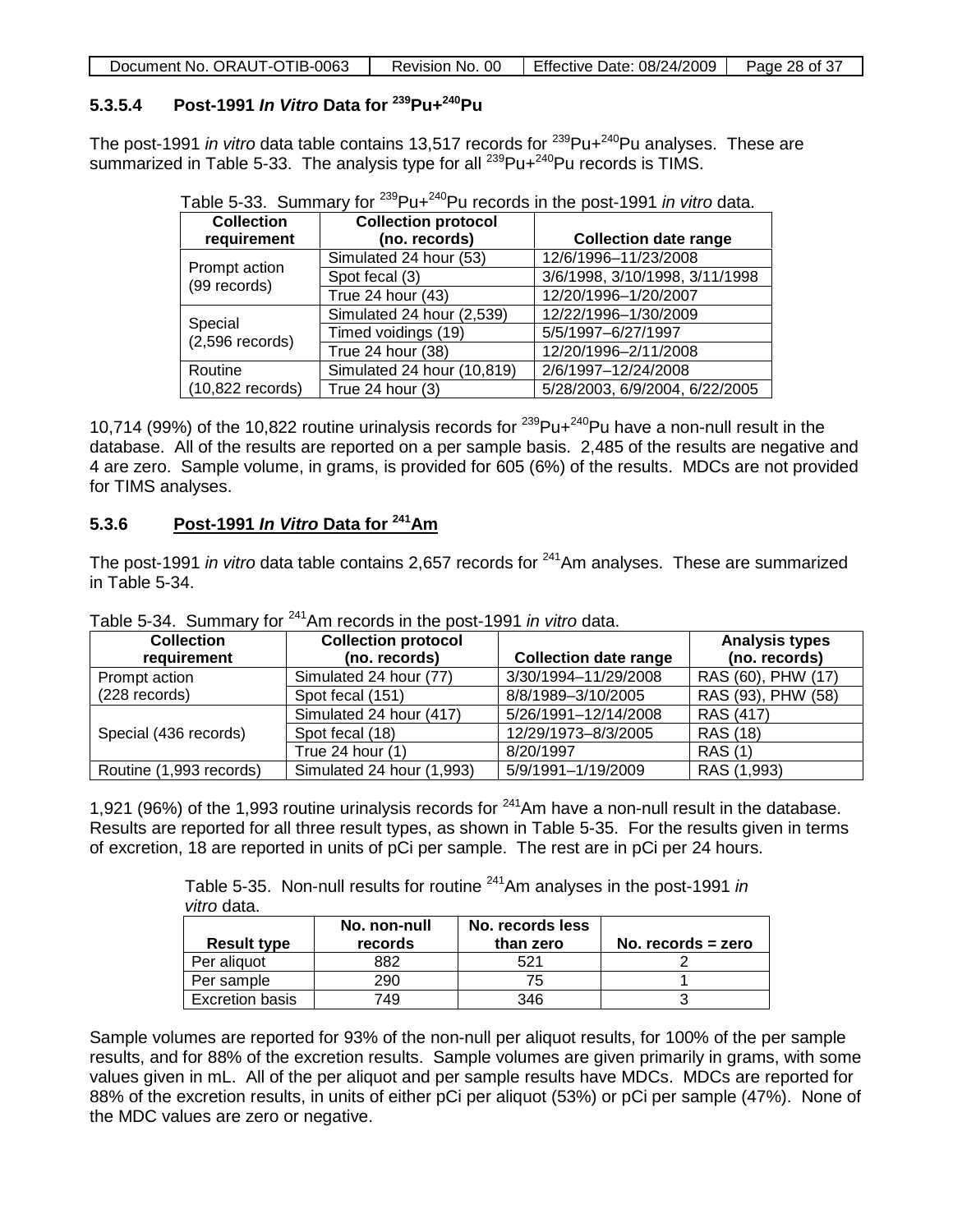|  | Document No. ORAUT-OTIB-0063 | Revision No. 00 | Effective Date: 08/24/2009 | Page 29 of 37 |
|--|------------------------------|-----------------|----------------------------|---------------|
|--|------------------------------|-----------------|----------------------------|---------------|

#### **6.0 VALIDATION OF TUPO DATA AGAINST LABORATORY NOTEBOOKS**

The archived TUPo data had been entered from laboratory notebooks, which were the formal record for personnel bioassay results before about 1980. Laboratory notebooks were issued to individuals and were often used as journals rather than being dedicated to a specific process or procedure. Consequently, the original bioassay data are distributed across over 100 notebooks, where an individual notebook might contain several thousand records or only a few depending on how it was used by the assignee.

Many of the VAX data files included fields that identified the laboratory notebooks from which the bioassay data originated. A cursory comparison between the VAX data files and several of the notebooks suggested a rather high rate of disagreement (~20%). This prompted an effort to validate a larger fraction of the TUPo data to gain a better understanding of its reliability.

From the VAX data files, 120 laboratory notebooks were identified as containing TUPo data. Ninety of these were retrieved, which represented nearly 90% of the TUPo records.

In reviewing the data, priority was placed on validating positive results and high values in particular. However, the review also included a considerable fraction of results for which no activity (i.e., 0.00) was reported. Errors were found in the reporting of sample results, sample dates, and notebook and page references. Ninety-six records were added to the database that had been omitted from the VAX files.

Eleven percent (16,692 of 147,690) of the TUPo records were validated. Data comments were entered for 4,882 records, and 1,330 records were corrected in some way. The majority (83%) of the corrections were changes to notebook or page references. Beyond corrections, data comments were used to document information such as unresolved questions about a record or errors that were apparent but could not be corrected, such as an incorrect notebook reference where the correct notebook number could not be determined. Table 6-1 summarizes the validation results and the types of errors found.

|         |                   |                |               | <b>Corrected fields</b> |                 |           |          |  |
|---------|-------------------|----------------|---------------|-------------------------|-----------------|-----------|----------|--|
| Total   |                   | <b>Records</b> | <b>Sample</b> | <b>Sample</b>           | <b>Notebook</b> | Page      | Data     |  |
| records | Validated records | added          | results       | date                    | reference       | reference | comments |  |
| 147.690 | 16.692            | 102            | 209           | 12                      | 578             | 531       | 4.882    |  |

Table 6-1. Data validation summary for TUPo records.

Data validation issues specific to tritium, uranium, and polonium records are discussed in Sections 6.1 through 6.3. Section 6.4 describes the review of the laboratory notebooks for bioassay data for other radionuclides. This was performed concurrently with the validation of the TUPo data.

### **6.1 VALIDATION OF TRITIUM RECORDS**

From the VAX files, 27 notebooks were identified as containing tritium bioassay data. Fifteen of these were obtained, which represented 35,267 tritium records or 70% of the total. A sixteenth notebook (number S4819) was retrieved, but it did not contain tritium bioassay information. There was a significant period (1958 to 1968) for which notebooks were either not found or could not be identified. Therefore, none of the tritium bioassay data from this period have been validated. The fifteen notebooks that were used in the validation of tritium records from the VAX files are listed in Table 6-2.

Approximately 10% (5,150 out of 50,141) of the tritium records were validated. These totals include 34 records added to the database that were present in the notebooks but not in the VAX files. Data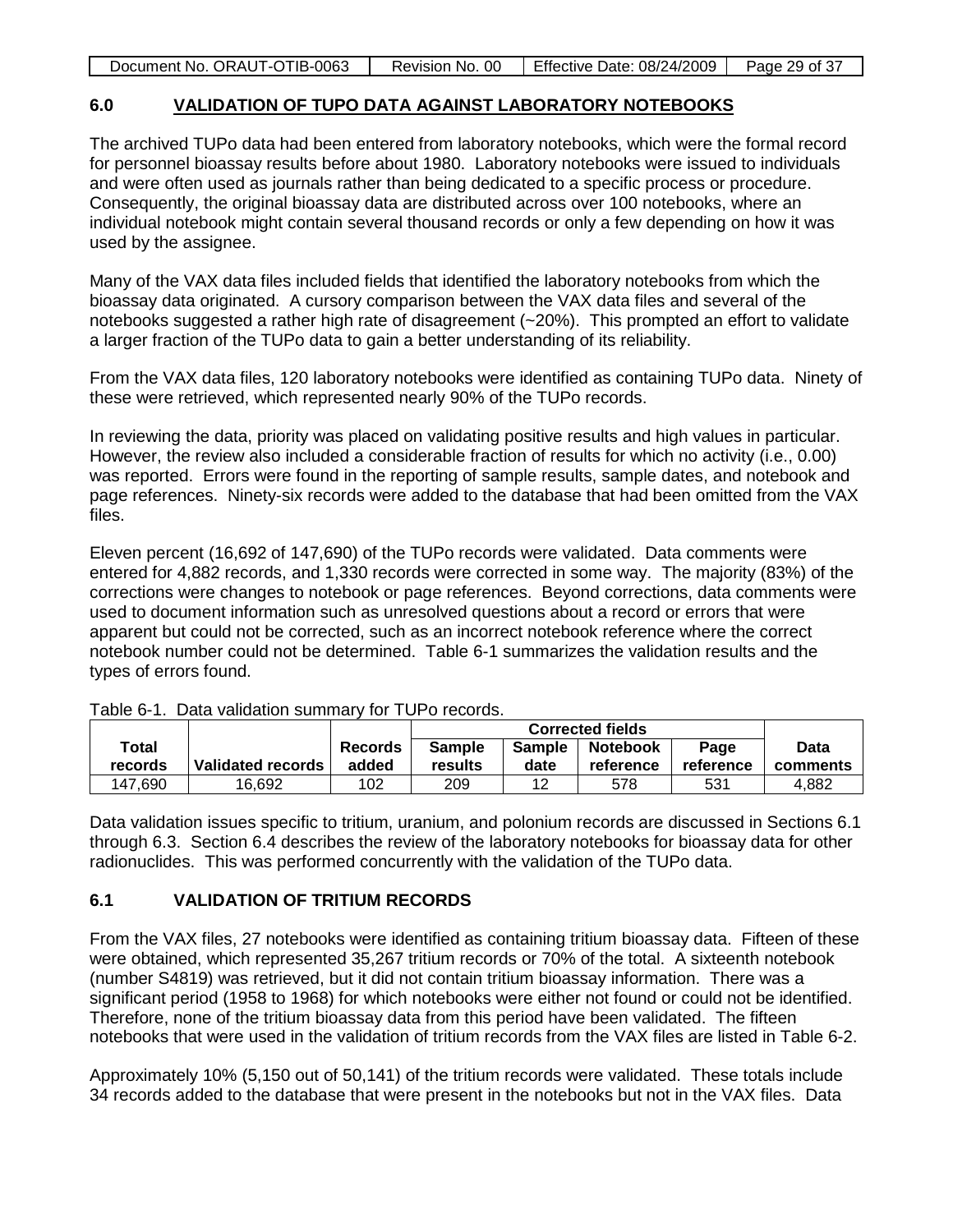| Document No. ORAUT-OTIB-0063 | Revision No. 00 | $\mid$ Effective Date: 08/24/2009   . | Page 30 of 37 |
|------------------------------|-----------------|---------------------------------------|---------------|
|                              |                 |                                       |               |

| <b>Notebook</b> | <b>Units</b> | <b>Start</b> | End      | No of   | <b>Percent</b> | $\alpha$ and $\alpha$ $\alpha$ . Earn and $\alpha$ increases to a contract the matrix and model to an analytical traditional |
|-----------------|--------------|--------------|----------|---------|----------------|------------------------------------------------------------------------------------------------------------------------------|
| number          | used         | date         | date     | records | validated      | <b>Comments</b>                                                                                                              |
| 3605            | µCi/L        | 06/23/50     | 09/11/52 | 1,582   | 18             | Contains earliest tritium data and calibration                                                                               |
|                 |              |              |          |         |                | details on pages 1-8 from which some                                                                                         |
|                 |              |              |          |         |                | uncertainty information might be derived.                                                                                    |
| 5481            | µCi/L        | 09/11/52     | 09/19/54 | 5,148   | 6.6            |                                                                                                                              |
| 6813            | $\mu$ Ci/L   | 09/17/54     | 12/30/57 | 5,517   | 6.8            | Contains memorandum in front that might                                                                                      |
|                 |              |              |          |         |                | help in determining uncertainty from 4/20/50                                                                                 |
|                 |              |              |          |         |                | to 01/66.                                                                                                                    |
| 15722           | µCi/L        | 01/03/69     | 01/24/72 | 3,495   | 4.6            | On page 16 there is a change in reporting.                                                                                   |
|                 |              |              |          |         |                | Values reported as "<1" are now reported well                                                                                |
|                 |              |              |          |         |                | below this value. The VAX files report results                                                                               |
|                 |              |              |          |         |                | 1% to 10% higher than reported in this                                                                                       |
|                 |              |              |          |         |                | notebook.                                                                                                                    |
| 17487           | µCi/L        | 01/25/72     | 11/08/74 | 2,283   | 7.4            | Page 1 has some statements on accuracy                                                                                       |
|                 |              |              |          |         |                | and precision.                                                                                                               |
| 18519           | µCi/L        | 11/07/74     | 08/27/76 | 1,772   | 19.5           |                                                                                                                              |
| 20096           | µCi/L        | 08/25/76     | 09/27/78 | 1,812   | 6.6            |                                                                                                                              |
| 21536           | µCi/L        | 09/26/78     | 04/02/80 | 2,069   |                |                                                                                                                              |
| 22311           | µCi/L        | 03/28/80     | 07/14/81 | 1,778   | 8.3            |                                                                                                                              |
| 25285           | µCi/L        | 10/29/82     | 03/05/85 | 1,353   | 10             |                                                                                                                              |
| 24959           | µCi/L        | 02/21/84     | 05/15/84 | 1,774   | 5.1            |                                                                                                                              |
| 24906           | µCi/L        | 05/28/85     | 12/10/87 | 2,496   | 8              |                                                                                                                              |
| R6066           | µCi/L        | 12/11/86     | 01/28/88 | 1,933   | 8              |                                                                                                                              |
| R6074           | µCi/L        | 01/19/88     | 07/07/89 | 2,232   | 6.2            |                                                                                                                              |
| R7709           | µCi/L        | 12/21/90     | 06/24/91 | 23      | 100            |                                                                                                                              |

Table 6-2. Laboratory notebooks used to validate *in vitro* analytical results for tritium.

comments were made for 3,564 records, and corrections were applied to 110 records. Validation of the tritium data is summarized in Table 6-3.

|  | Table 6-3. Tritium data validation summary. |  |  |  |
|--|---------------------------------------------|--|--|--|
|--|---------------------------------------------|--|--|--|

|         |                |                |               | <b>Corrected fields</b> |                 |           |          |  |  |  |
|---------|----------------|----------------|---------------|-------------------------|-----------------|-----------|----------|--|--|--|
| Total   | Validated      | <b>Records</b> | <b>Sample</b> | <b>Sample</b>           | <b>Notebook</b> | Page      | Data     |  |  |  |
| records | <b>records</b> | added          | results       | date                    | reference       | reference | comments |  |  |  |
| 50.141  | 5.150          | 34             | 45            |                         | 12              | 51        | 3.564    |  |  |  |

In comparing the data in the notebooks with that in the VAX files, it was evident that the bioassay results from notebook 15722 had been adjusted in some manner. In general, the values from the VAX files were 1% to 10% higher than those documented in the notebook. There were approximately 3,460 affected records. This discrepancy was indicated in the data comment field.

### **6.2 VALIDATION OF URANIUM RECORDS**

From the VAX files, 83 notebooks were identified as possibly containing *in vitro* bioassay data for uranium. Sixty-four of these were retrieved, and 58 were determined to contain uranium bioassay data. The 58 notebooks contained 85,857 uranium records, representing 93% of the total. The notebooks are listed in Table 6-4.

|                 | Record type and | <b>Start</b> | End      | No. of  | <b>Percent</b> |                 |
|-----------------|-----------------|--------------|----------|---------|----------------|-----------------|
| <b>Notebook</b> | units           | date         | date     | records | validated      | <b>Comments</b> |
| 11246           | U-235 (dpm/L)   | 08/16/63     | 04/15/65 | 4.353   | 2.8            |                 |
| 13764           | U-235 (dpm/L)   | 04/23/65     | 04/17/67 | 4.571   | 3.4            |                 |
| 13833           | U-235 (dpm/L)   | 04/17/67     | 11/18/68 | 3.579   | 3.5            |                 |

Table 6-4. Laboratory notebooks used to validate *in vitro* analytical results for uranium. a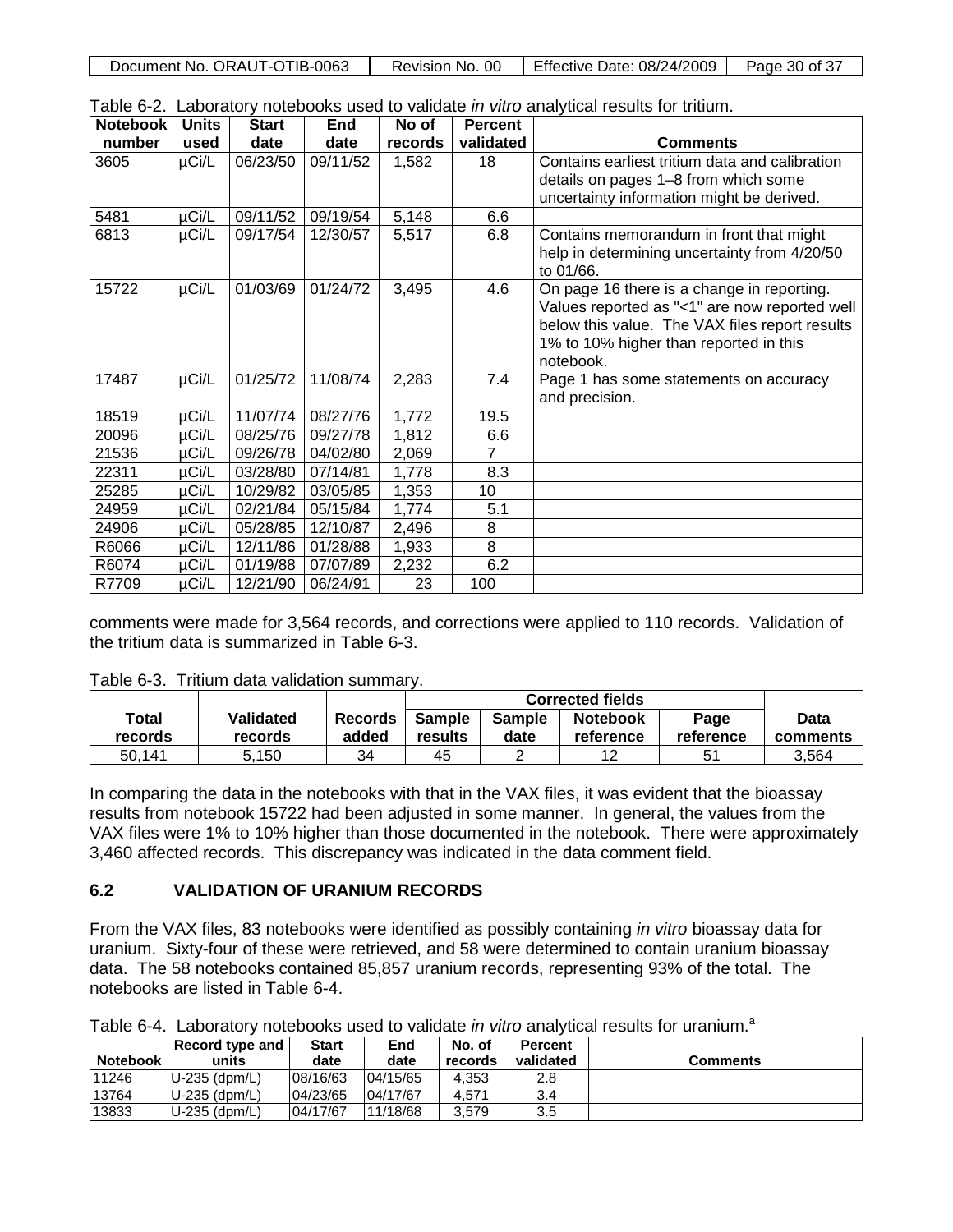| <b>Notebook</b> | Record type and<br>units                           | <b>Start</b> | End      | $\overline{N}$ o. of | <b>Percent</b>  |                                                                                                                                                                                                                                                     |
|-----------------|----------------------------------------------------|--------------|----------|----------------------|-----------------|-----------------------------------------------------------------------------------------------------------------------------------------------------------------------------------------------------------------------------------------------------|
|                 |                                                    | date         | date     | records              | validated       | <b>Comments</b>                                                                                                                                                                                                                                     |
| 15721           | U-235 (dpm/L and<br>counts per 50<br>minutes)      | 11/22/68     | 09/08/70 | 3,683                | 3.5             | Beginning with about p. 50, the results are<br>reported in counts per 50 minutes. These<br>were adjusted for efficiency, sample size,<br>and count time to get dpm/L, the reporting<br>units for the computer data files.                           |
| 16283           | $U-235$ (µg/L)                                     | 09/14/70     | 05/05/72 | 1,491                |                 | These results had been adjusted in some<br>undetermined way between the notebook<br>values and those in the VAX files. Since it<br>was not clear how the values had been<br>adjusted, validation of the data in this<br>notebook was impracticable. |
| 17494           | U-235 (dpm/L)                                      | 05/19/72     | 10/19/73 | 1,706                | 6               | These results were adjusted for efficiency,<br>sample size, and count time to get dpm/L,<br>the reporting units for the computer data<br>files. (Size = $75$ ml, Count time = $50$ min,<br>Recovery = 0.7, and Efficiency = $0.4$ )                 |
| 18511           | U-235 (dpm/L)                                      | 11/02/73     | 07/04/75 | 1,907                | $\overline{2}$  | These results were adjusted for efficiency,<br>sample size, and count time to get dpm/L,<br>the reporting units for the computer data<br>files. (Size = $75$ ml, Count time = $50$ min,<br>Recovery = varies, and Efficiency = $0.4$ )              |
| 6654            | $U-235$                                            |              |          | 678                  |                 | Contains air samples, blood samples for<br>toxic exposures, and U-235.                                                                                                                                                                              |
| 8949            | U-235 (dpm/L)                                      | 07/16/62     | 08/16/63 | 1,714                | 4.2             |                                                                                                                                                                                                                                                     |
| 9463            | U-235 (dpm/L)                                      | 09/21/58     | 07/16/62 | 2,341                | 3.8             |                                                                                                                                                                                                                                                     |
| S2179           | U-235 (dpm/L until 07/18/75<br>1/77, then pCi/L)   |              | 09/13/77 | 2,128                | 4.9             |                                                                                                                                                                                                                                                     |
| S3436           | U-235 (pCi/L) and<br>U-238 (µg/L)                  | 10/30/81     | 02/05/82 | 1,418                | 6.7             |                                                                                                                                                                                                                                                     |
| 19947           | U-235 (pCi/L) and<br>$U-238$ (µg/L)                | 09/12/77     | 03/12/79 | 3,443                | 7.5             |                                                                                                                                                                                                                                                     |
| 21533           | U-235 (pCi/L) and<br>U-238 (µg/L)                  | 09/21/79     | 01/25/80 | 1,891                | 10              |                                                                                                                                                                                                                                                     |
| 22314           | U-235 (pCi/L) and<br>$U-238$ (µg/L)                | 06/02/80     | 09/19/80 | 1,555                | 5.6             |                                                                                                                                                                                                                                                     |
| 22316           | U-235 (pCi/L) and<br>U-238 (µg/L)                  | 10/06/81     | 01/23/81 | 1,560                | 3               |                                                                                                                                                                                                                                                     |
| 22318           | U-235 (pCi/L) and<br>$U-238$ ( $\mu$ g/L)          | 02/11/80     | 05/16/80 | 1,220                | 8.8             |                                                                                                                                                                                                                                                     |
| 22319           | U-235 (pCi/L) and<br>U-238 (µg/L)                  | 01/25/80     | 02/16/81 | 19                   | 100             |                                                                                                                                                                                                                                                     |
| 23145           | U-235 (pCi/L) and 06/12/81<br>$U$ 238 ( $\mu$ g/L) |              | 10/16/81 | 1,577                | 20              |                                                                                                                                                                                                                                                     |
| 23148           | U-235 (pCi/L) and<br>$U$ 238 ( $\mu$ g/L)          | 02/06/81     | 06/12/81 | 1,812                | 4.7             |                                                                                                                                                                                                                                                     |
| 24082           | U-235 (pCi/L) and<br>U 238 (µg/L)                  | 06/25/82     | 12/24/82 | 708                  | $\overline{14}$ |                                                                                                                                                                                                                                                     |
| 24907           | U-235 (pCi/L) and<br>$U$ 238 ( $\mu$ g/L)          | 11/13/84     | 06/24/85 | 812                  | 20              |                                                                                                                                                                                                                                                     |
| 24912           | U-235 (pCi/L) and<br>U 238 (µg/L)                  | 03/12/84     | 10/29/84 | 948                  | 13              |                                                                                                                                                                                                                                                     |
| 24951           | U-235 (pCi/L) and<br>U 238 (µg/L)                  | 01/07/83     | 07/08/83 | 822                  | 31              |                                                                                                                                                                                                                                                     |
| 24955           | U-235 (pCi/L) and 07/14/83<br>U 238 (µg/L)         |              | 03/05/84 | 966                  | 8.2             |                                                                                                                                                                                                                                                     |
| A1185           | U-235 (pCi/L) and<br>U 238 (µg/L)                  | 06/24/85     | 02/18/86 | 797                  | 38              |                                                                                                                                                                                                                                                     |
| R6063           | U-235 (pCi/L) and<br>U 238 (µg/L)                  | 06/08/88     | 06/22/90 | 1,010                | 26              |                                                                                                                                                                                                                                                     |
| R6070           | U-235 (pCi/L) and<br>$U$ 238 ( $\mu$ g/L)          | 09/29/86     | 06/08/87 | 786                  | 17              |                                                                                                                                                                                                                                                     |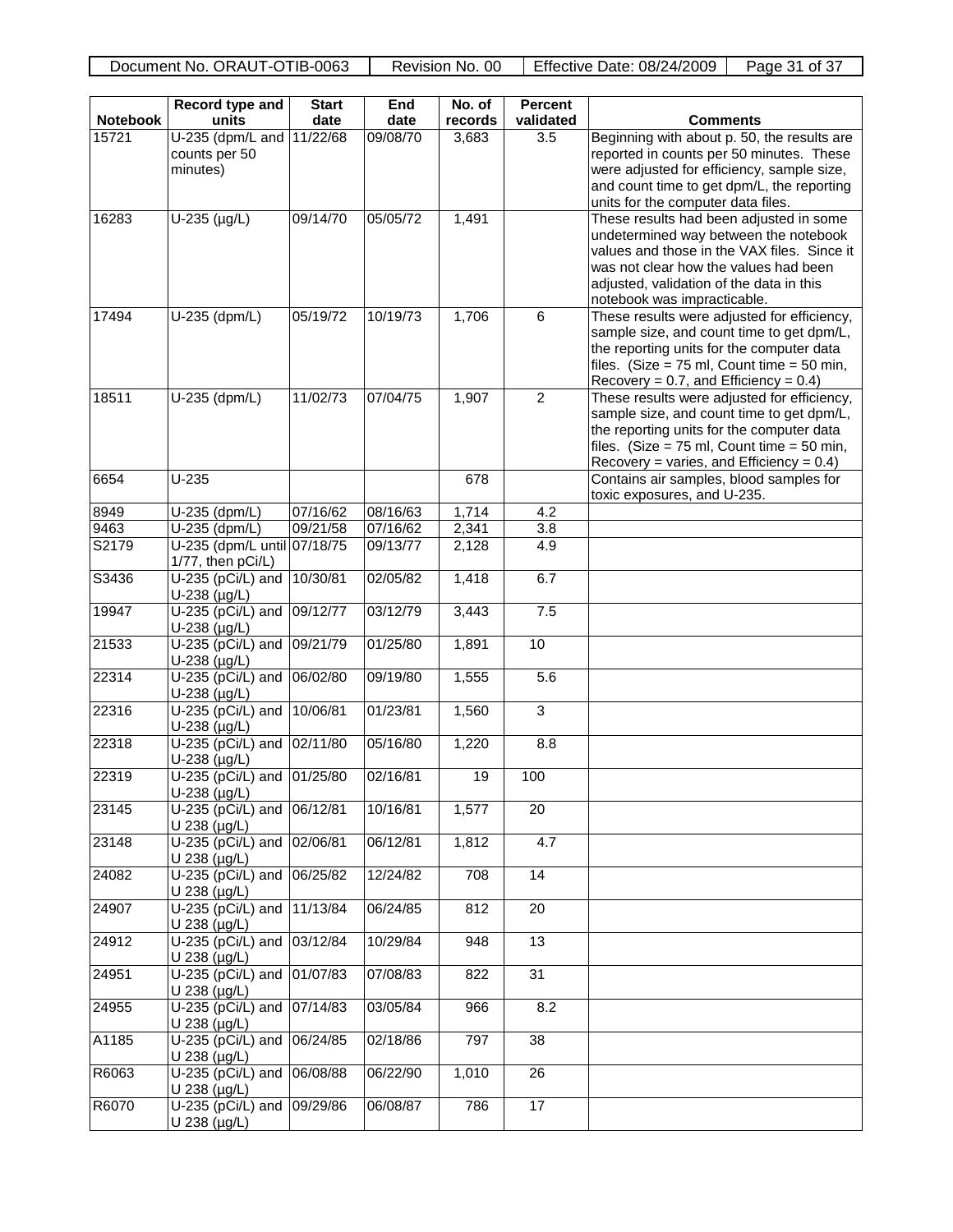Document No. ORAUT-OTIB-0063 Revision No. 00 Fifective Date: 08/24/2009 Page 32 of 37

| <b>Notebook</b>  | Record type and<br>units                   | <b>Start</b><br>date | End<br>date | No. of           | <b>Percent</b><br>validated |                                                                                                                                                                                                                                                     |
|------------------|--------------------------------------------|----------------------|-------------|------------------|-----------------------------|-----------------------------------------------------------------------------------------------------------------------------------------------------------------------------------------------------------------------------------------------------|
| R6574            | U-235 (pCi/L) and                          | 06/22/87             | 04/18/88    | records          | 21.5                        | <b>Comments</b>                                                                                                                                                                                                                                     |
|                  | U 238 (µg/L)                               |                      |             | 772              |                             |                                                                                                                                                                                                                                                     |
| S2517            | $U-235$ (pCi/L) and<br>U 238 (µg/L)        | 03/23/79             | 09/07/79    | 2,820            | 2.4                         |                                                                                                                                                                                                                                                     |
| S4412            | U-235 (pCi/L) and 01/08/82<br>U 238 (µg/L) |                      | 06/11/82    | 1,396            | $\overline{21}$             |                                                                                                                                                                                                                                                     |
| S9787            | U-235 (pCi/L) and<br>U 238 (µg/L)          | 03/03/86             | 09/15/86    | 656              | $\overline{38}$             |                                                                                                                                                                                                                                                     |
| 17493            | $U-238$ (µg/L)                             | 02/01/77             | 10/31/77    | $\overline{20}$  | 100                         |                                                                                                                                                                                                                                                     |
| 18510            | U-238 (µg/L)                               | 11/09/73             | 10/19/76    | 1,682            |                             | These results had been adjusted in some<br>undetermined way between the notebook<br>values and those in the VAX files. Since it<br>was not clear how the values had been<br>adjusted, validation of the data in this<br>notebook was impracticable. |
| 3064             | U-238 (µg/L)                               | 11/18/49             | 04/22/50    | $\overline{248}$ | 68                          |                                                                                                                                                                                                                                                     |
| 3351             | U-238 (µg/L)                               | 03/24/50             | 09/09/50    | 400              | 54.5                        |                                                                                                                                                                                                                                                     |
| 3683             | U-238 (µg/L)                               | 07/29/50             | 09/05/59    | 714              | $\overline{16}$             |                                                                                                                                                                                                                                                     |
| 3802             | $U-238$ (µg/L)                             | 08/16/59             | 01/06/51    | 574              | 56                          |                                                                                                                                                                                                                                                     |
| 3832             | $U-238$ (µg/L)                             | 09/25/50             | 02/06/52    | 118              | 23                          |                                                                                                                                                                                                                                                     |
| 4992             | $U-238$ (µg/L)                             | 01/14/52             | 02/16/53    | 953              | 16                          |                                                                                                                                                                                                                                                     |
| 5843             | U-238 (µg/L)                               | 01/19/53             | 06/05/53    | 911              | 13                          |                                                                                                                                                                                                                                                     |
| 6438             | $U-238$ (µg/L)                             | 10/13/53             | 04/07/54    | 1,101            | $\overline{7}$              |                                                                                                                                                                                                                                                     |
| 6744             | $U-238$ (µg/L)                             | 04/12/53             | 08/19/54    | 1,181            | 8.4                         |                                                                                                                                                                                                                                                     |
| 6982             | U-238 (µg/L)                               | 08/20/54             | 01/10/55    | 1,136            | 5.9                         |                                                                                                                                                                                                                                                     |
| R <sub>108</sub> | $U-238$ (µg/L)                             | 01/07/55             | 02/17/56    | 2,473            | $\overline{4}$              |                                                                                                                                                                                                                                                     |
| S1068            | $U-238$ (µg/L)                             | 08/20/64             | 06/17/66    | 1,926            | 7                           |                                                                                                                                                                                                                                                     |
| S1199            | $U-238$ (µg/L)                             | 02/02/76             | 05/30/78    | 2,276            | 5.4                         |                                                                                                                                                                                                                                                     |
| S1214            | $U-238$ (µg/L)                             |                      |             | 1,162            |                             |                                                                                                                                                                                                                                                     |
| S1228            | $U-238 (\mu g/L)$                          | 07/15/66             | 11/13/67    | 1,735            | 4.6                         |                                                                                                                                                                                                                                                     |
| S1474            | U-238 (µg/L)                               | 03/14/69             | 08//28/70   | 1,273            | 4.6                         |                                                                                                                                                                                                                                                     |
| S1653            | $U-238$ (µg/L)                             | 09/16/70             | 12/02/70    | 1,084            | 6.7                         |                                                                                                                                                                                                                                                     |
| S1790            | U-238 (µg/L)                               | 12/03/71             | 10/12/73    | 1,673            |                             | These results had been adjusted in some<br>undetermined way between the notebook<br>values and those in the VAX files. Since it<br>was not clear how the values had been<br>adjusted, validation of the data in this<br>notebook was impracticable. |
| S2521            | $\overline{U}$ -238 (µg/L)                 | 06/19/78             | 02/22/80    | 569              | 44                          |                                                                                                                                                                                                                                                     |
| S447             | U-238 (µg/L)                               | 03/15/57             | 08/14/58    | 1,525            | $\overline{3.6}$            |                                                                                                                                                                                                                                                     |
| S615             | $U-238$ (µg/L)                             | 08/22/58             | 02/05/60    | 1,675            | 11                          |                                                                                                                                                                                                                                                     |
| S727             | U-238 (µg/L)                               | 02/18/60             | 03/17/61    | 1,062            | $\overline{3}$              |                                                                                                                                                                                                                                                     |
| S792             | $\overline{U-238}$ (µg/L)                  | 04/07/61             | 08/03/62    | 1,392            | $\overline{8}$              |                                                                                                                                                                                                                                                     |
| S901             | $U-238 (\mu g/L)$                          | 08/15/62             | 08/07/64    | 1,855            | $\overline{4}$              |                                                                                                                                                                                                                                                     |

a. LANL refers to enriched uranium as "U-235" and other forms, including normal uranium, as "U-238." The use of "U-235" and "U-238" in this context does not imply isotope-specific analyses.

There were 17  $\cdot^{235}$ U" and 9  $\cdot^{238}$ U" records in the notebooks that did not appear in the VAX files. These were added to the database. In addition, six "<sup>238</sup>U" records were found in the file "sPOL4765.dat" that had been cataloged as containing only polonium data. The fact that these six records were uranium rather than polonium assay results was verified through examination of the laboratory notebooks. These six <sup>238</sup>U records were also added to the database.

Corrections were made to 122<sup>235</sup>U records and comments were made for 76. For <sup>238</sup>U, corrections were applied to 78 records and comments were made for 803. Validation of the uranium data is summarized in Table 6-5.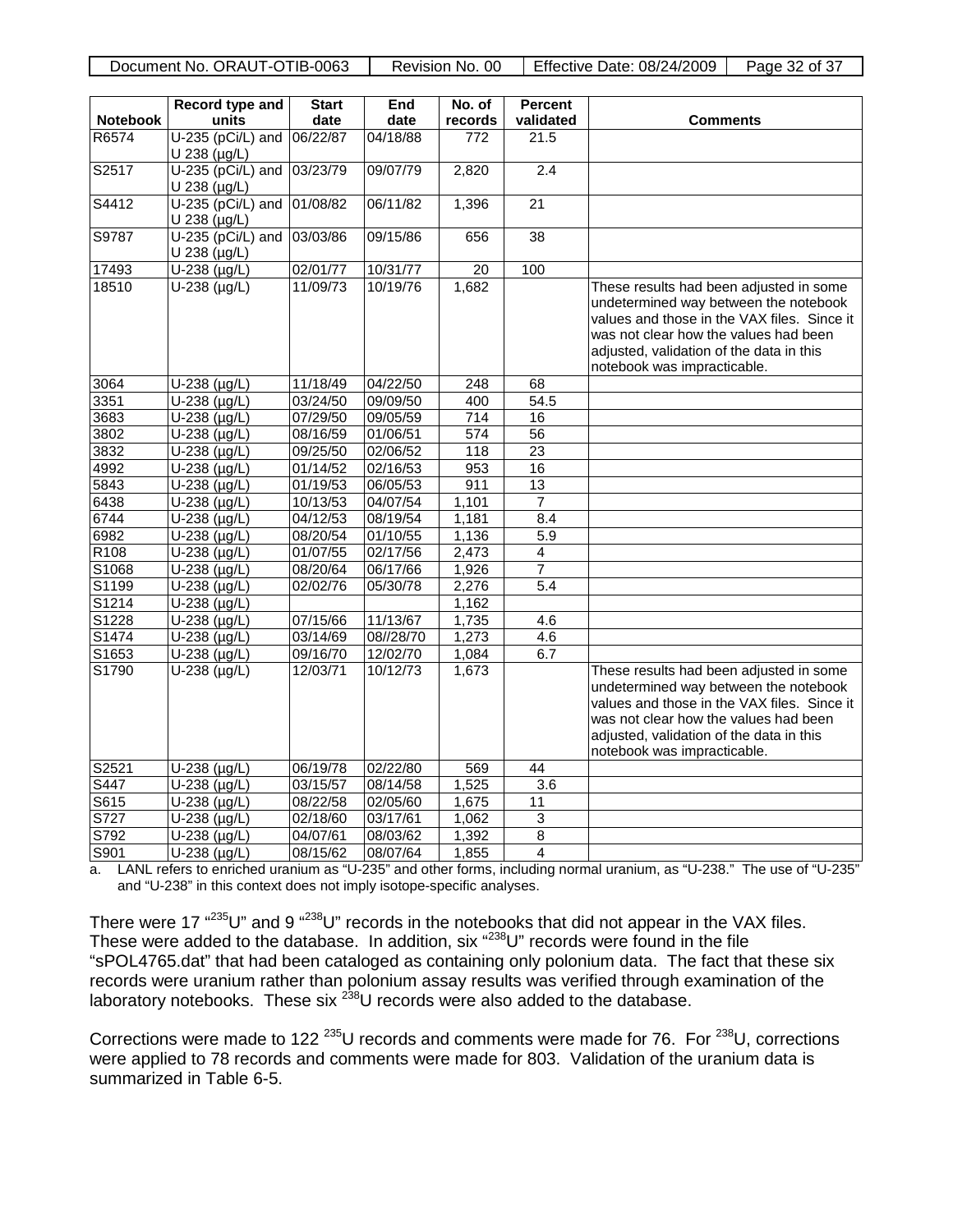| Document No. ORAUT-OTIB-0063 |  | Revision No. 00   Effective Date: 08/24/2009 | Page 33 of 37 |
|------------------------------|--|----------------------------------------------|---------------|
|------------------------------|--|----------------------------------------------|---------------|

|                |                |                  |                | <b>Corrected fields</b> |               |                 |           |             |
|----------------|----------------|------------------|----------------|-------------------------|---------------|-----------------|-----------|-------------|
|                |                | <b>Validated</b> | <b>Records</b> | <b>Sample</b>           | <b>Sample</b> | <b>Notebook</b> | Page      | <b>Data</b> |
| <b>Nuclide</b> | <b>Records</b> | records          | added          | results                 | date          | reference       | reference | comments    |
| $U-235$        | 43,668         | 4.436            |                | 32                      |               |                 | 79        | 76          |
| $U-238$        | 48,169         | 4,841            | 15             | 60                      | 10            |                 |           | 803         |
| ™otal          | 91.837         | 9.277            | 32             | 92                      | 10            |                 | 85        | 879         |

Table 6-5. Uranium data validation summary.

#### **6.3 VALIDATION OF POLONIUM RECORDS**

The VAX files identified 13 notebooks with polonium bioassay data. Nine of these were retrieved of which three were determined to contain bioassay data for polonium. The three notebooks contained 5,682 polonium records, which represented 99% of the total. The retrieved notebooks are listed in Table 6-6.

Table 6-6. Laboratory notebooks used to validate *in vitro* analytical results for polonium.

| <b>Notebook</b>   | <b>Start date</b> | End date | Units codes used              | Number of records | <b>Percent validated</b> |
|-------------------|-------------------|----------|-------------------------------|-------------------|--------------------------|
| 1794A             | 03/11/47          | 01/09/53 | CM: cpm/24 hr<br>DM: dpm/L    | 2,957             | 33                       |
| 3174              | 01/09/53          | 03/24/65 | DM: dpm/L<br>NCI: nCi/g fecal | 1.726             | 66                       |
| H <sub>5100</sub> | 12/31/51          | 12/15/53 | CM: cpm/24 hr<br>DM: dpm/L    | 986               | 10                       |

Approximately 39% of the polonium records (2,245 of 5,712) were validated. There were 36 records that were added to the database that were present in the notebooks but not in the VAX files. Corrections and comments were made for 1,020 and 439 records, respectively. All but 72 of the 1,020 corrections were for notebook or page reference issues. Validation of the polonium data is summarized in Table 6-7.

Table 6-7. Polonium data validation summary.

|                  |                             |                  | <b>Corrected fields</b> |                |                              |                   |                  |
|------------------|-----------------------------|------------------|-------------------------|----------------|------------------------------|-------------------|------------------|
| Total<br>records | <b>Validated</b><br>records | Records<br>added | Sample<br>results       | Sample<br>date | <b>Notebook</b><br>reference | Page<br>reference | Data<br>comments |
| 5.712            | 2.245                       | 36               | 72                      |                | 553                          | 395               | 439              |

#### **6.4 REVIEW OF LABORATORY NOTEBOOKS FOR** *IN VITRO* **MONITORING DATA FOR OTHER RADIONUCLIDES**

In the process of validating the TUPo data against laboratory notebooks, around 100 to 200 bioassay records were identified where LANL had performed special analyses for other radionuclides, such as  $90$ Sr. These records were not included in the bioassay database because they were not part of LANL's formal bioassay program and there was too much uncertainty about their origin or reliability.

Review of the laboratory notebooks did not identify any bioassay data for LANL employees who worked with radioactive lanthanum (RaLa). Workers who handled RaLa or its waste streams had the potential for intakes of <sup>90</sup>Sr, that was present as a contaminant. A small number of gross beta results for  $90$ Sr were identified, but it did not appear there was ever a formal bioassay program for  $90$ Sr.

Review of the notebooks also identified isolated instances of *in vitro* bioassay for mixed fission products, but as in the <sup>90</sup>Sr cases these data were not associated with a formal bioassay program. There are cases where *in vivo* counting was performed for mixed fission products.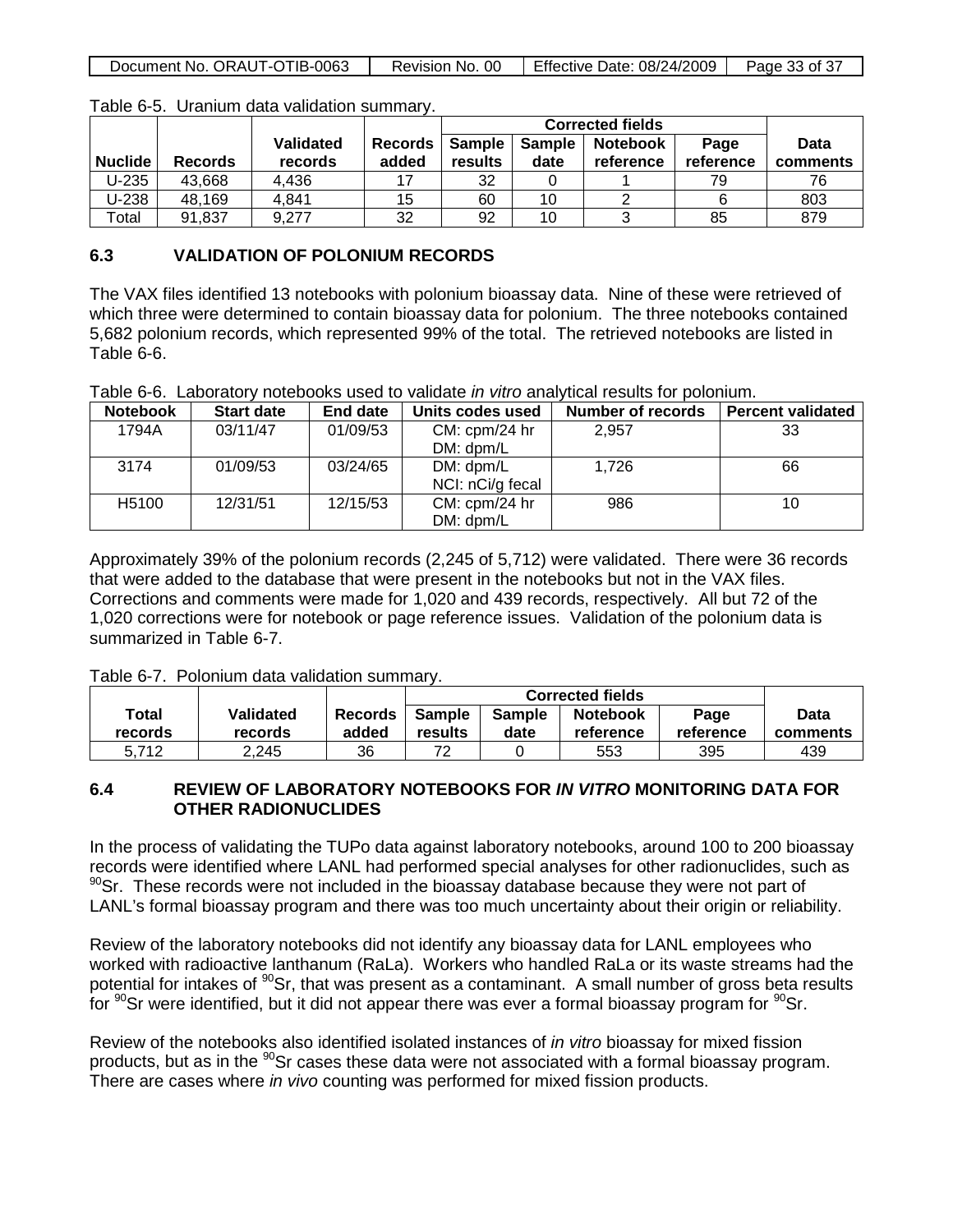| Document No. ORAUT-OTIB-0063 | Revision No. 00 | Effective Date: 08/24/2009 | Page 34 of 37 |
|------------------------------|-----------------|----------------------------|---------------|

#### **7.0 ATTRIBUTIONS AND ANNOTATIONS**

All information requiring identification was addressed via references integrated into the reference section of this document.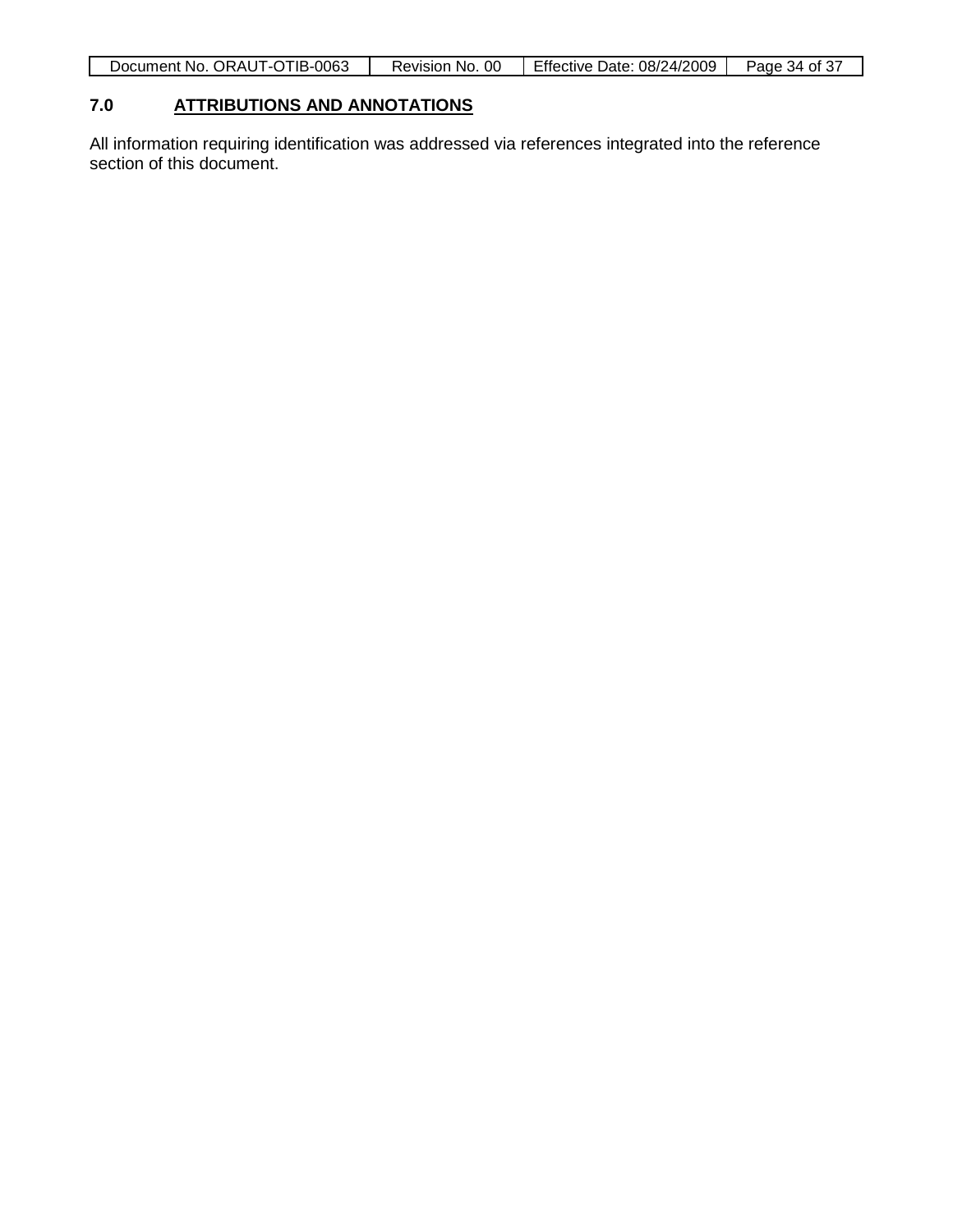| Document No. ORAUT-OTIB-0063 |  | Revision No. 00 Fffective Date: $08/24/2009$   Page 35 of 37 |  |
|------------------------------|--|--------------------------------------------------------------|--|
|------------------------------|--|--------------------------------------------------------------|--|

#### **REFERENCES**

- Clark, J. M., 2005, *History of LANL's Bioassay Program from Inception to 1993*, LA-UR-05-1942, Los Alamos National Laboratory, Los Alamos, New Mexico, April. [SRDB Ref ID: 17157]
- Gautier, M. A., 1983, *Manual of Analytical Methods for Radiobioassay*, LA-9763-M, Los Alamos National Laboratory, Los Alamos, New Mexico, July. [SRDB Ref ID: 12890]
- Ide, H. M., W. D. Moss, M. M. Minor, and E. E. Campbell, 1979, "Analysis of Uranium in Urine by Delayed Neutrons", *Health Physics*, volume 37, number 3 (September), pp. 405–408.
- LANL (Los Alamos National Laboratory), 1978, *Analytical Methods Bioanalytical and Chemical Section Industrial Hygiene Health Division*, Los Alamos National Laboratory, Los Alamos, New Mexico, September.
- LANL (Los Alamos National Laboratory), 1983, *Health and Environmental Chemistry*, R250-1, Los Alamos National Laboratory, Los Alamos, New Mexico, July (revised May 1991).
- Lawrence, J. N. P., 1958, *Estimation of Whole Body Dose (rem) from Tritium in Body Water*, LA-2163, University of California, Los Alamos Scientific Laboratory, Los Alamos, New Mexico, February 3. [SRDB Ref ID: 959]
- Lawrence, J. N. P., 1987, "Tritium Bioassay Program Overview," memorandum to file, Los Alamos National Laboratory, Los Alamos, New Mexico, October. [SRDB Ref ID: 71601]
- Lawrence, J. N. P., 1991, "Archival Storage of Internal Dosimetry Records," memorandum, HSE-1-91- 250, Los Alamos National Laboratory, Los Alamos, New Mexico, May 1. [SRDB Ref ID: 71602]
- McClelland, J., E. E. Campbell, B. C. Eutsler, B. Head, V. E. Johnson, M. F. Milligan, W. D. Moss, M. C. Robbins, and C. P. Skillern, 1955, *Analytical Procedures of the Industrial Hygiene Group*, LA-1858, Los Alamos National Laboratory, Los Alamos, New Mexico, August. [SRDB Ref ID: 13981]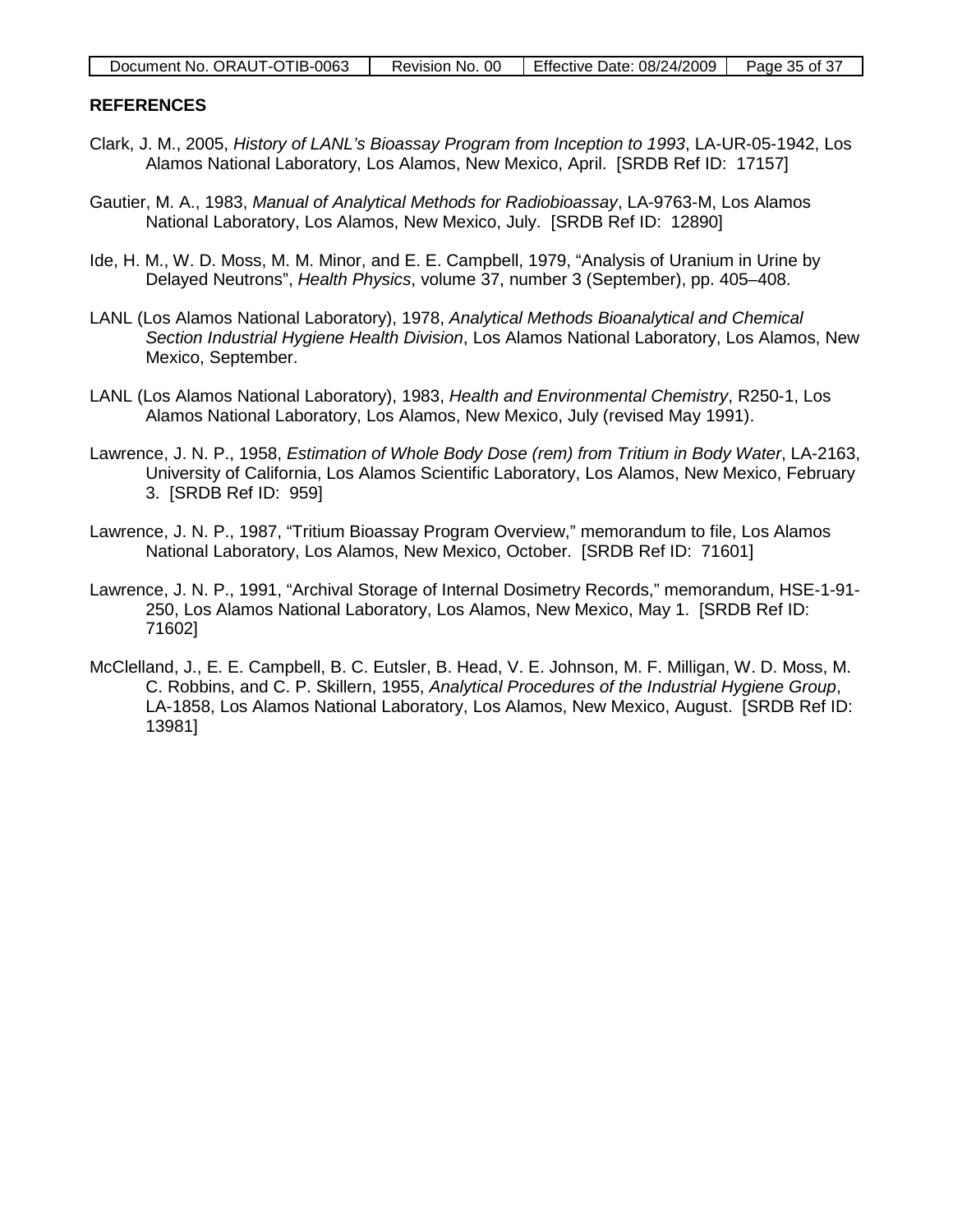# **ATTACHMENT A URANIUM NEUTRON ACTIVATION ANALYSIS**

Page 1 of 2

#### <span id="page-35-0"></span>**Introduction**

This attachment presents information about LANL's UNAA urinalysis program. UNAA was one of the uranium analysis types encountered during the development of the LANL bioassay database. Use of UNAA was implemented in the late 1970s and ceased in 1990. (There is a single result in the database from 1962 that shows UNAA as the analysis type, but this is thought to be a data entry error.) UNAA involved irradiating a urine specimen in a thermal neutron beam and subsequently counting it for delayed neutrons from fission product precursors.

#### **UNAA Bioassay Program**

As of 1978 UNAA was an element of LANL's routine bioassay program. LANL's experience with the UNAA method had shown that samples giving a neutron count greater than the detection limit of the neutron counting system (at 99% confidence) also showed positive uranium concentrations when analyzed by wet chemistry. The method therefore provided a way to screen a large number of samples, with subsequent wet chemistry analyses performed as needed to confirm high values or determine the  $^{235}$ U/ $^{238}$ U ratio (Ide et al. 1979).

Personnel were entered into the UNAA bioassay program based on information from their Health Physics Checklist (HPC). The HPC documented if an individual was going to be working with  $^{235}$ U (enriched uranium), 238U (depleted or normal uranium), or both.

As of 1978 LANL's action levels (which they called "concern levels,") for uranium in urine were 10 µg/L for depleted and natural uranium, and 4.5 pCi/L for enriched uranium (Ide et al. 1979).

### **UNAA Calibration and Detection Limits**

The counting method was calibrated by sending urine samples spiked with known quantities of uranium through the analysis process. Urine standards were prepared using depleted uranium (0.18 atom percent 235U), normal uranium (0.72 atom percent 235U), and enriched uranium (93.16 atom percent <sup>235</sup>U). Standards were prepared over a range of uranium concentrations for each enrichment: 0 to 2,500µg/L for depleted uranium, 0 to 140 µg/L for normal uranium, and 0 to 1,000 pCi/L for enriched uranium (Ide et al. 1979).

LANL determined that the irradiation of a 25 cm<sup>3</sup> urine specimen containing 4.16  $\mu$ g/L of depleted uranium (0.18 atom percent  $^{235}$ U) would give a gross neutron count of 100 counts, which was the detection limit of the counting system at 99% confidence. The 100-count detection limit was determined from counting statistics, using a background established from a series of urine control samples (Ide at al. 1979). The MDCs that corresponded to the 100-count detection limit for the UNAA method are given in Table A-1 for depleted, natural, and enriched uranium.

|  | Table A-1. MDCs for UNAA urinalysis at LANL (Ide et al. 1979). |  |
|--|----------------------------------------------------------------|--|
|  |                                                                |  |

| Uranium enrichment                              | <b>MDC</b>     |
|-------------------------------------------------|----------------|
| Depleted uranium (0.18 atom percent $^{235}$ U) | 4.16 $\mu$ g/L |
| Normal uranium (0.72 atom percent $^{235}$ U)   | 1.04 $\mu$ g/L |
| Enriched uranium (93.16 atom percent $235$ U)   | 1.5 $pCi/L$    |

### **UNAA Analyses and Reporting Units**

Samples were collected from personnel by the LANL industrial hygiene group (H-5 at the time). Neutron irradiation and counting took place at the Omega West Reactor facility. Quality control samples and blanks were analyzed concurrently with the routine unknown samples to allow corrections to be made for changes in background or reactor power (Ide et al. 1979).